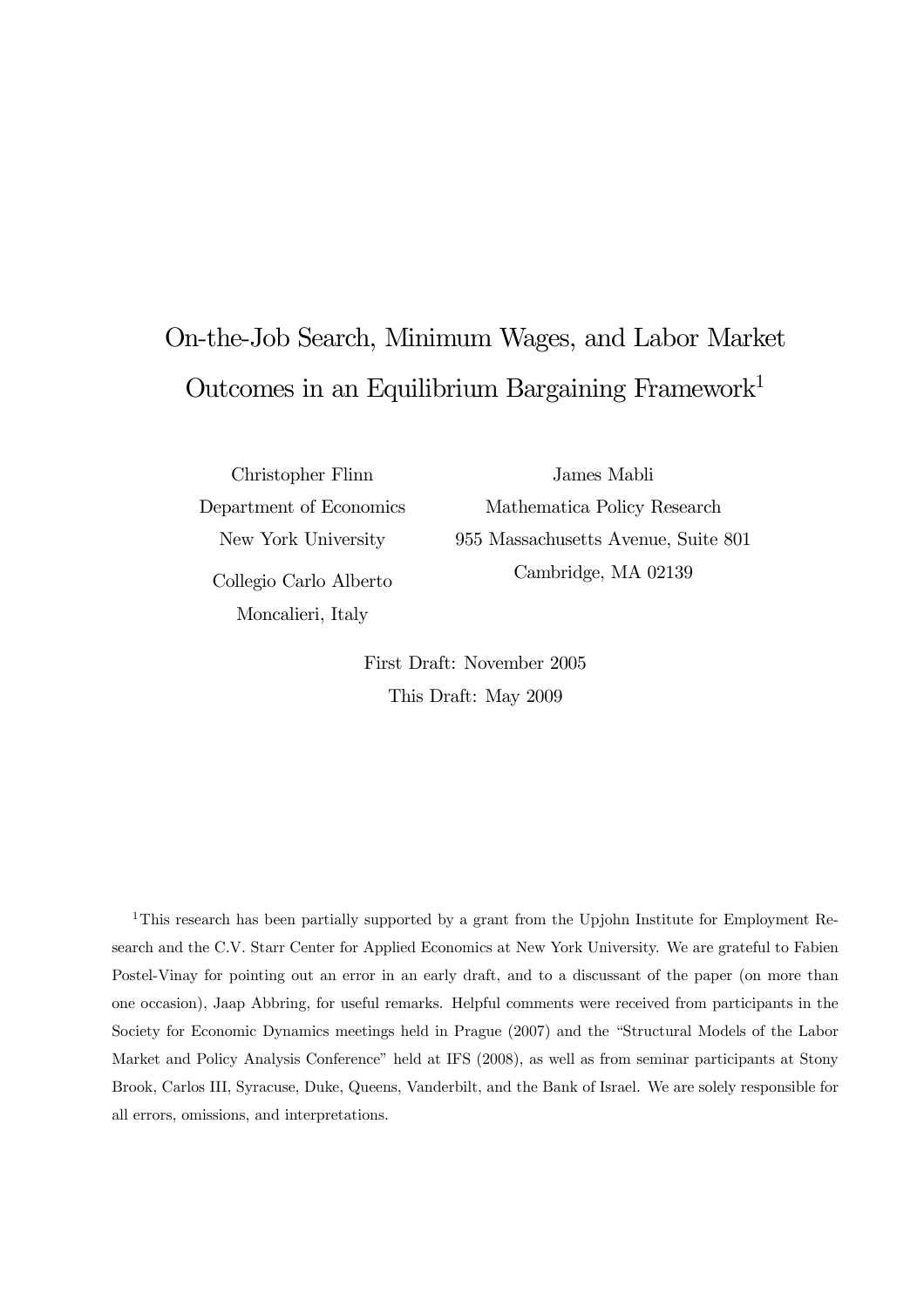#### Abstract

We look at the impact of a binding minimum wage on labor market outcomes and welfare distributions in both partial and general equilibrium models of matching and bargaining a currentlyemployed individual can meet other potential employers (on-the-job search). In analyzing and estimating the model, we use two different specifications of the Nash bargaining problem. In one, firms engage in a Bertrand competition for the services of an individual, as in Postel-Vinay and Robin (2002), Dey and Flinn (2005), and Cahuc et al. (2006). In the other, firms do not engage in such competitions, and the outside option used in bargaining is always the value of unemployed search. We estimate both bargaining specifications using a Method of Simulated Moments estimator applied to data from a recent wave of the Survey of Income and Program Participation. Even though individuals will be paid the minimum wage for a small proportion of their labor market careers, we find significant effects of the minimum wage on the ex ante value of labor market careers, particularly in the case of Bertrand competition between firms. We carry out a test of which bargaining structure is more consistent with the sample information used in the estimator, and find strong support for the no-renegotiation specification.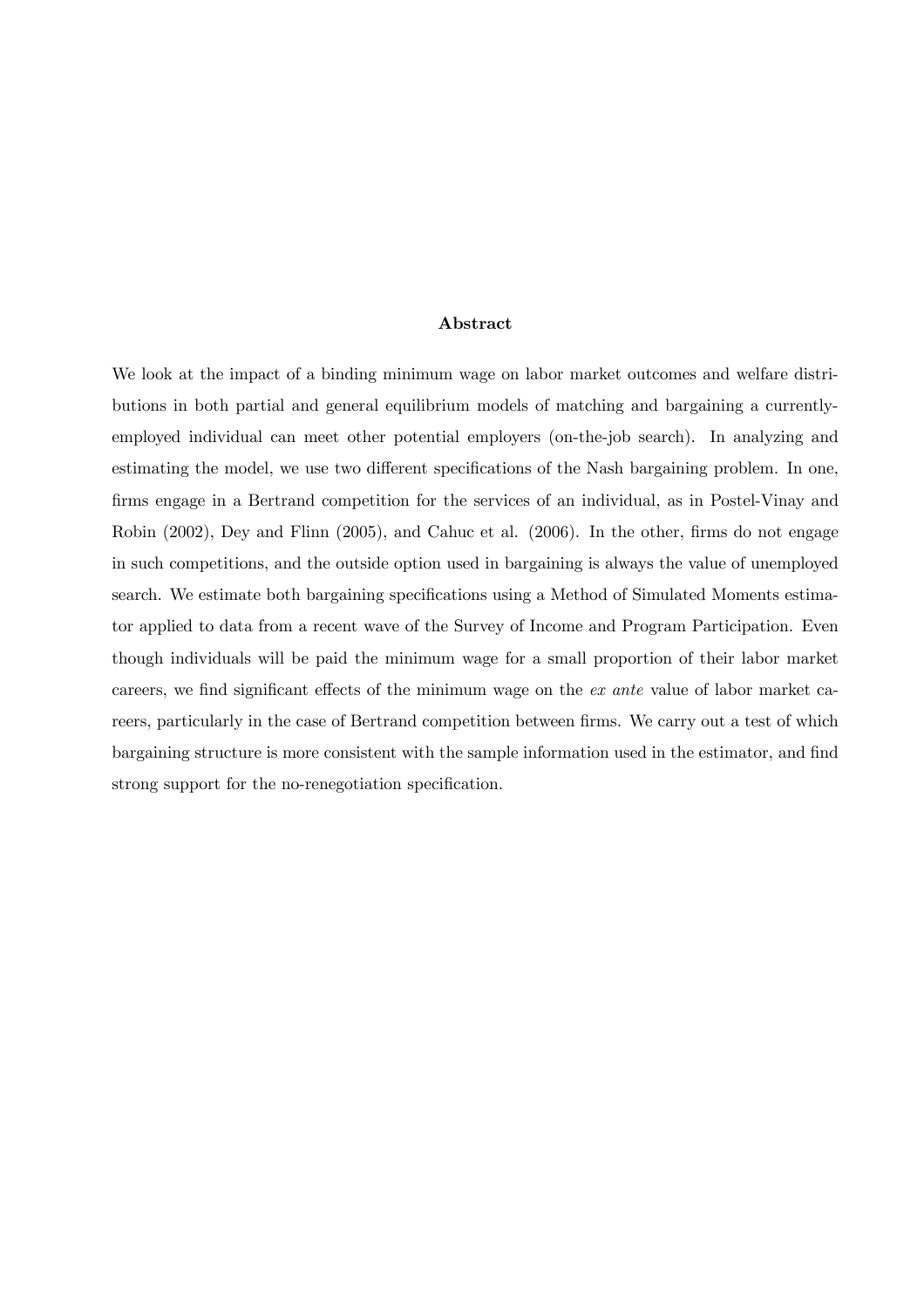## 1 Introduction

The impact of minimum wages on the welfare of agents on the supply and demand sides of the labor market has been at the center of an age-old policy debate on the proper role of the government in the economy. The standard elementary treatment of minimum wage policy views its impact as unambiguously negative. In a competitive market in which unrestricted supply and demand forces combine to determine a unique equilibrium employment and wage level, the imposition of a minimum wage greater than the market clearing wage creates true unemployment, defined as the situation in which individuals who are willing to supply labor at the going wage rate are unable to find jobs. It creates ex post inequality as well, in that those individuals fortunate enough to find jobs have a higher welfare level than they would have had in the competitive equilibrium, while those who do not will have lower welfare levels. If individuals are risk-averse, this increased "uncertainty" may be welfare decreasing in an ex ante sense, as well.

It has long been appreciated that, for minimum wages to have beneficial effects (at least for the supply side of the market), there must exist labor market frictions and/or multiple equilibria.<sup>1,2</sup> The multiple equilibria case (see van den Berg, 2003) is perhaps the strongest one for the beneficial effects of government-imposed wage policies. There are a large number of labor market models that can produce multiple equilibria, which occurs when the "primitives" of a labor market environment can produce a number of different labor market equilibria.3 If, for example, two equilibrium outcomes are possible, with the supports of the wage distributions associated with the two equilibria nonoverlapping, then a minimum wage placed below the lower bound of the support of the higher wage

<sup>&</sup>lt;sup>1</sup>A recent paper by Lee and Saez (2008) looks at optimal minimum wages in a competitive labor market, but one in which there exists heterogeneity on the supply side of the market. They show that optimal minimum wages can improve the distribution of welfare on the supply side from a planner's perspective. The model considered here and in most of the search frictions literature on the subject assume ex ante identical agents, instead, and are capable of delivering Pareto-improvements in welfare on the supply side of the market, and in a general equilibrium setting, even on the demand side of the market.

<sup>&</sup>lt;sup>2</sup>There are a number of papers in the literature that consider the possibility of welfare-enhancing minimum wage rates (e.g., Drazen (1986), Lang (1987), Rebitzer and Taylor (1996), Swinnerton (1996)), though the frameworks in which the models are set tend to be relatively abstract and the models themselves are typically not estimable. These are important contributions, but in this paper we focus more on models that have been or are capable of being taken to data.

<sup>3</sup>Some examples of labor market models that can easily produce multiple equilibria involve statistical discrimination (see, e.g., Moro (2003)) and the general equilibrium search model with contact rates determined through a nonconstant returns to scale matching function (see, e.g., Diamond (1982)).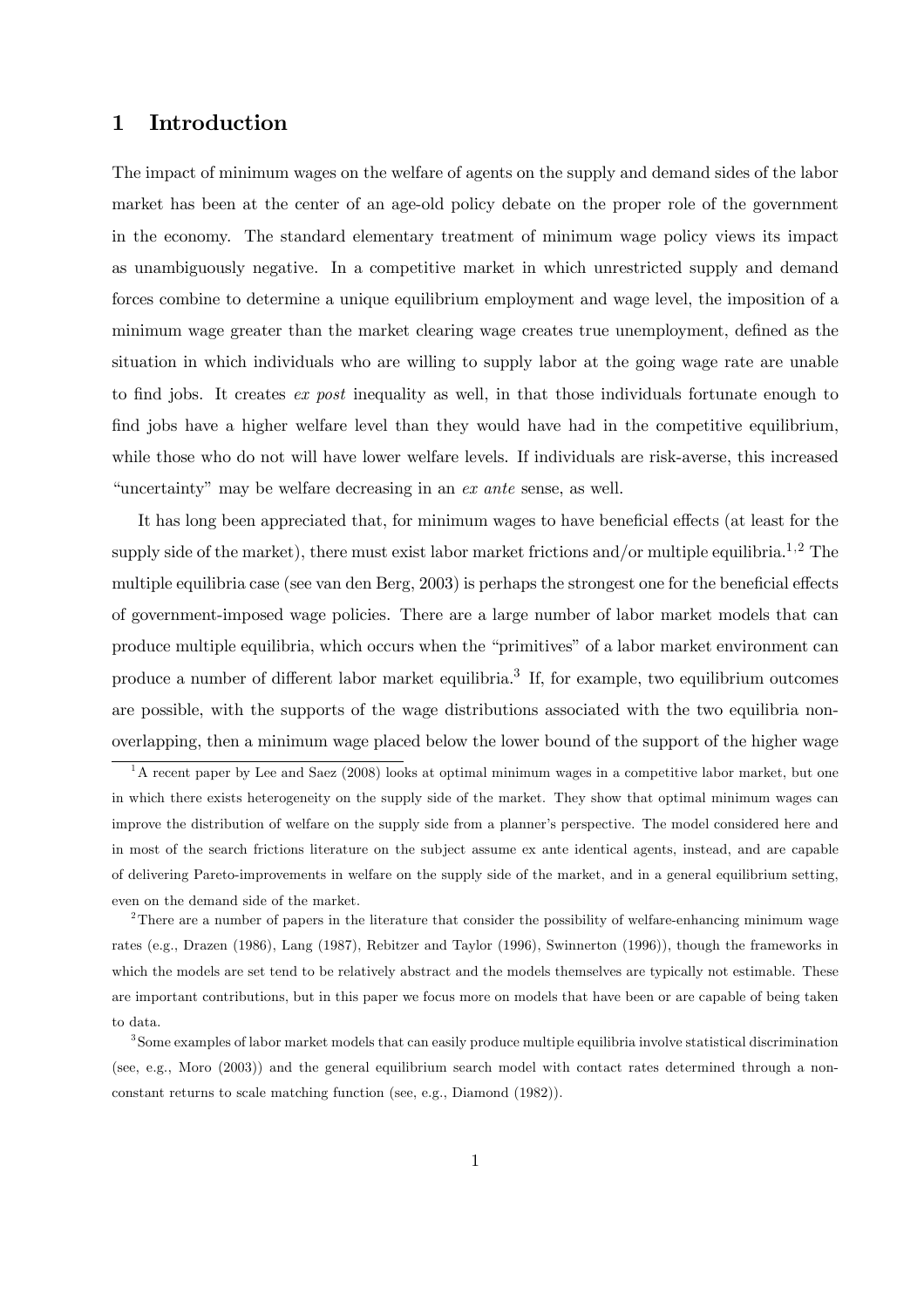distribution and above the upper bound of the support of the lower wage distribution can serve as an equilibrium selection device that ensures selection of the preferred equilibrium.<sup>4</sup>

The equilibrium search models of Albrecht and Axell (1984) and Burdett and Mortensen (1998) offer another possible case for positive minimum wage effects on welfare, once again, at least for the supply side of the market. In the Albrecht and Axell model, potential firm entrants into the market are heterogeneous in terms of quality. A high minimum wage prevents low-quality firms from making nonnegative profits, and hence improves the labor market through a selection effect on the demand side. Having higher quality firms competing for their services improves the wage distributions individuals face while searching. As their model is written, there is no adverse impact on employment rates.

The Burdett and Mortensen (1998) equilibrium framework allows for on-the-job (OTJ) search in addition to unemployed search. As do Albrecht and Axell (1984), they assume a wage-posting equilibrium in which firms offer a fixed wage to all potential and actual employees. The Burdett and Mortensen framework does not require heterogeneity in the populations of (potential) firms and workers, in fact their basic specification assumes no heterogeneity. They prove the existence of an equilibrium in which the probability that any two firms offer the same wage is zero. Adding a minimum wage to their model simply shifts the equilibrium wage offer distribution to the right and has no adverse employment effects. As a result, binding minimum wages are beneficial to the supply side of the market.

The framework we use posits search frictions, as do the two we have just discussed. Differently from those two models, an important component of our model is heterogeneous productivity. In particular, when a potential employment opportunity is found after some period of search, the productivity of the match,  $\theta$ , is determined by taking a draw from some fixed distribution  $G(\theta)$ . It is typically assumed that the value of the match for a given possible worker-firm pairing is observed immediately by both sides, an admittedly strong assumption.<sup>5</sup> Once the draw is made, the pair can determine if there exists positive surplus to the potential match. "Positive surplus" is said to exist if there exists any wage rate at which both sides would prefer creating the match to their next best options of continued search. If there exists positive surplus to the match, the worker and firm

<sup>&</sup>lt;sup>4</sup>This presumes that the higher wage distribution is associated with the Pareto optimal equilibrium. If this is not the case, implementing a maximum wage policy would select the preferred equilibrium.

<sup>&</sup>lt;sup>5</sup> Jovanovic (1979) emphasizes the role of learning about match quality in explaining separation decisions and wage progression at a firm. He expands his framework to include unemployment in Jovanovic (1984). The bargaining process is not emphasized in his approach.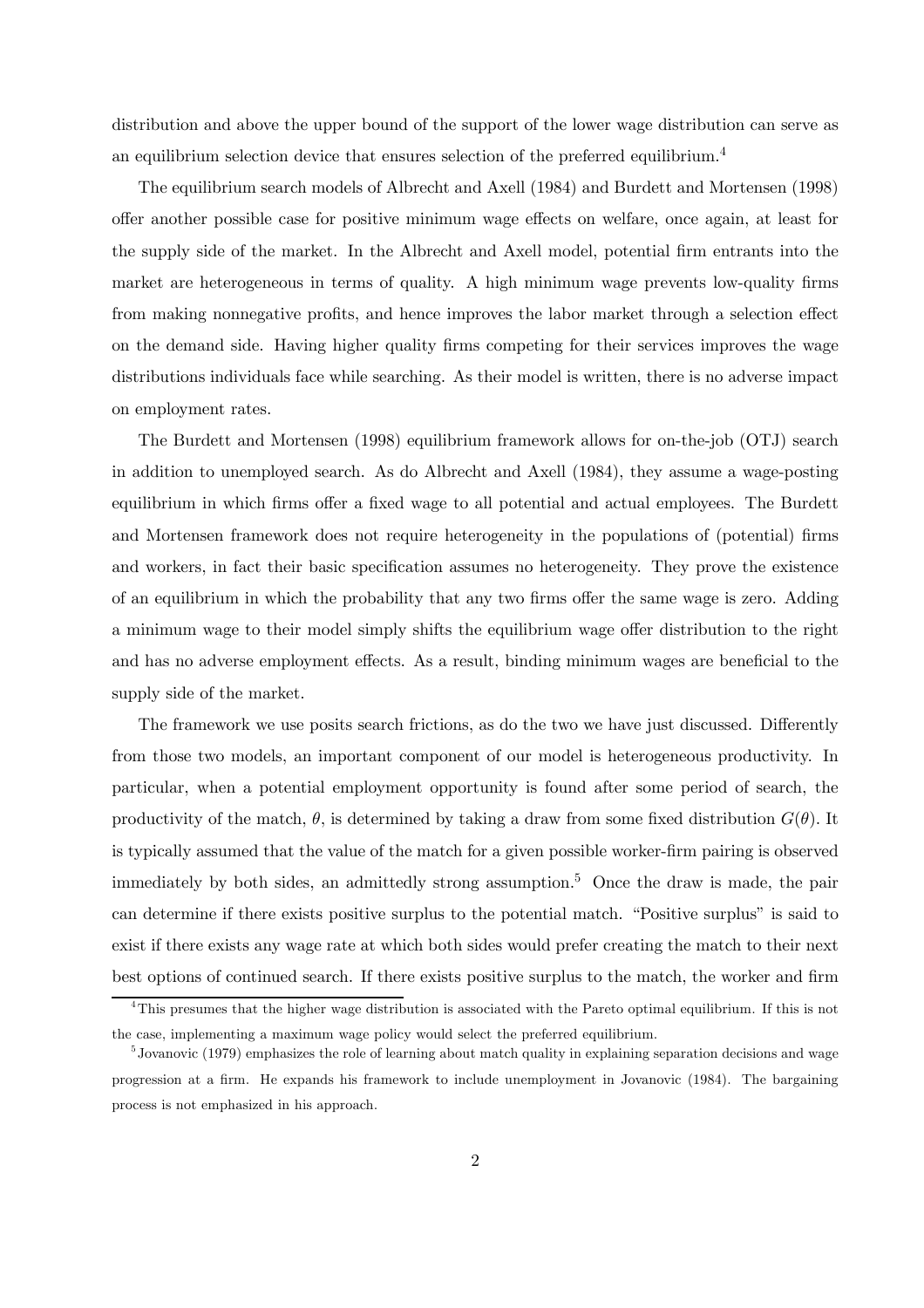bargain over its division. In general, both sides have some degree of bargaining power, because the other side cannot find a perfect replacement for them without spending additional effort and/or resources. In this case, the ultimate source of bargaining power to both derives from the existence of search frictions.

As is common in this literature, we use axiomatic Nash bargaining to determine the division of the surplus between the worker and firm. The minimum wage acts as a side constraint on the Nash bargaining problem. Depending on the form of the equilibrium wage function, the minimum wage may act to preclude the formation of otherwise acceptable matches. This corresponds to the standard negative employment effect found when using a competitive labor market framework. Secondly, for all acceptable matches after the imposition of the minimum wage, the minimum wage affects the bargained wage both directly and indirectly. The direct effect is obvious: for bargained wages less than  $m$  without the constraint, if the match is viable, the wage offer must be increased to m to comply with the law. The indirect effect is associated with the change in the outside option (in the Nash bargaining problem) associated with the minimum wage change, even when the constraint itself is not directly binding. In the minimum wage empirical literature, this is often referred to as "spillover."

This paper significantly extends the analysis of minimum wage effects on labor market outcomes and welfare within a search, matching and bargaining environment that was developed and estimated in Flinn (2002, 2006). The most obvious addition is the inclusion of on-the-job (henceforth, OTJ) search. The addition of OTJ search to the bargaining model is a critical extension both in terms of model realism and policy analysis. Most obviously, from descriptive evidence we know that in the U.S. labor market there are a large number of job-to-job transitions that do not involve an intervening spell of unemployment. By ignoring this fact, there exists the potential for a significant degree of model misspecification, leading to inconsistent estimates of model parameters and misleading policy implications drawn from those estimates. The addition of OTJ search is likely to be particularly relevant for purposes of investigating minimum wage effects on labor market outcomes. The work of Leighton and Mincer (1981), and, more recently, by Acemoglu and Pischke (2002), investigates the potential impacts of minimum wage laws on life-cycle wage profiles through reductions in general human capital investment by recent labor market entrants. Under either of the two bargaining specifications investigated here, minimum wages, by truncating the lower tail of the accepted wage distribution, tend to produce less wage growth over employment spells and the life cycle. In the bargaining specification that allows bidding between two competing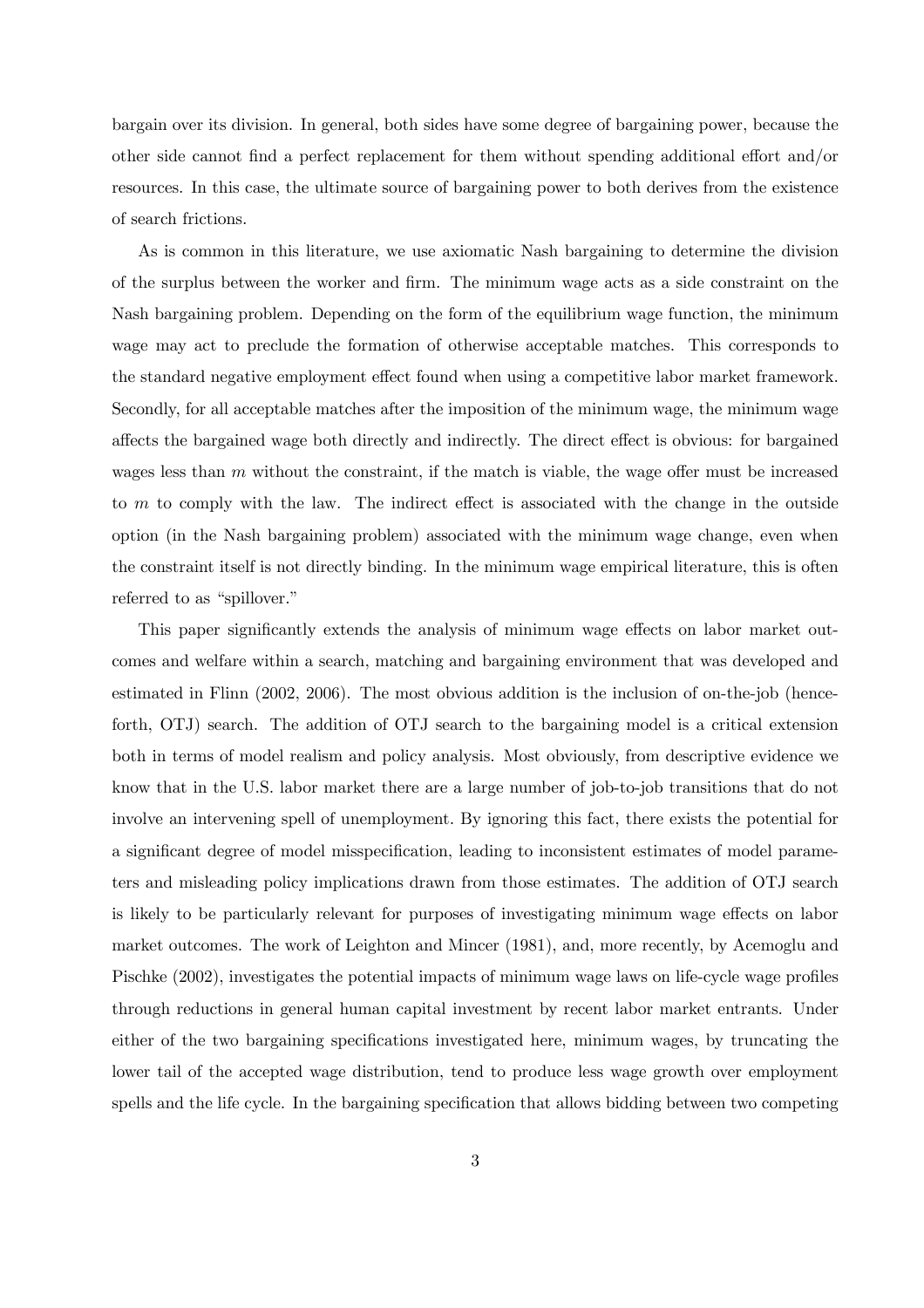employers, minimum wage effects on wage growth are expected to be especially pronounced, since the equilibrium wage function displays a "compensating differential" property, i.e., those jobs offering the highest growth prospects offer commensurately lower wages.<sup>6</sup> Without a minimum wage, low wages are an (imperfect) indicator of high wage growth prospects. The minimum wage limits the extent to which firms can "charge" an employee for this future wage growth potential, thus reducing average wage growth in the market.

In the presence of OTJ search, there are a number of auxiliary assumptions that must be invoked when characterizing bargaining outcomes, in particular with respect to whether firms renegotiate wage contracts or not. The model of renegotiation found in Postel-Vinay and Robin (2002), Dey and Flinn (2005), and Cahuc et al. (2006) has employed workers that have been contacted by a new potential employer conducting a auction for their services between the two bidders, with the lowest value match of the two competing matches generating the outside option used in the final stage wage bargaining between the employee and the winning firm. The renegotiation assumption has been criticized both for depending on a questionable ability to communicate credible offers and counteroffers between the two firms bidding for an employee's services and for requiring credible commitment by the winning firm to honor the negotiated wage even after the competing firm's offer has been taken off of the table. On the other hand, models with OTJ search that do not allowing renegotiation, such as the wage posting model of Burdett and Mortensen (1997), are subject to the criticism that firms have an incentive to respond to outside offers by "poaching" firms, so that equilibrium in these models requires market discipline. Postel-Vinay and Robin (2004) present an interesting theoretical consideration of this question that applies, with certain modifications, to the framework employed here. In a model in which match productivity between worker  $i$  and firm j is given by  $y_{ij} = a_i b_j$ , with  $a_i$  denoting the individual's productivity type and  $b_j$  denoting the firm's, and search intensity is endogenous, they show that an equilibrium may emerge in which high b firms renegotiate contracts and low b firms do not. In our modeling framework, matching heterogeneity is  $i.i.d.$ , so that there are no permanent differences between agents on the supply side of the market or on the demand side of the market. In such a case, it is reasonable to assume that any pure strategy equilibrium will have all firms renegotiating contracts or no firms doing so. Our approach to the question is empirical. Since the two assumptions regarding renegotiation

<sup>&</sup>lt;sup>6</sup>The reason for this is that future firms will have to bid against a high-valued  $\theta$  to attract the worker. This effectively increases the outside option of the worker, and the firm demands compensation for this future bargaining advantage by reducing the current wage offer.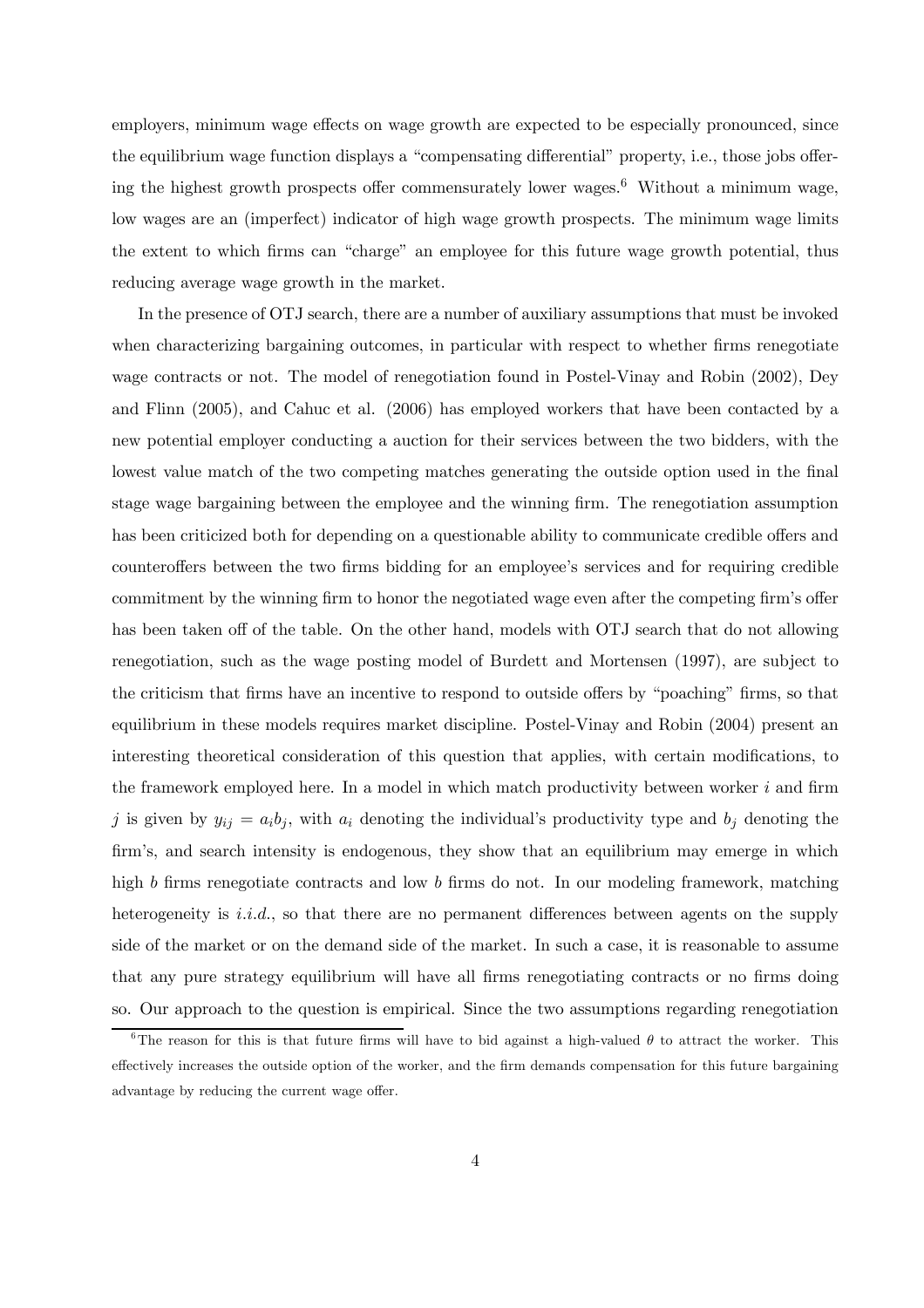simply represent different mappings from the same set of primitive parameters to the distribution of labor market outcomes observed in the data, we utilize a bootstrap hypothesis testing procedure to determine which mapping generates a distribution of outcomes more in correspondence with the sample distribution of outcomes. Since the results of this test will influence which set of policy experiment results to which we give most credence, the test is of interest from both a purely academic and a practical policy perspective.

The remainder of this paper proceeds as follows. In Section 2 we derive the model and present some analysis of the effects on labor market outcomes of minimum wages with OTJ search. Section 3 contains a discussion of the data used to estimate the equilibrium model, while Section 4 develops the MSM estimator we use. Section 5 presents the empirical results, and Section 6 contains the results of our policy experiments. In Section 7 we conclude.

## 2 Model

In this section we describe the behavioral model of labor market search with matching and bargaining in which the interactions between applicants and firms are constrained by the presence of a minimum wage. The minimum wage,  $m$ , is set by the government and is assumed to apply to all potential matches. We assume that the only compensation provided by the firm is the wage. As a result, there are no other forms of compensation the firm can adjust so as to "undo" the minimum wage payment requirement.

As is common in the search literature, we use a Nash bargaining framework in the wage determination process. We estimate and evaluate the model under two alternative assumptions regarding outside options. The differences and similarities of the two approaches are simple to describe. Say that a firm currently employs a worker who has a certain productivity  $\theta$  and is paid a wage w. The employee meets another potential employer, and the (potential) productivity at that job is immediately revealed to be  $\theta'$ . In both of the bargaining settings we consider, efficient mobility decisions are made. That is, the employee will change firms if and only if  $\theta' > \theta$ . The models differ in the wage determination process.

We devote most of our attention to the most theoretically interesting case, which allows direct wage competition between firms. This setup has been used by Postel-Vinay and Robin (2002), Dey and Flinn (2005), and Cahuc et al. (2006). Firms, competing for the same individual's services at a moment in time, engage in a Bertrand competition for the employee, with the firm associated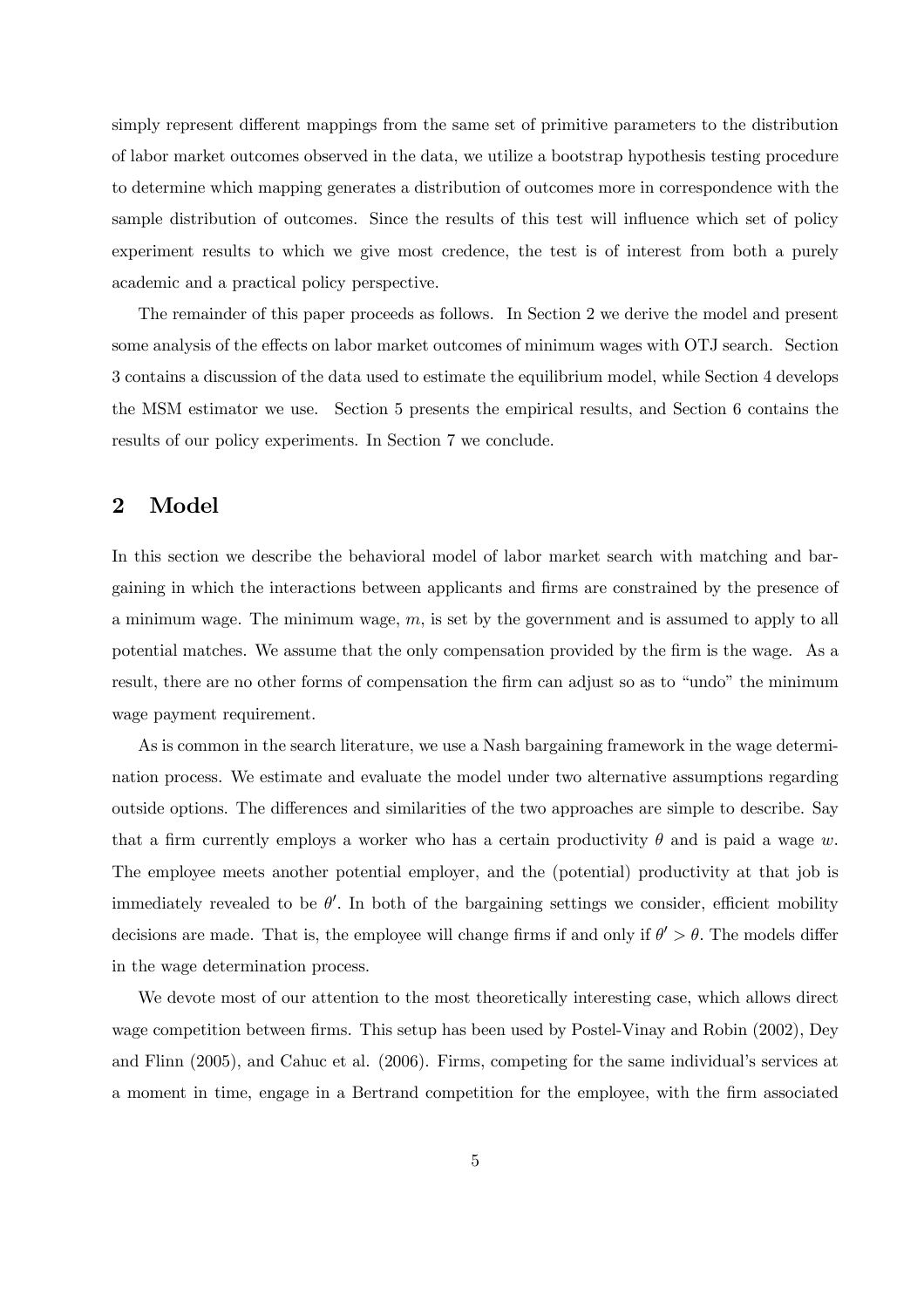with the worst productivity level dropping out of the auction at the point at which its profit level is zero. If, for example, the individual's productivity at the new potential employer exceeds that at his current firm, so that  $\theta' > \theta$ , it is assumed that the current firm makes a (doomed) effort to retain his services by making higher and higher wage offers until it drops out of the bidding at a wage offer  $\tilde{w} = \theta$ . In this case, the employee moves to the new firm, and the outside option used to set his wage is the value of being employed at the "losing" firm at a wage equal to  $\tilde{w} = \theta$  (i.e., when he receives all of the surplus of employment match).

The other situation that can arise under renegotiation is when the employee's productivity at the new firm is less than or equal to her current productivity, but greater than her current wage, or  $w < \theta' \leq \theta$ . Though the employee will not leave the current firm, given efficient mobility, she can use the threat of leaving to increase her current wage w. In this case, the potential employer bids for the individual's services until it reaches the point  $\tilde{w} = \theta'$ , at which point it drops out of the auction. The renegotiated wage at the current employer uses the value of being employed at the match value  $\theta'$  with a wage equal to  $\tilde{w} = \theta'$  as the outside option.

Our second bargaining scenario considers the case in which each labor market participant's outside option value is equal to the value of unemployed search, independent of their current labor market state. Of course, this is the option value for those searching in the unemployment state at the time they encounter a potential employer. The second bargaining scenario posits that the value of unemployed search option serves as the outside option even for employed searchers. This may be due to the fact that employed individuals are not able to credibly convey their current employment conditions (including wage or wage offer) to a new potential employer, while at the same time not being able to credibly reveal current wage offers from potential employers to their current employers.

An alternative justification is one of lack of commitment. If offers must be rejected or accepted at the instant when they are tendered, then a worker loses his or her outside option the moment after it is received. When the option is lost, the only relevant one becomes quitting into the unemployment state, the value of which is always  $V_n(m)$ , where the notation suggests that this value is a function of the statutory minimum wage,  $m$ . Thus wage payments will always be determined using this outside option. Knowing this, a worker may insist that the firm transfer a lump sum amount to them to obtain their services at the moment when they have two employment options. To the extent that this is not recorded as a wage payment, this will have no effect on the wage process. Since all mobility is efficient in any case, such payments will have no impact on the mobility process.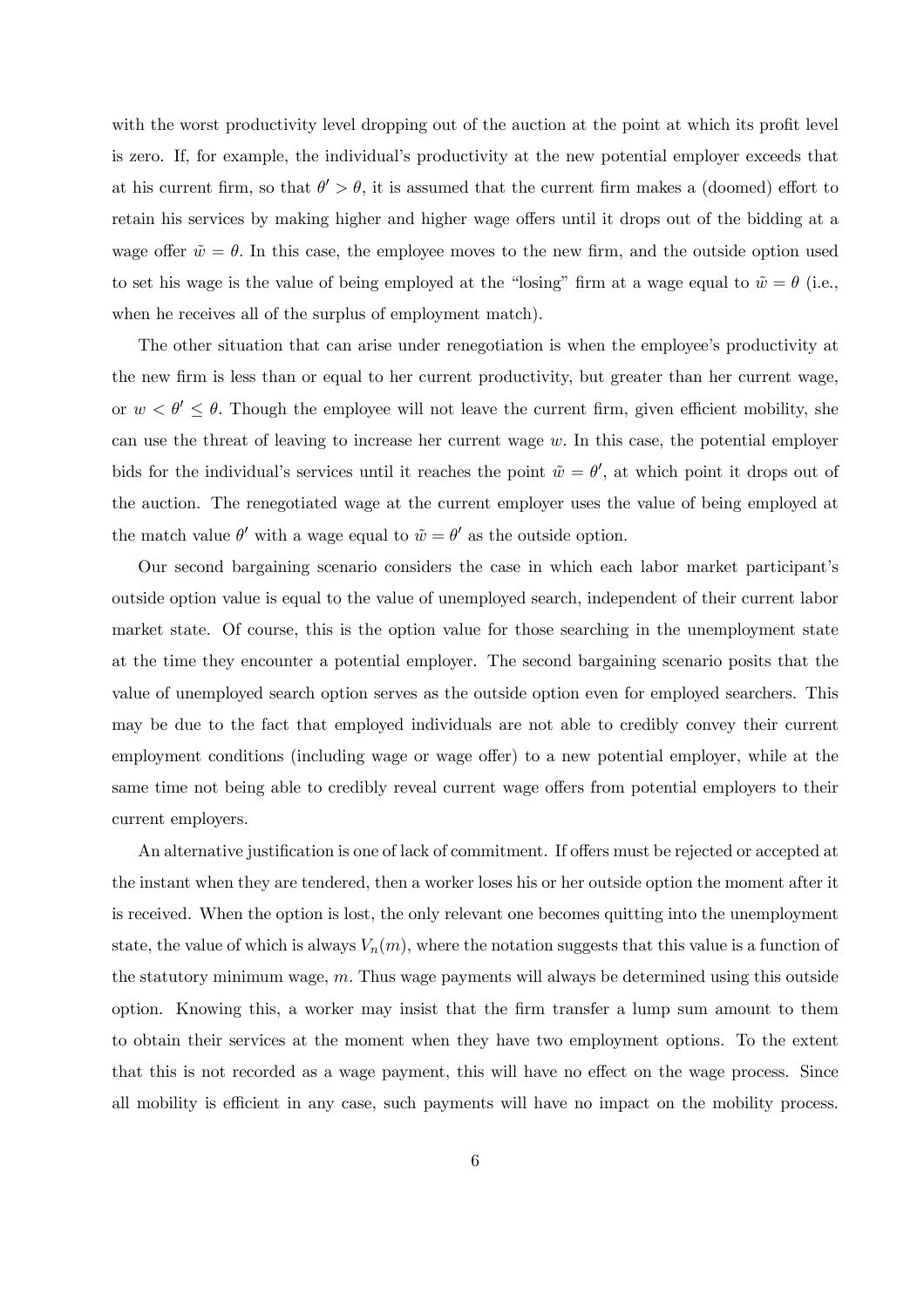Thus the empirical wage-mobility process should be consistent with model assumptions even in the presence of unobservable (to us) one-time payments associated with the receipt of an offer by an employed individual.

#### 2.1 The Model with Renegotiation

The model assumes a stationary labor market environment and is formulated in continuous time. We assume that there exists an invariant, technologically-determined distribution of worker-firm productivity levels which is given by  $G(\theta)$ . To facilitate the numerical solution of the model, we assume that the random variable  $\theta$  is discrete, with the set of values  $\theta$  can assume being given by  $\Omega_{\theta} = {\theta_j}_{j=1}^L$ , where  $0 < \theta_1 < ... < \theta_L < \infty$ . When a potential employee and a firm meet, the productive value of the match  $\theta$  is immediately observed by both the applicant and the firm. At this point a division of the match value is proposed using a Nash bargaining framework that is described below. The searcher's instantaneous discount rate is given by  $\rho > 0$ . The rate of (exogenous) termination of employment contracts is  $\eta > 0$ .

While unemployed individuals search, their instantaneous utility is given by  $b$ , which can assume positive or negative values. Unemployed workers meet firms at rate  $\lambda_n$ , a value which is taken as exogenous in the partial equilibrium version of the model and treated as exogenous in the general equilibrium version. If both the firm and the worker accept the match, then they split it using a Nash bargaining framework and determine a wage  $w(\theta, U)$ . The acceptance set of matches from the unemployment state is given by  $A(m)$ , with  $\theta^{A}(m)$  being the minimal  $\theta$  value in  $A(m)$  (further discussion of the decision rule is provided below). It is assumed that labor is the only factor of production and if an individual and a firm meet, but the firm "passes" on the applicant, then the firm receives a value of 0, which is implied by a free entry condition (FEC) in the general equilibrium version of the model, and which is also imposed in the partial equilibrium analysis. This is the firm's disagreement value in the Nash bargaining framework. Analogously, the disagreement value for an unemployed searcher is the value of continued search, which is denoted  $V_n(m)$ .

While employed, workers meet firms at the rate  $\lambda_e$ , which is independent of the employed worker's current match value, and which is also endogenously determined in the general equilibrium version of the model. We denote the current labor market state of an employed individual by  $(\theta, w)$ and any potential new state by  $(\theta', w')$ . We now consider the rent division problem facing a currently employed agent who encounters a new potential employer.

Let there be a currently employed individual with wage w and match value  $\theta \in A(m)$  who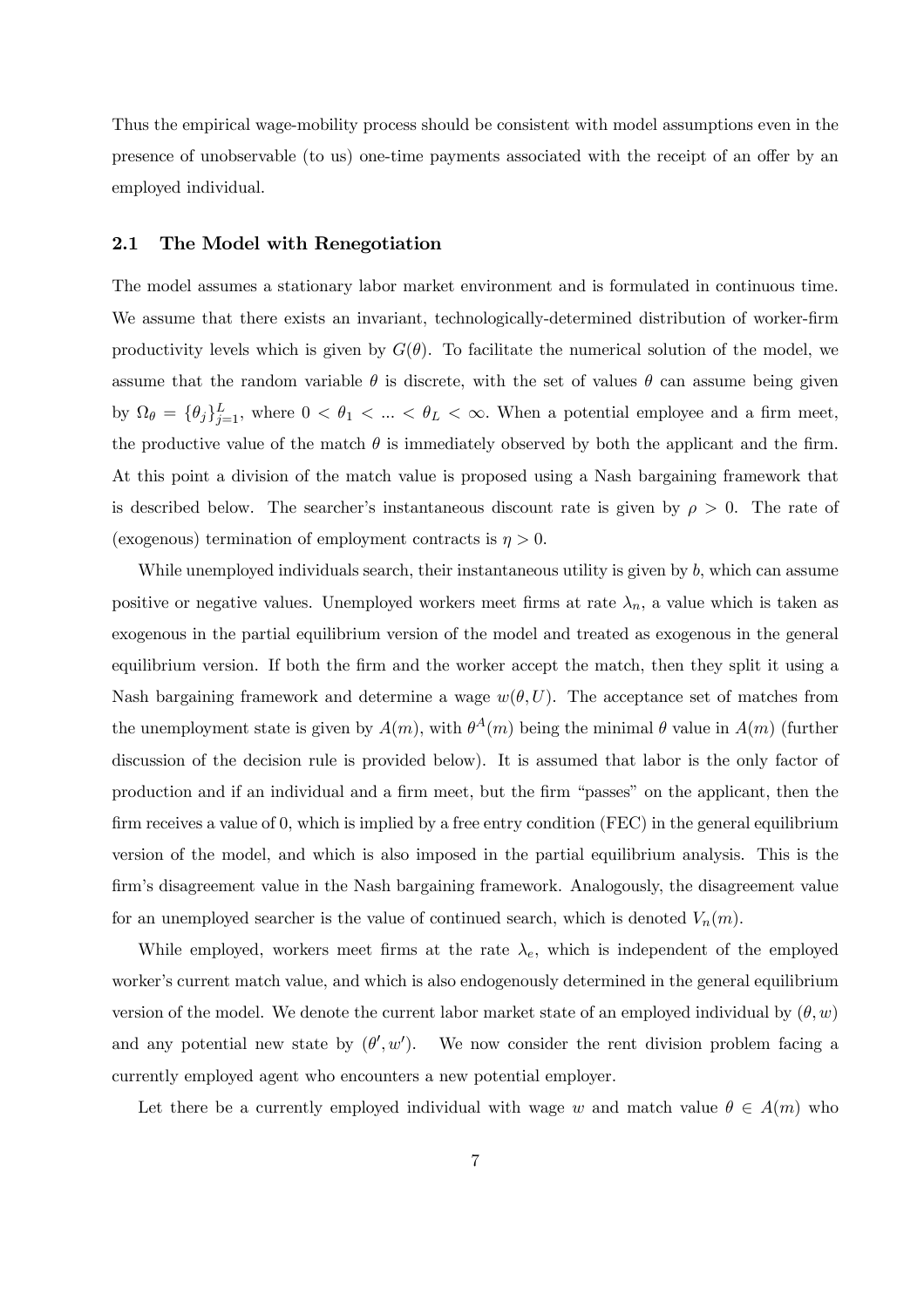meets a new potential employer at which the match value is  $\theta'$ . We assume that the potential match value will only be reported to the current employer if the employee has an incentive to do so. One situation in which this will be the case is when  $\theta' > \theta$ . When this occurs, we assume that a bargaining process for the individual's services begins between the current and potential employers and stops when one of the firms' surplus reaches zero, as in Bertrand competition. The loser of the competition will be the employer when  $\theta' > \theta$ . Let the maximal value of match  $\theta$  to the worker be given by  $Q(\theta)$ . Then the objective function for the Nash bargaining problem when  $\theta' > \theta$  is:

$$
S(\theta', w', \theta) = \{V_e(\theta', w', \theta) - Q(\theta)\}^{\alpha} \times \{V_f(\theta', w', \theta) - 0\}^{1-\alpha}
$$

where  $V_f(\theta', w', \theta)$  denotes the new firm's value of the match, and  $\alpha \in (0, 1)$  represents the bargaining power of the worker.

The firm's value of the current employment contract is defined as follows. Over an infinitesimally small period of time  $\varepsilon$ , the firm earns a profit of  $(\theta - w) \varepsilon$ , which is discounted back to the present with the "infinitesimal" discount factor  $(1+\rho\varepsilon)^{-1}$ . With "approximate probability"  $\eta\varepsilon$ , the match is exogenously terminated and the firm earns no profit. With approximate probability  $\lambda_e \varepsilon$ , the worker receives a job offer from an alternative firm. If he reports this offer to his current firm, his wage will be renegotiated.<sup>7</sup> With approximate probability  $(1 - \lambda_e \varepsilon - \eta \varepsilon)$ , the worker does not receive another job offer and is not exogenously dismissed over the period  $\varepsilon$ . In this case the status quo is maintained. The term  $o(\varepsilon)$  represents all other states that can occur over the period  $\varepsilon$  that involve two or more events, and which has the property that  $\lim_{\varepsilon \to 0} \left( \frac{o(\varepsilon)}{\varepsilon} \right)$ ε  $= 0$ . We denote the value to the firm as:

$$
V_f(\theta', w', \theta) = (1 + \rho \varepsilon)^{-1} \{ (\theta' - w')\varepsilon + (\eta \varepsilon \times 0) + \left( \lambda_e \varepsilon \sum_{\tilde{\theta} \in B(\theta, \theta')} V_f(\theta', w(\theta', \tilde{\theta}), \tilde{\theta}) p(\tilde{\theta}) \right) + \left( \lambda_e \varepsilon P(\tilde{\theta} \le \theta) \times V_f(\theta', w', \theta) \right) + (\lambda_e \varepsilon P(\tilde{\theta} > \theta') \times 0) + ((1 - \lambda_e \varepsilon - \eta \varepsilon) \times V_f(\theta', w', \theta)) + o(\varepsilon) \},
$$

where  $V_f(\theta', w(\theta', \tilde{\theta}), \tilde{\theta})$  represents the equilibrium value to a firm of the productive match  $\theta'$  when the worker's next best option has a match  $\theta$ , and where a value  $\theta_j \in B(\theta', \theta)$  if and only if  $\theta_j \leq \theta'$ and  $\theta_j > \theta$ .

<sup>7</sup>Since the searcher has the option to not report any alternative match value, he will only do so when his employment value at the current firm will increase, which only occurs when the wage increases.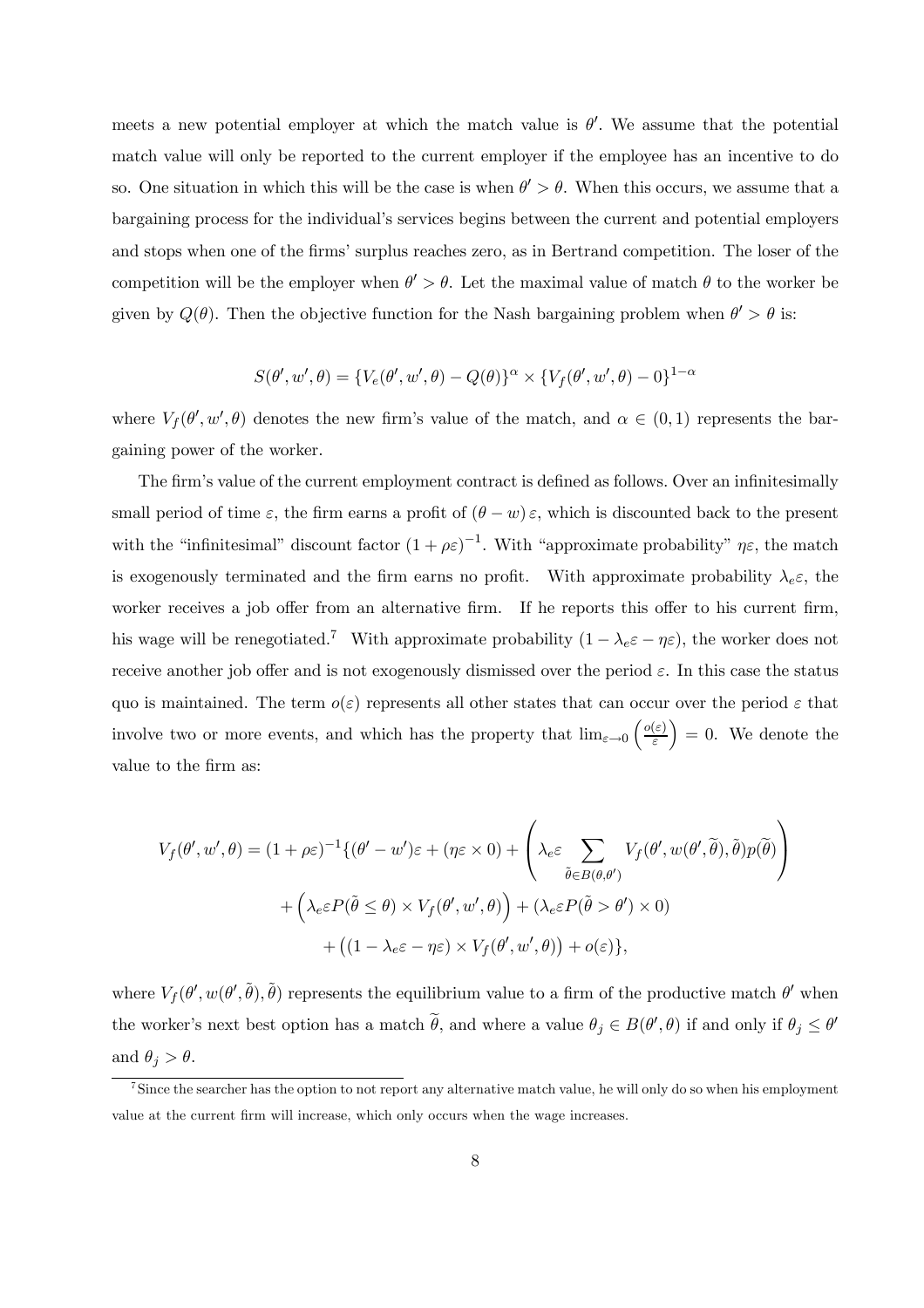The interpretation of the arguments involving  $\lambda_e$  is as follows. Given a dominant and dominated match value pair  $(\theta', \theta)$ , we can partition  $\Omega_{\theta}$  into three sets. Since efficient mobility is an implication of our model structure, any new draw of a match value at a prospective employer that is greater than the match value at the current employer,  $\theta'$ , results in an immediate departure. This event implies a value to the firm of 0 under our assumption regarding its outside option. Moreover, if the employee meets a prospective employer at which her productivity is equal to  $\theta'$ , then she will be indifferent regarding which offer to accept since both offer a contract giving her all of the rents.<sup>8</sup> Independent of whether she stays, the firm will receive a value of 0 in this case as well. By our definition of the set  $B$ , we have assumed that she stays in such a case.

The set  $B(\theta', \theta)$  contains all of those values that result in a renegotiation of the contract  $(w)$ at the current firm and that do not result in a departure. Since the total surplus associated with a match value is strictly increasing in the match value, the amount of surplus the individual can appropriate from  $\theta'$  is strictly increasing in the value of the outside option. If the current outside option is  $\theta$ , then any outside option greater than  $\theta$  and less than  $\theta'$  will result in a renegotiation. The value of the job to the firm at that point in time will be  $V_f(\theta', w(\theta', \tilde{\theta}), \tilde{\theta})$ , where  $w(\theta', \tilde{\theta})$  will be the new wage paid and  $\theta < \tilde{\theta} \leq \theta'$ . Finally, all potential matches less than or equal to the current outside option will not be reported to the firm, since the value of the outside option associated with these values is no greater than the current one. When such an offer arrives, the value of the firm's problem does not change. After rearranging terms and taking limits as  $\varepsilon \to 0$ , we have

$$
V_f(\theta', w', \theta) = (\rho + \eta + \lambda_e P(\tilde{\theta} > \theta))^{-1} \times {\theta - w + \lambda_e \sum_{\tilde{\theta} \in B(\theta, \theta')} V_f(\theta', w(\theta', \tilde{\theta}), \tilde{\theta}) p(\tilde{\theta})}.
$$

The worker's value of being employed is defined similarly. The value of the worker's problem is given by

$$
V_e(\theta', w', \theta) = (\rho + \eta + \lambda_e P(\tilde{\theta} > \theta))^{-1} \times \{w + \eta V_n(m) +
$$
  
+
$$
\lambda_e \left[ \sum_{\tilde{\theta} \in B(\theta, \theta')} V_e(\theta', w(\theta', \tilde{\theta}), \tilde{\theta}) p(\tilde{\theta}) + \sum_{\tilde{\theta} \in C(\theta')} V_e(\tilde{\theta}, w(\tilde{\theta}, \theta'), \theta') p(\tilde{\theta}) \right] \},
$$

where  $V_e(\theta', w(\theta', \theta), \theta)$  is the equilibrium value of employment to a worker with match value  $\theta'$ when his next best option has a match value of  $\theta$  and the set  $C(\theta')$  is the set of all  $\theta_j \in \Omega_{\theta}$  such that  $\theta_j > \theta'$ . As we saw in the case of the firm, when an employee encounters a firm with a new

<sup>&</sup>lt;sup>8</sup>This event has positive probability given our assumption that  $\theta$  is a discrete random variable.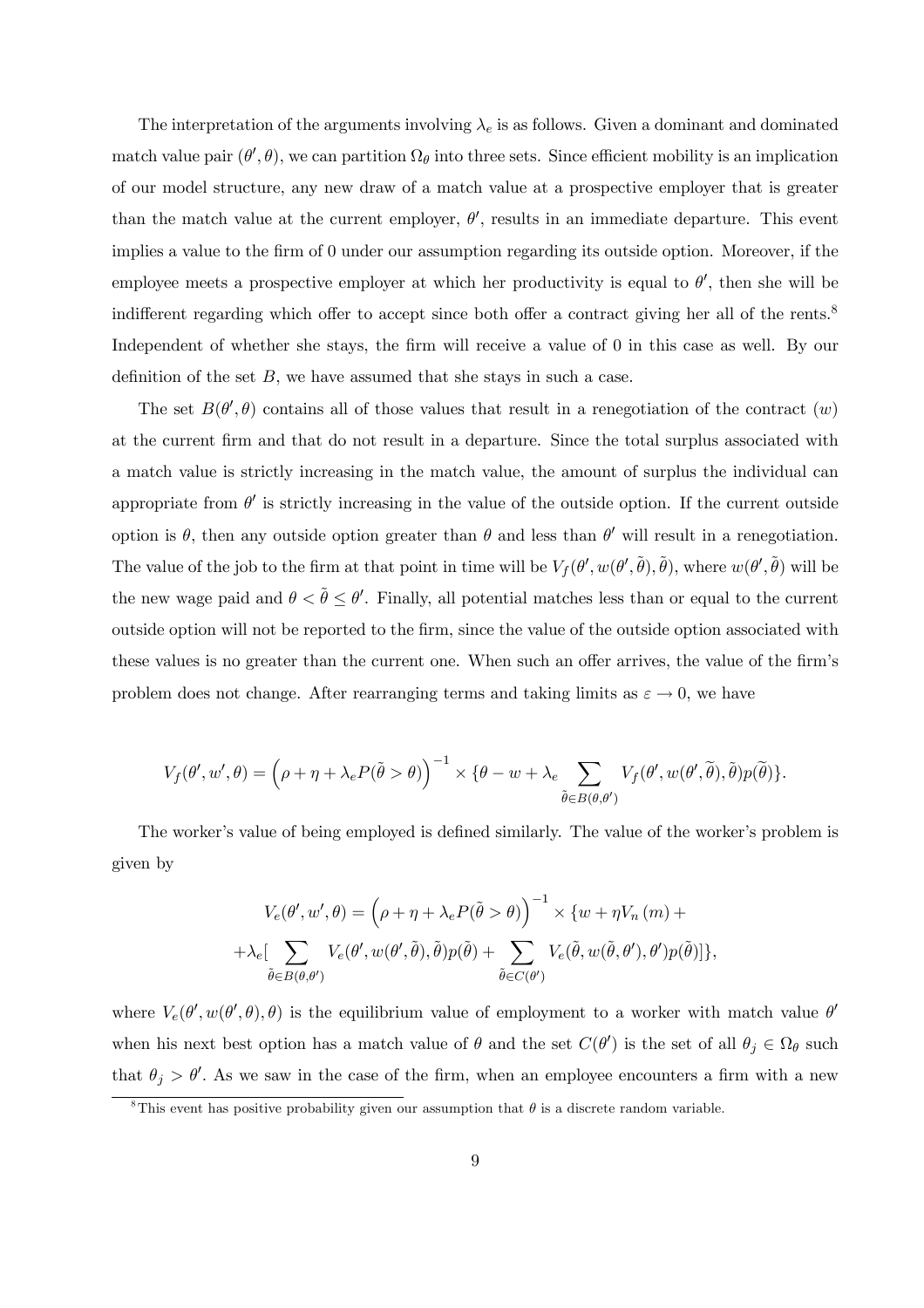match value  $\tilde{\theta}$  which is lower than his current match  $\theta$  but belongs to the set  $B(\theta', \theta)$ , his new value of employment at the current firm becomes  $V_e(\theta', w(\theta', \tilde{\theta}), \tilde{\theta})$ . Instead, when the match value at the newly-contacted firm is greater than the current match value  $\theta'$ , the employee will change employers, and the new value of employment is given by  $V_e(\tilde{\theta}, w(\tilde{\theta}, \theta'), \theta')$ . Thus, the match value at the current firm becomes the relevant outside option of the worker that is faced by the new firm. Finally, when the match value at the prospective new employer is less than the current dominated match value  $\theta$ , the new contact is not reported to the current firm since it would not improve the terms of the current contract. Because of this selective reporting, the value of employment contracts must be monotonically increasing within a job with at a particular firm. As originally noted by Postel-Vinay and Robin (2002), wage declines can be observed when moving directly between firms, though, the value of the employment match must always be increasing.

With a new match value of  $\theta' > \theta$ , the surplus attained by the individual at the new match value with respect to the value she could attain at the old match value after extracting all the surplus associated with it is

$$
V_e(\theta', w(\theta', \theta), \theta) - Q(\theta),
$$

where  $Q(\theta) \equiv V_e(\theta, w(\theta, \theta), \theta)$  is the value of employment to the employee if she receives the total surplus of the match  $\theta$ . In this case, the wage function has the property that  $\theta = w(\theta, \theta)$ . Then,

$$
Q(\theta) = (\rho + \eta + \lambda_e P(\tilde{\theta} > \theta))^{-1} \times \{\theta + \eta V_n(m) + \lambda_e \sum_{\tilde{\theta} \in C(\theta)} V_e(\tilde{\theta}, w(\tilde{\theta}, \theta), \theta) p(\tilde{\theta})\}.
$$

The model is closed after specifying the value of nonemployment,  $V_n(m)$ . We will discuss the manner in which minimum wages impact job acceptance, the unemployment rate, and the equilibrium wage offer function in detail below. As we mentioned above, there is a minimal acceptable match value from the unemployment state denoted by  $\theta^A(m)$ , such that for all  $\theta_i \geq \theta^A(m)$  the match is accepted. Define the set of acceptable match values out of the unemployment state by  $D(\theta^A(m))$ . We note that for the firm to earn nonnegative flow profits, it is necessary that  $\theta^A(m) \geq m$ .

The searcher's value of being unemployed is defined as

$$
V_n(m) = \left(\rho + \lambda_n P(\tilde{\theta} \ge \theta^A(m))\right)^{-1} \times \{b + \lambda_n \sum_{\tilde{\theta} \in D(\theta^A(m))} V_e(\tilde{\theta}, w(\tilde{\theta}, U), U)p(\tilde{\theta})\},\
$$

where the outside option is that associated with remaining in the unemployment state U.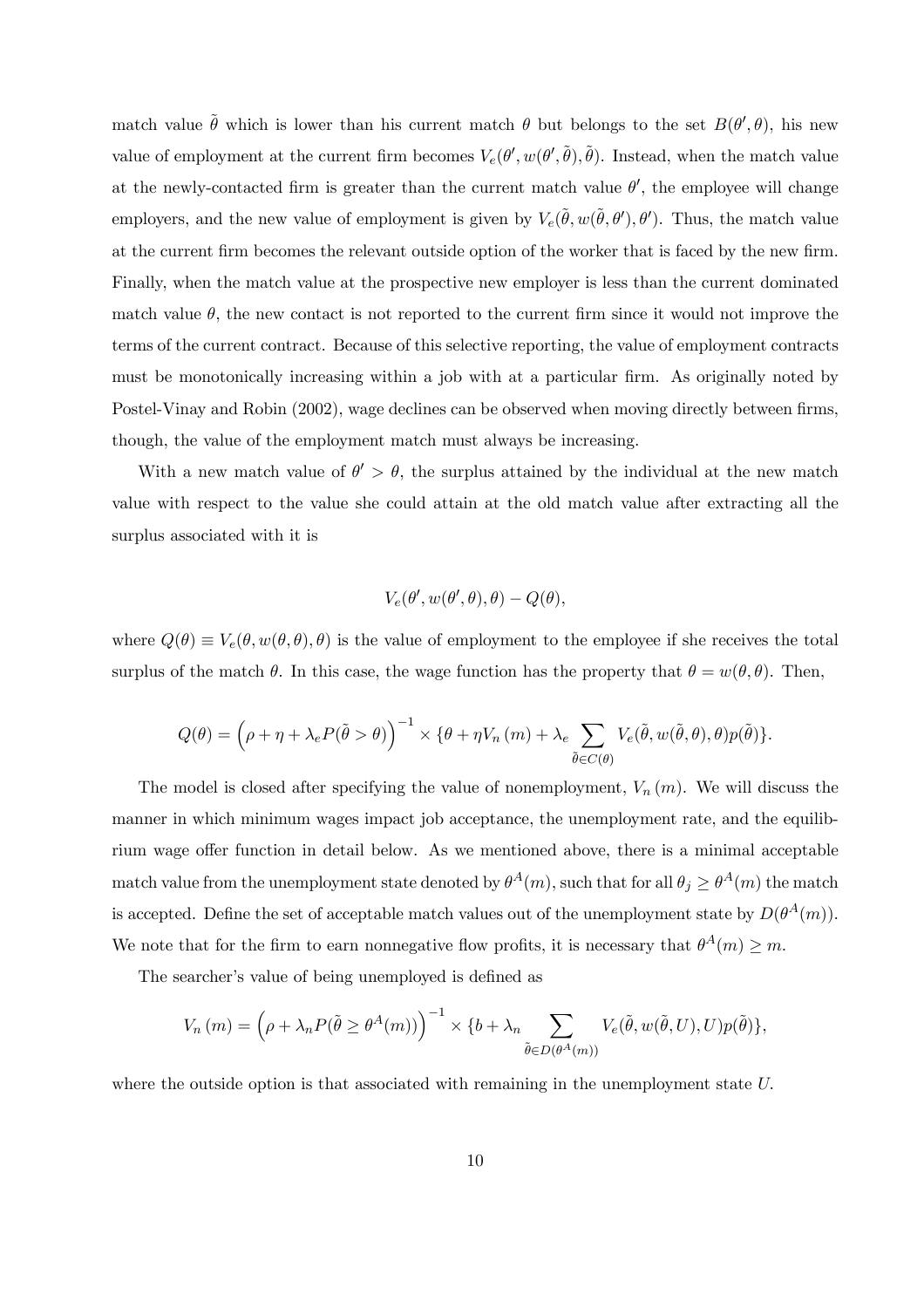The equilibrium wage function,  $w(\theta', \theta)$ , is defined as follows. When an employed agent with an (acceptable) outside option  $\theta$  meets a dominating match  $\theta'$ , the Nash-bargained wage is given by

$$
w(\theta', \theta) = \arg \max_{w \ge m} S(\theta', w, \theta).
$$

When an unemployed agent meets a new potential employer, the solution to the Nash bargaining problem is given by

$$
w(\theta, U) = \arg \max_{w \ge m} S_n(\theta, w, U),
$$

where  $S_n(\theta, w, U) = \{V_e(\theta, w, U) - V_n(m)\}^{\alpha} \times \{V_f(\theta, w, U)\}^{1-\alpha}$ . The minimum wage acts as a side contraint in the Nash bargaining problem in both cases.

#### 2.2 Analysis of the Model

In this section we consider the nature of the wage function with and without a binding minimum wage function under the renegotiation and no renegotiation bargaining scenarios.

#### 2.2.1 The Wage Function with  $m = 0$

In this section we describe the method of solution of the model and the properties of the equilibrium wage function. The discrete  $\theta$  assumption facilitates solving and analyzing the model. Recall that the set of values that  $\theta$  can take is contained in the finite set  $\Omega_{\theta}$ , where the L elements of the set are ordered

$$
0 < \theta_1 < \dots < \theta_L < \infty. \tag{1}
$$

The equilibrium wage function is described via the matrix: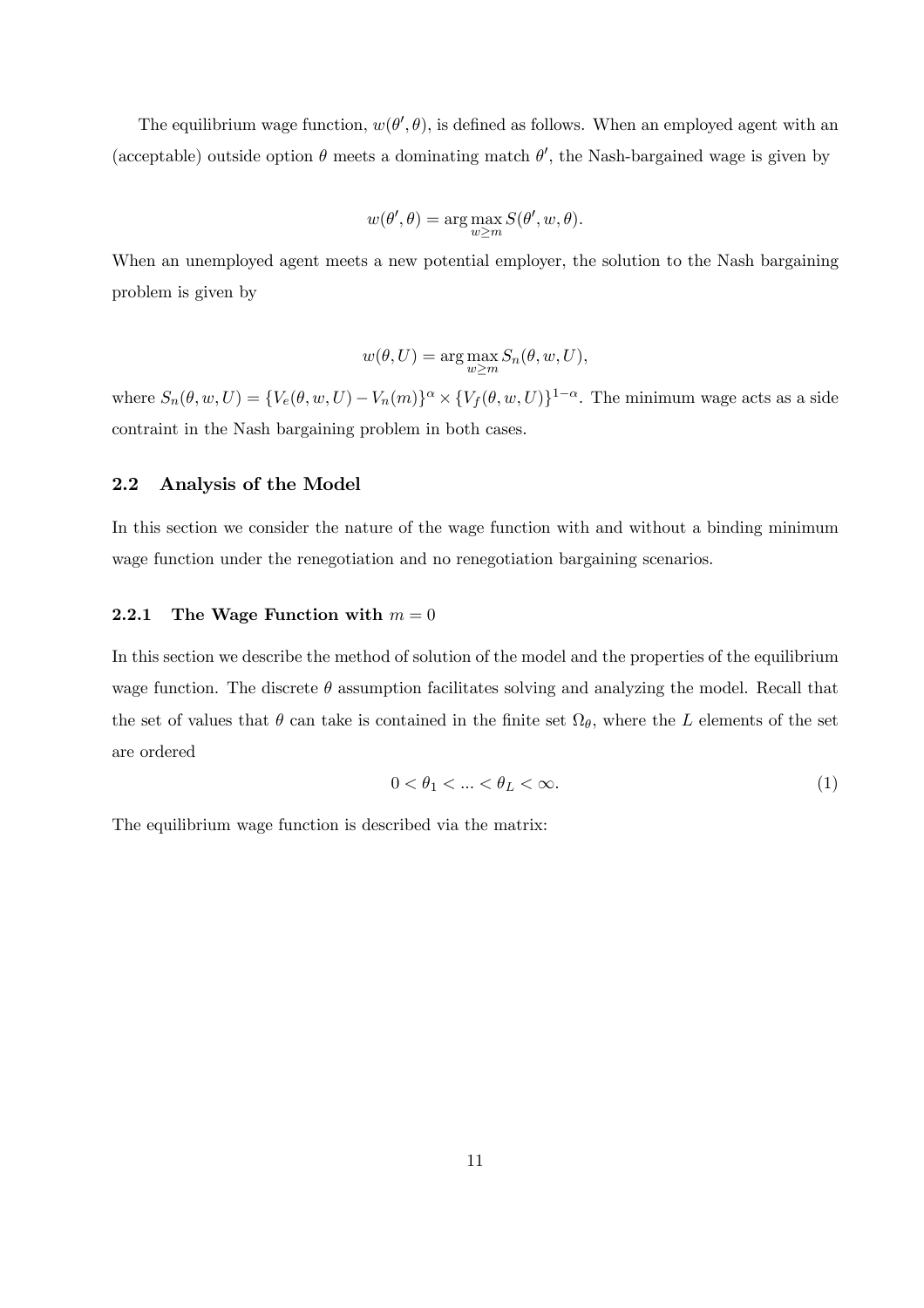#### Table 1.1

#### Equilibrium Wage Matrix



The value  $\theta_i = \theta^A(0)$  in this case is the minimum acceptable match value for an unemployed searcher when there is no (binding) statutory minimum wage. The wage function is not defined for values of  $\theta_j < \theta^A(0)$ . Moreover, the bargaining mechanism always produces efficient mobility, meaning that the current match value (i.e., the "dominant" one) is always at least as large as the "dominated" match value, which generates the outside option value in the Bertrand competition between firms.

An important feature of the Bertrand competition for workers and the discreteness of  $\theta$  is that when the dominated value is equal to the dominant value, a positive-probability event, the worker captures all of the rents from the match. This means that the wage rate in this case is equal to the match value, simplifying the computation of the equilibrium wage function.

The equilibrium wage function computation is conducted in the following recursive manner. We begin by assuming that the only acceptable match value to an unemployed searcher is  $\theta_L$ , which is the largest match in the set  $\Omega_{\theta}$ , so that  $\theta^{A}(0) = \theta_{L}$ . We begin with a guess of the value of unemployment,  $\tilde{V}_n(\theta^A)$ . In terms of an employment spell, the state  $(\theta_L, \theta_L)$  is an absorbing state, since no further job mobility can take place from that state during the current employment spell. The only way such a spell can end is through exogenous termination, which occurs at the constant rate  $\eta$ . The individual's value of being in such a spell (given the value of unemployment  $\tilde{V}_n$ ) is given by

$$
\tilde{V}_e(\theta_L, \theta_L, \theta_L) = \frac{\theta_L + \eta \tilde{V}_n(\theta_L)}{\rho + \eta},\tag{3}
$$

where the second argument in  $V_e$  is the wage rate associated with the state  $(\theta_L, \theta_L)$ , and is equal to  $\theta_L$ . The firm's value is 0.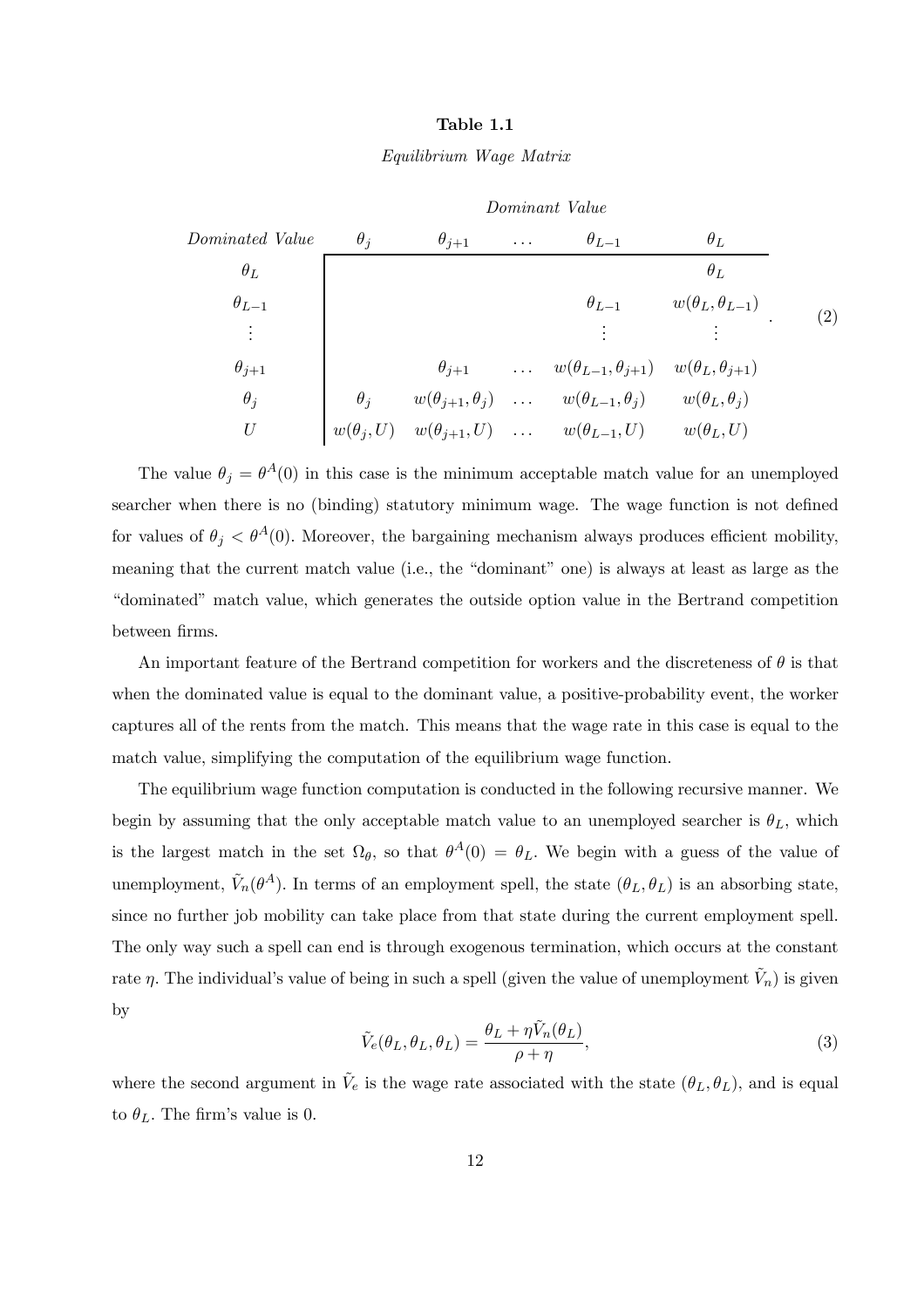An unemployed searcher only accepts a match of  $\theta_L$ , the probability of which is  $p(\theta_L)$ . When the unemployed searcher accepts the one employment contract available to her, it has the associated value

$$
\tilde{V}_e(\theta_L, w, U) = \frac{w + \lambda_e p(\theta_L) \tilde{V}_e(\theta_L, \theta_L, \theta_L) + \eta \tilde{V}_n(\theta_L)}{\rho + \lambda_e p(\theta_L) + \eta},
$$

while the value to the firm is

$$
\tilde{V}_f(\theta_L, w, U) = \frac{\theta_L - w}{\rho + \lambda_e p(\theta_L) + \eta}.
$$

The wage associated with this state is then given by

$$
\tilde{w}(\theta_L, U) = \arg \max_{w} (\tilde{V}_e(\theta_L, w, U) - \tilde{V}_n(\theta_L))^{\alpha} \tilde{V}_f(\theta_L, w, U)^{1-\alpha}.
$$

Then the (new) implied value of unemployed search is given by

$$
\tilde{V}'_n(\theta_L) = \frac{b + \lambda_n p(\theta_L) \tilde{V}_e(\theta_L, \tilde{w}(\theta_L, U), U)}{\rho + \lambda_n p(\theta_L)}.
$$

If  $\tilde{V}'_n(\theta_L)$  is sufficiently "close" to the initial guess  $\tilde{V}_n(\theta_L)$ , then we say that the value of search when only  $\theta_L$  is acceptable is given by  $V_n^*(\theta_L) = \tilde{V}_n'(\theta_L)$ . If not, replace  $\tilde{V}_n(\theta_L)$  with  $\tilde{V}_n'(\theta_L)$ , and repeat the process. We then continue the iterations until convergence.<sup>9</sup>

A similar technique is used for the cases in which we set  $\theta^A = \theta_i$ ,  $j = 1, ..., L - 1$ . Each different "potential" critical value implies a unique wage distribution associated with it and a value of unemployed search given by  $V_n^*(\theta_j)$ . The optimal acceptance match chosen by the individual is the one that produces that highest value of searching in the unemployment state, i.e.,

$$
\theta^A = \theta_j \Leftrightarrow V_n^*(\theta_j) = \max\{V_n^*(\theta_k)\}_{k=1}^L.
$$

The equilibrium wage matrix is the one associated with that value of  $\theta^A$ . If, for example,  $L = 10$ and the  $\theta^A = \theta_4$ , then the (lower triangular) wage matrix is  $8 \times 7$ .

This is the algorithmic approach used to compute the wage matrix in Table 1.1. Changes in primitive parameters will of course sometimes change the critical acceptance match  $\theta^A$ , but not always due to the discreteness of the distribution. This will be observed in some of the examples that we turn to now. While the discrete distribution assumption does have some negative aspects, computation of the equilibrium wages/values is simplified and some of the impacts of minimum wages on labor market outcomes and welfare are somewhat more transparent.

<sup>&</sup>lt;sup>9</sup>The mapping  $V_n = TV_n$ , while typically not a contraction, is monotone increasing. Subject to existence conditions, there exists a unique fixed point solution.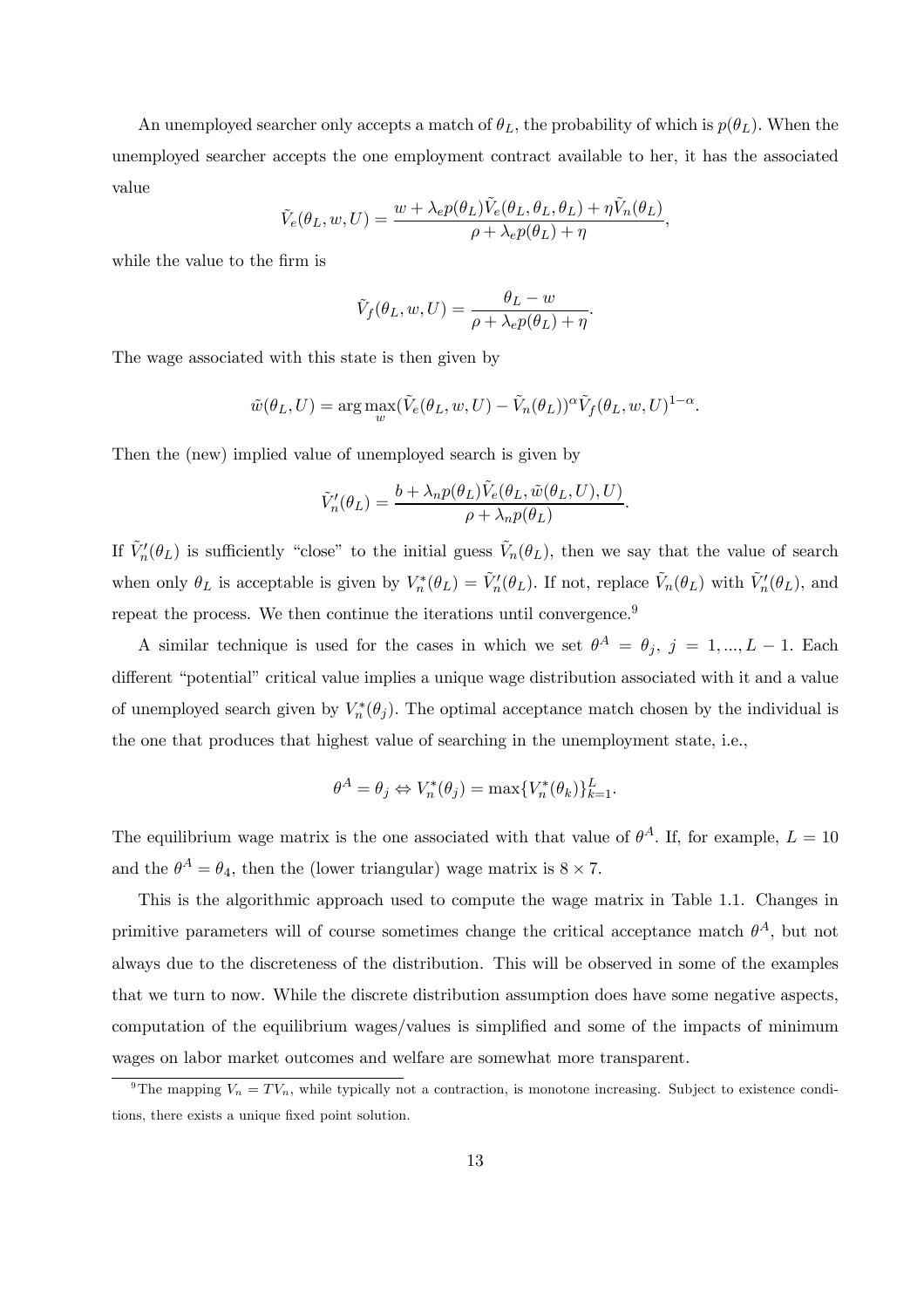We now present an example of the wage function computation. We set the parameters of the search environment at  $\alpha = .25$ ,  $\lambda_n = .2$ ,  $\lambda_e = .05$ ,  $\eta = .01$ ,  $\rho = .01$ , and  $b = -5$ . We assume match distribution with six mass points, with  $\Omega_{\theta} = \{5, 8, 11, 14, 17, 20\}$  and an associated vector of probabilities given by (.1 .2 .25 .2 .15 .1). The equilibrium wage distribution is given below:

#### Table 1.2

Wage Matrix

$$
m=\theta
$$

|                          |             |      |       | Dominant $\theta$ Value |                   |           |
|--------------------------|-------------|------|-------|-------------------------|-------------------|-----------|
| Dominated $\theta$ Value | $5\qquad 8$ |      | 11    | 14                      | 17                | <b>20</b> |
| 20                       |             |      |       |                         |                   | 20        |
| 17                       |             |      |       |                         | 17.00             | 17.35     |
| 14                       |             |      |       | 14.00                   | $13.84$ $14.19$ . |           |
| 11                       |             |      | 11.00 | 10.27                   | 10.11             | 10.46     |
| 8                        |             | 8.00 | 6.70  | 5.96                    | 5.80              | 6.15      |
| $\bf 5$                  | 5.00        | 3.32 | 2.02  | 1.80                    | 1.12              | 1.47      |
| U                        | 4.78        | 3.10 | 1.79  | 1.06                    | 0.90              | 1.25      |

At this set of labor market parameters, we note that all elements of  $\Omega_{\theta}$  are acceptable from the unemployment state. The most striking feature of the matrix is probably the degree of nonmonotonicity in the wages observed when the outside option is  $U, \theta = 5$ , or  $\theta = 8$ . For individuals coming out of unemployment, the highest wage offer observed is the one associated with the lowest acceptable match value,  $\theta = 5$ . Although the value of the employment contract is strictly increasing in the match value found by the unemployed searcher, wages are not. In fact, were it not for the wage associated with the highest match value, exactly the opposite would be true. A similar pattern is observed in every row of the matrix (of those with more than three entries).

The low wages associated with the high match values, holding constant the dominated value, are the employee's payment for the future bargaining advantages that the match conveys during the employment spell. Under this set of parameters, the rate of meeting other employers, 0.05, is quite high relative to the rate of exogenous termination of the job (and employment) spell, 0.01. Combined with the relatively low discount rate of 0.01, the wage "compensation" for the future bargaining advantage is high.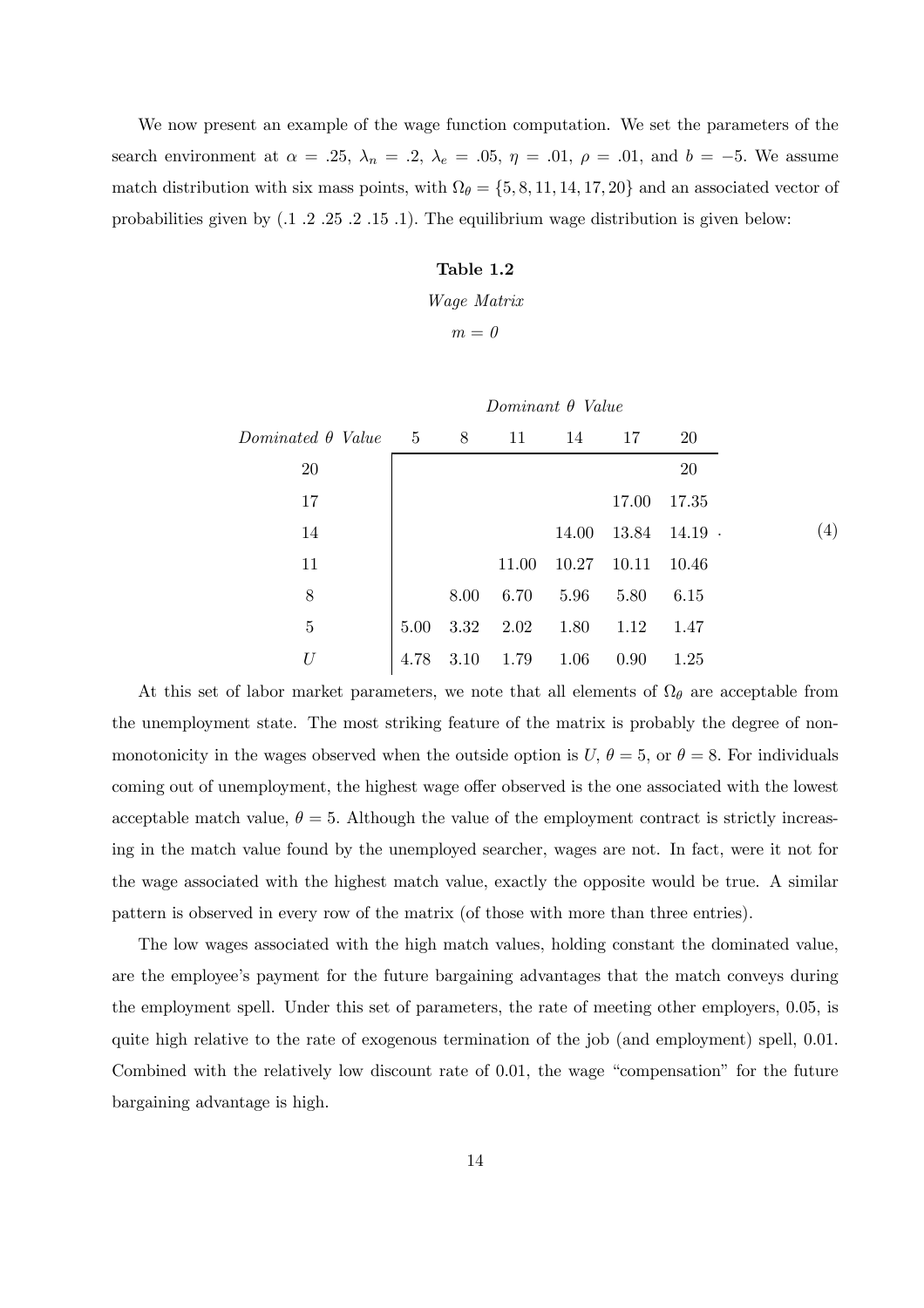Obviously, when there is no OTJ search, a high match value delivers no future bargaining advantage, and there are no compensating differentials observed in the wage function. As an illustration, we determine the equilibrium wage rates for the same parameter values used to generate Table 1.2, except that we set  $\lambda_e = 0$ . The wage function in this case is

#### Table 1.3

Wage Matrix

$$
\lambda_e = 0
$$

Dominant θ Value

$$
Dominated \theta \ Value \begin{array}{c|ccccc} 5 & 8 & 11 & 14 & 17 & 20 \\ \hline U & & & & & & \\ \end{array}
$$
\n
$$
(5)
$$
\n
$$
U
$$
\n
$$
7.60 \quad 8.35 \quad 9.10 \quad 9.85 \quad 10.60
$$

In this case, the match value of 5 that was previously acceptable is no longer so. The wages are much higher coming out of the unemployment state, since there is no bargaining advantage component of remuneration. Most importantly, for our purposes, the wage function is monotonically increasing in  $\theta$  due to the fact that wages are the only compensation mechanism and the outside option is the same,  $V_n(0)$ , at all jobs.

Before concluding this subsection, we return to the example wage function in Table 1.2 to discuss implications of the model regarding patterns of wage changes over an employment spell. Given the arrival of a "reportable" competing match value, two things can occur. If the new match arrival is larger than the current dominated match value and less than or equal to the current match value associated with the job, there is no job mobility, but there is renegotiation of the wage contract. Since the only "negotiable" element of the employment contract is the wage, this is increased. Thus, while the worker remains at the same firm, all wage changes are positive.

In the second case, where the new match value exceeds the value of the current match, there is job mobility and contract negotiation. The old dominant match value becomes the new dominated match value and generates the outside option value. Though both the dominant and dominated match value increase with a job-to-job move, the wage rate need not. Once again, this is due to the fact that part of the employee's share of the surplus is generated by the OTJ bargaining option, and this option value may increase to such an extent in the job-to-job move that a wage reduction is required to satisfy the surplus division rule.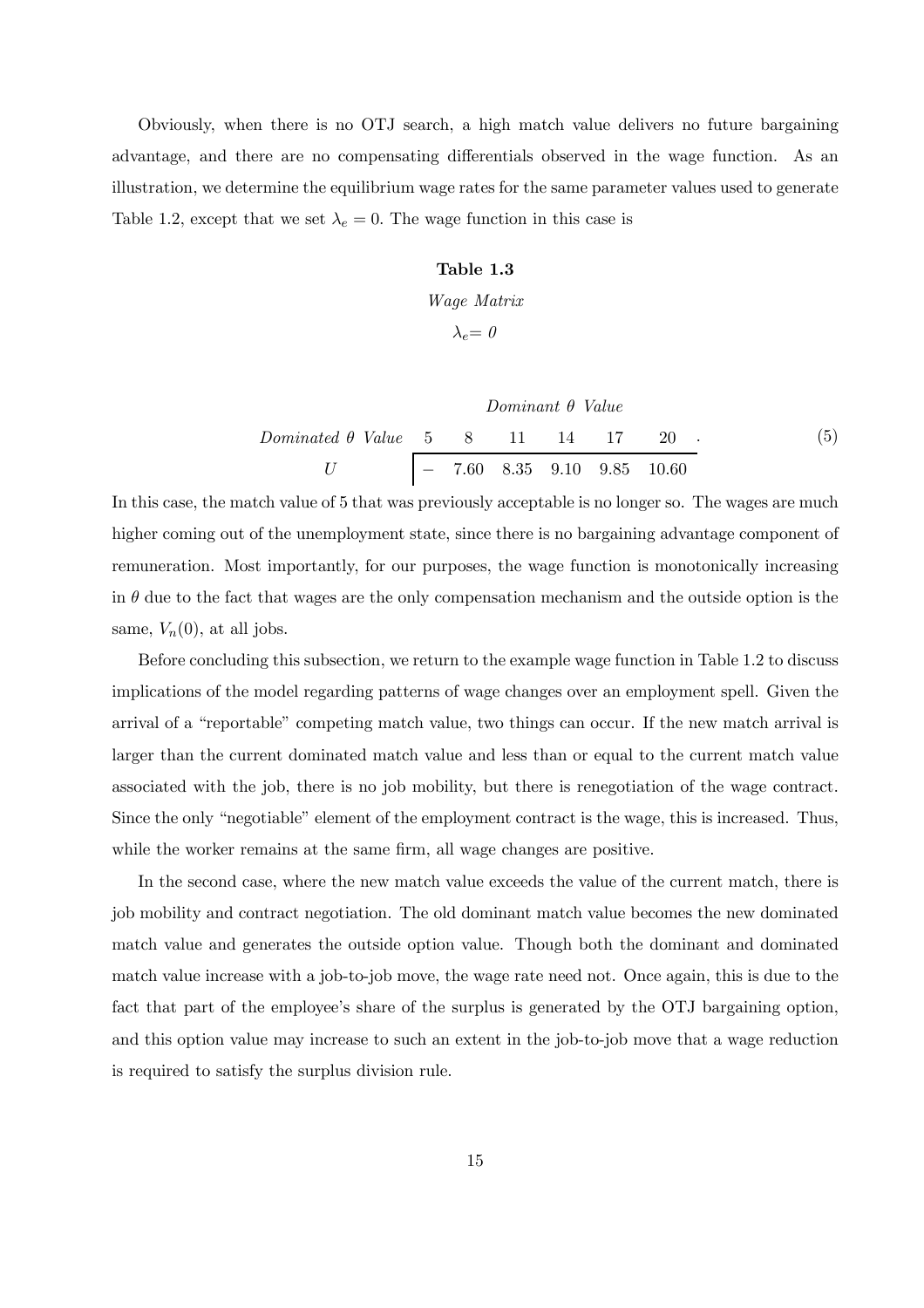#### 2.2.2 The Wage Function with  $m$  Binding

In the Flinn (2006) analysis without OTJ search, minimum wages could only be binding in one particular manner, which was by constraining the choice set of the worker and the firm. In that analysis, a binding minimum wage always produced an acceptance match value,  $\theta^A$  in our notation, that was greater than what was called the "implicit" acceptable match value. In other words, workers would have accepted lower matches than  $m$ , but were constrained not to by minimum wage law. In that setting, the minimum wage essentially served as a coordination device that enabled workers with little bargaining power to achieve more of the surplus produced by the match. The cost of this gain was a lower probability of finding an acceptable match.

The minimum wage potentially plays an altogether different role in the presence of OTJ search, at least when the wage function displays nonmonotonicities of the type discussed in the previous section. We illustrate the role of the minimum wage with two separate examples. All of the parameters of the labor market environment are the same as they were in the example discussed in the previous subsection. The only state variable that differs from the example above and among the two presented here is the minimum wage rate, m.

In the first example, the minimum wage is set at \$1.50. Since all match values are acceptable when  $m = 0$ , and since the the minimum match value is 5, clearly all matches are still in the choice set of the bargaining worker-firm pair, by which we mean that the firm can earn nonzero flow profits when paying m for all  $\theta \in \Omega_{\theta}$ . Solving the model, we find that the equilibrium wage matrix is given by: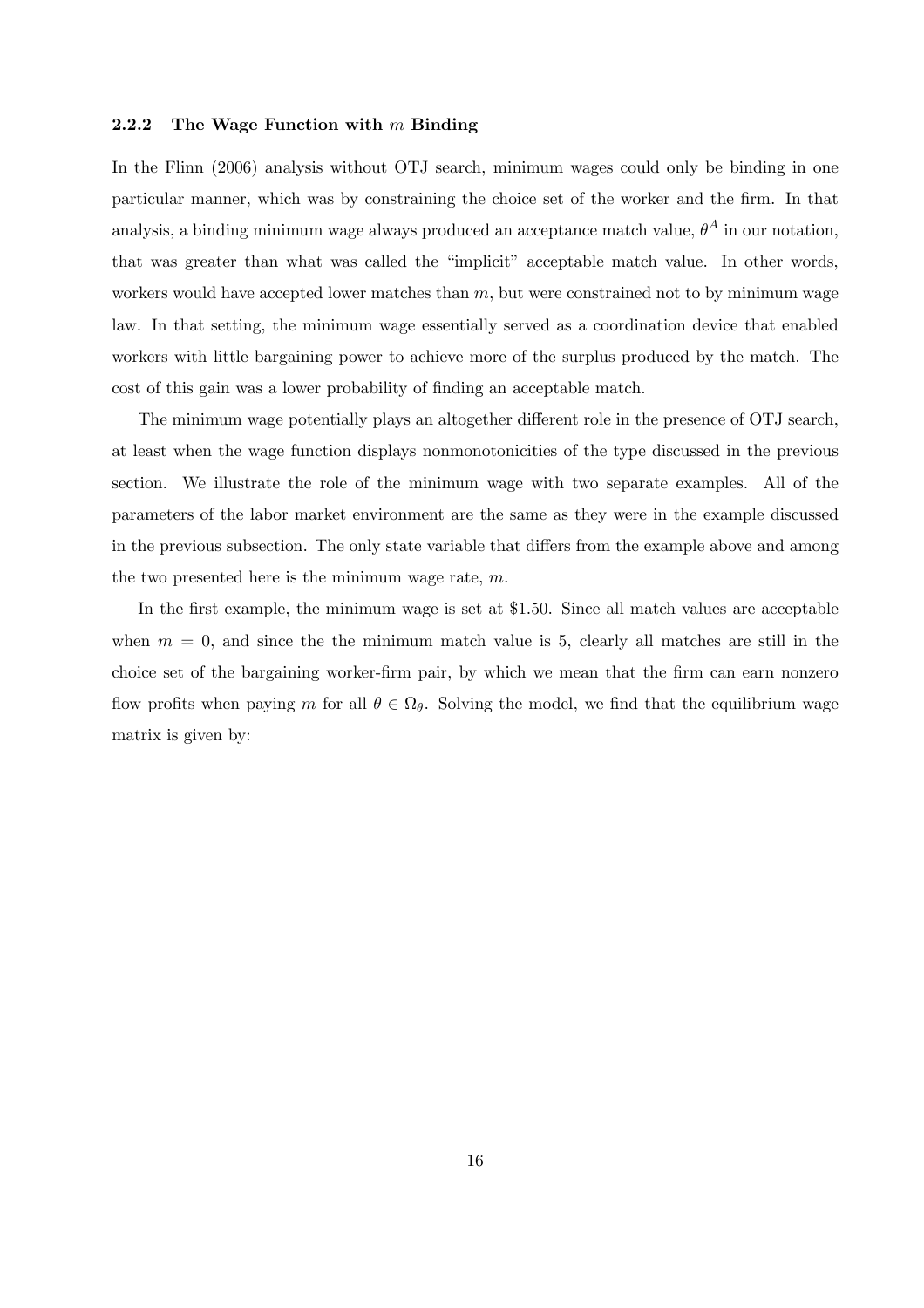#### Table 1.4

#### Wage Matrix

 $m=\sqrt{1.5}$ 

|                          |            |                |       | Dominant $\theta$ Value |       |                   |
|--------------------------|------------|----------------|-------|-------------------------|-------|-------------------|
| Dominated $\theta$ Value | $5\degree$ | 8 <sup>8</sup> | 11    | 14                      | 17    | <b>20</b>         |
| <b>20</b>                |            |                |       |                         |       | 20                |
| 17                       |            |                |       |                         | 17.00 | 17.35             |
| 14                       |            |                |       | 14.00                   |       | $13.84$ $14.19$ . |
| 11                       |            |                | 11.00 | 10.27                   | 10.11 | 10.46             |
| 8                        |            | 8.00           | 6.70  | 5.96                    | 5.80  | 6.15              |
| $\overline{5}$           | 5.00       | 3.40           | 2.10  | 1.50                    | 1.50  | 1.55              |
| U                        | 4.82       | 3.32           | 2.02  | 1.50                    | 1.50  | 1.50              |

The first important thing to note about this example is that the acceptance match value has remained the same at  $\theta^A = 5$ . All matches that were previously accepted in equilibrium still are. However, the minimum wage constraint on the bargaining process has changed the bargained outcomes for most of the wages associated with dominated values of  $\theta = 5$  and U. The impact has come through the improvement in the wage distribution that resulted from not allowing for the firm to be fully compensated for its contribution to the future bargaining power of the individual during the current employment spell. Where the minimum wage is binding, the implication is that individual is receiving more than their share of the surplus, which in our example is set at 0.25. This is a benefit to the supply side of the market, particularly those in unemployment and who have found employment at the minimal acceptable match value. Firms still earn positive profits whenever they employ an individual who has a dominated match value less than the dominant one. and minimum wages cannot affect the wage payment when  $\theta' = \theta$ .

We conclude this section with an illustration of the wage function when the minimum wage is set at such a high level that an otherwise acceptable match value (to a searching individual) is smaller than the minimum wage, and thus cannot lead to an employment match. Table 1.5 contains the wage function when  $m = 13$ .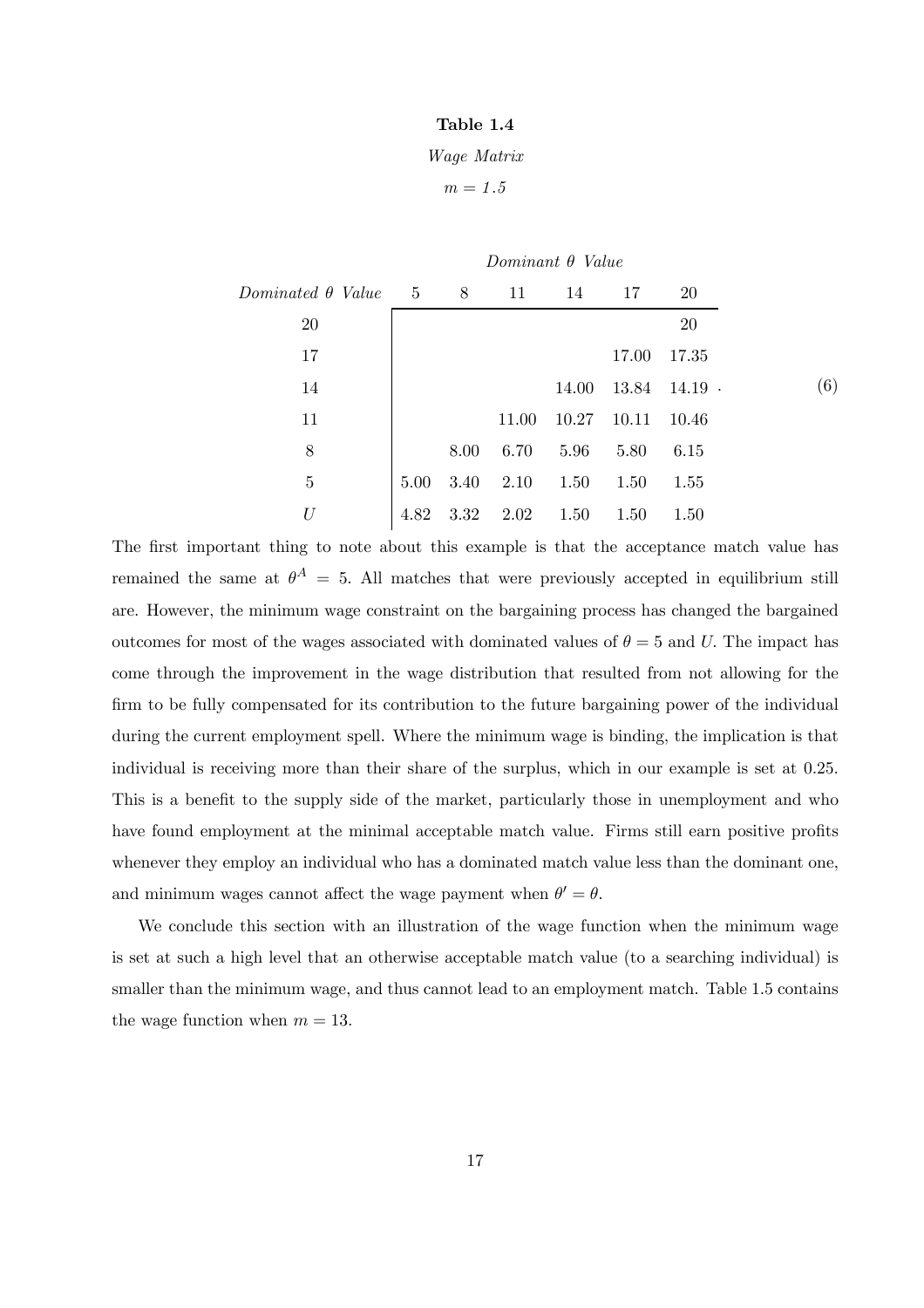#### Table 1.5

### Wage Matrix

 $m = 13$ 

|                          |       | Dominant $\theta$ Value |       |
|--------------------------|-------|-------------------------|-------|
| $Dominated \theta$ Value | 14 17 |                         | 20    |
| 20                       |       |                         | 20    |
| 17                       |       | 17.00                   | 17.35 |
| 14                       |       | 14.00  13.84  14.19     |       |
|                          | 13.00 | 13.00                   | 13.00 |

In comparison with the relevant rows and columns of Table 1.4, the new, extremely high, value of the minimum wage has no discernible impact on the wages negotiated during OTJ search. The new minimum wage has a large impact on the wage offers to currently unemployed workers, though the probability of getting an acceptable offer has substantially decreased.

### 2.3 Model with No Renegotiation

The model with renegotiation is considerably simpler to describe. As was discussed in the introduction to this section, the outside option in this case is always equal to the value of unemployed search,  $V_n(m)$ . There is efficient mobility, which means that the match value at a new firm in a job-to-job transition is strictly greater than the match value at the firm the individual is leaving. This implies that all job-to-job transitions are associated with an increase in an individual's wage. Since there is no renegotiation, the wage at a given firm is constant over the duration of employment at that firm.10

 $10$  Given the simplicity of the bargaining process in this case, it is trivial to allow for shocks to match productivity to occur that would change this implication. In particular, say that a current (acceptable) match value of  $\theta_j$  increased to  $\theta_{j+1}$  at rate  $\gamma^+$  for  $j < L$ , while it decreases to  $\theta_{j-1}$  at rate  $\gamma^-$  for  $j > 1$ . This type of process would generate wage increases and decreases on a job spell, and would could obviate the need for an exogenous dismissal rate  $\eta$  if there were a measurable set of unacceptable match values coming out of the unemployment state.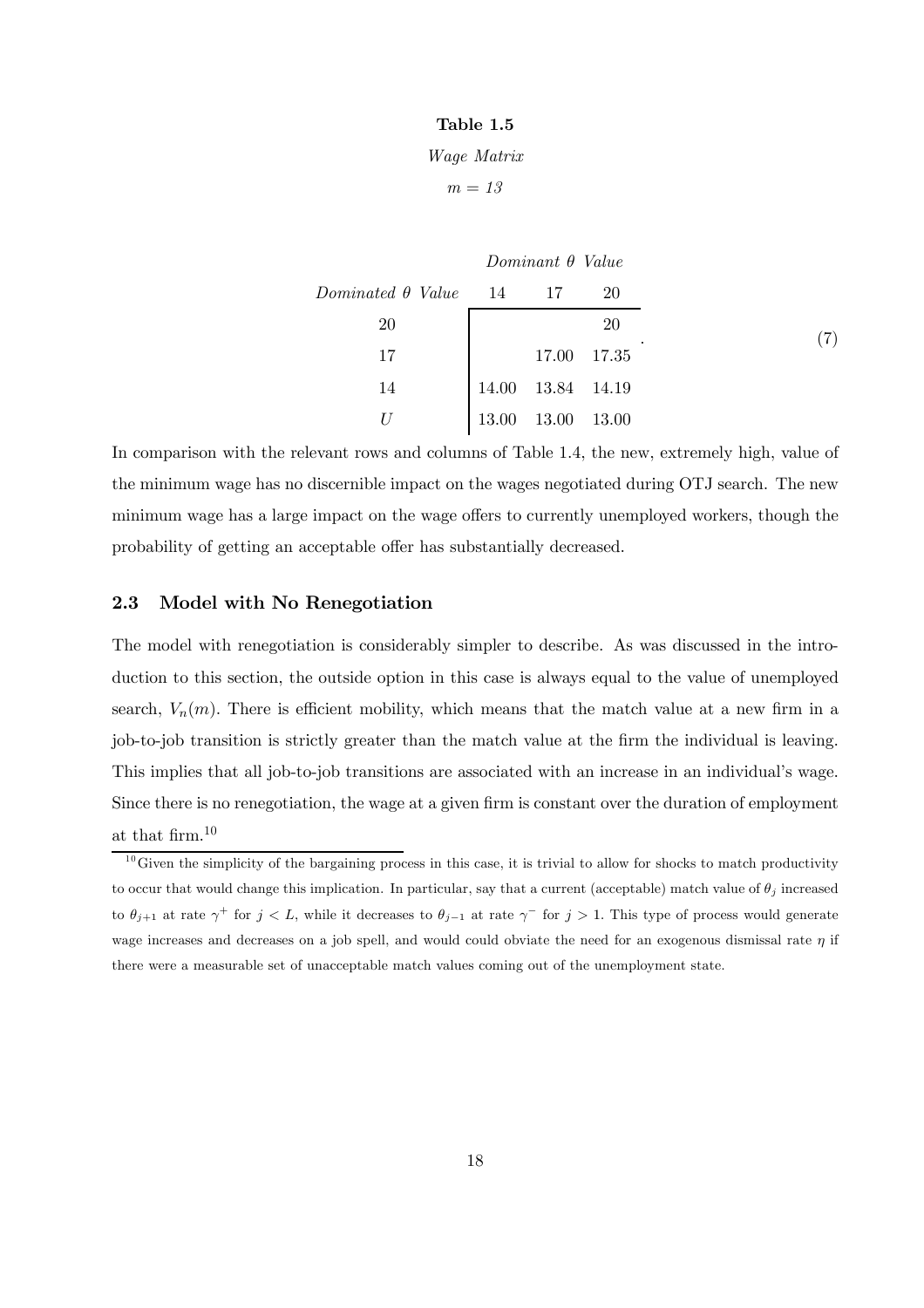#### 2.3.1 The Case of  $m = 0$

We now characterize the mobility-wage process in the no renegotiation case. The value of employment at an acceptable match value  $\theta_i$  is given by

$$
V_e(\theta_i) = \frac{w(\theta_i) + \eta V_n + \lambda_e \sum_{j>i} p_j V_e(\theta_j)}{\rho + \eta + \lambda_e p_i^+}
$$

where  $p_i^+ \equiv \sum_{j>i} p_j$ . Given our assumption regarding the outside option in the bargaining problem, the value of the wage associated with acceptable match value  $\theta_i$  is determined as

$$
w(\theta_i) = \arg \max_{w} \left( \frac{w + \eta V_n + \lambda_e \sum_{j>i} p_j V_e(\theta_j)}{\rho + \eta + \lambda_e p_i^+} - V_n \right)^{\alpha}
$$
  

$$
\times \left( \frac{\theta_i - w}{\rho + \eta + \lambda_e p_i^+} \right)^{1 - \alpha}
$$
  

$$
= \arg \max_{w} (w - (\rho + \lambda_e p_i^+) V_n + \lambda_e \sum_{j>i} p_j V_e(\theta_j))^{\alpha}
$$
  

$$
\times (\theta_i - w)^{1 - \alpha}
$$
  

$$
= \alpha \theta_i + (1 - \alpha) \{ (\rho + \lambda_e p_i^+) V_n - \lambda_e \sum_{j>i} p_j V_e(\theta_j) \}.
$$
 (8)

,

The wage-setting rule is a simple extension of that associated with the bargaining problem in the absence of on-the-job search (i.e.,  $\lambda_e = 0$ ).

**Proposition 1** Let  $\theta^A = \theta_i$  denote the minimal acceptable match value.

$$
w(\theta_i) < w(\theta_{i+1}) < \ldots < w(\theta_L).
$$

Proof: Since

$$
\lambda_e p_i^+ V_n - \lambda_e \sum_{j>i} p_j V_e(\theta_j) = \lambda_e \sum_{j>i} p_j (V_n - V_e(\theta_j))
$$

is an increasing function of i, the result is obvious. $\blacksquare$ 

The monotonicity in the wage function in this case will have important implications in determining the optimal minimum wage rate. In the renegotiation case, monotonicity of the wage in current match value depended on the values of the primitive parameters. In this case, it does not.

The model, without minimum wages, is completed by determining the minimal acceptable match value from the unemployment state. This is accomplished by computing the value of search for each of the L possible acceptance sets, differentiated by the lowest match value included in the set. Let the value of search be given by  $V_n(\theta_i)$ , when  $\theta_i$  is the minimal acceptable value. Then  $V_n = \max{\{\tilde{V}_n(\theta_i)\}_{i=1}^L}$ , and  $\theta^A = \theta_j$  is the associated minimal acceptable match value when the arg max of the right hand side is equal to j.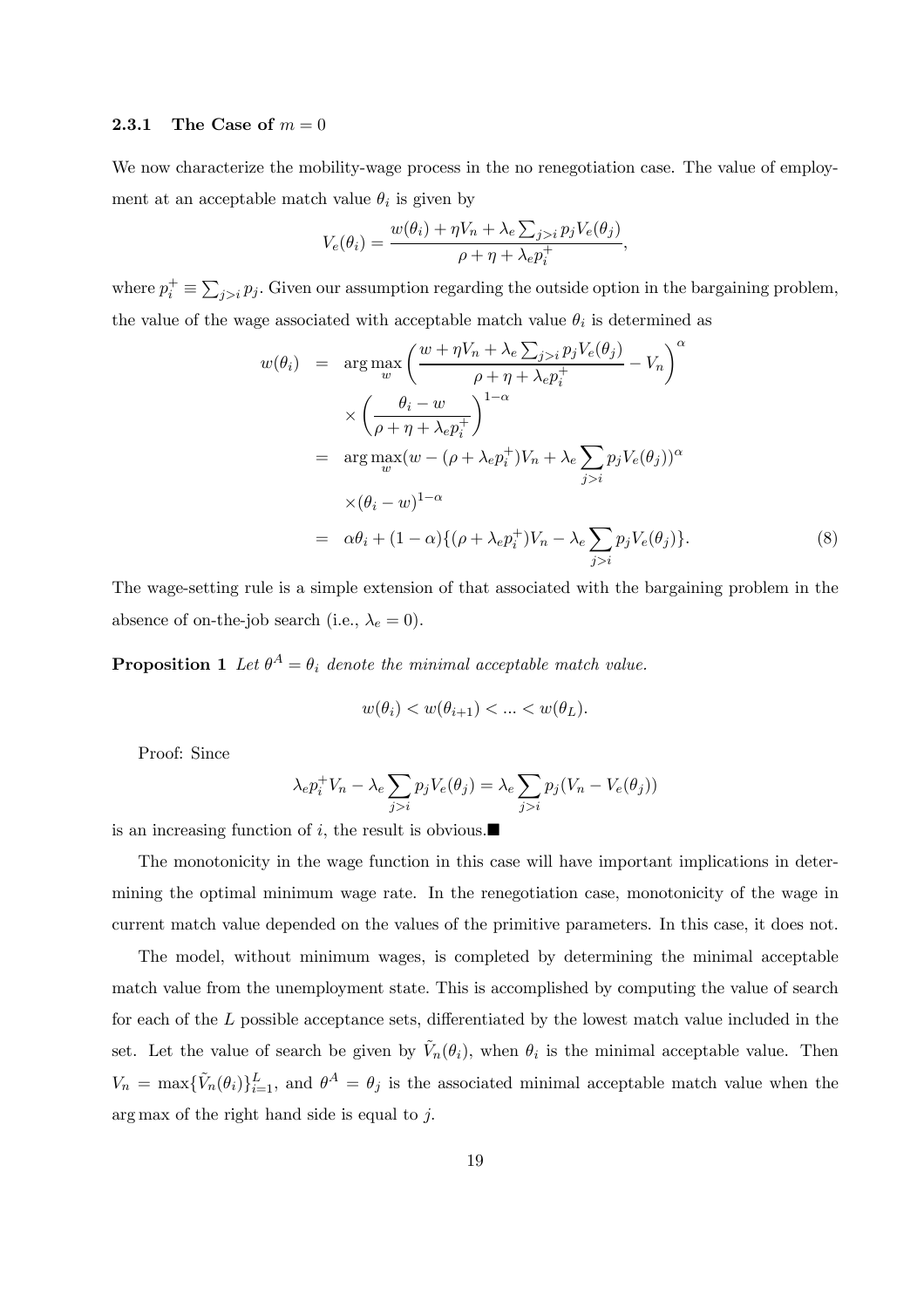#### 2.3.2 Minimum Wages

Since the wage function is monotonically increasing in the match value, binding minimum wage rates will have qualitatively similar effects to those described in Flinn (2006), where there was no on-the-job search. In particular, we will want to define the value of search in the unemployment state as a function of the minimum wage rate,  $V_n(m)$ . As was true in the model with renegotiation, the set of feasible acceptable match values is truncated from below by the minimum wage, so that the lowest acceptable match value must be at least equal to m.

Given the value of search, the wage associated with an acceptable match value  $\theta_i$  is given by

$$
w_i(m) = \max\{m, \alpha\theta_i + (1-\alpha)((\rho + \lambda_e p_i^+)V_n(m) - \lambda_e \sum_{j>i} p_j V_e(\theta_j; m))\}.
$$

Since the second term in the max function is an increasing in  $\theta_i$ , we see that the match values that yield minimum wages are the lowest ones in the acceptance set, which is not true, in general, under renegotiation.

The value of search in the unemployment state is determined in the same way as described for the case of no binding minimum wage, except that  $\theta^A$  is restricted to the subset of  $\Omega_\theta$  that includes only those values of  $\theta_i \geq m$ .

### 2.4 The Labor Market Participation Decision

Given the data available, and the fact that those earning minimum wages tend to be the youngest labor market participants, we extend the model to allow a labor market participation decision. Although the participation decision is modeled in a somewhat ad hoc manner, it will allow us to formulate an estimator of primitive parameters that does not rely on steady state assumptions, assumptions that are particularly troublesome when allowing for  $OTJ$  search.<sup>11</sup> Moreover, it is undoubtedly true that there is substantial dispersion among birth cohort members in the age of entry into the labor market. In this model, this distribution will be impacted through changes in the (binding) minimum wage.

 $11$  Flinn (2006) used a maximum likelihood-based estimator of primitive parameters based on a likelihood specification that assumed that data was generated by the steady state distribution of wages and unemployment spells. In a model without OTJ search, such as that one, transitions to the steady state from the initial labor market state of U shared by all labor market participants is rapid. In the case of OTJ search, the transition period can be considerably longer, making the use of a steady state-based estimator even more questionable.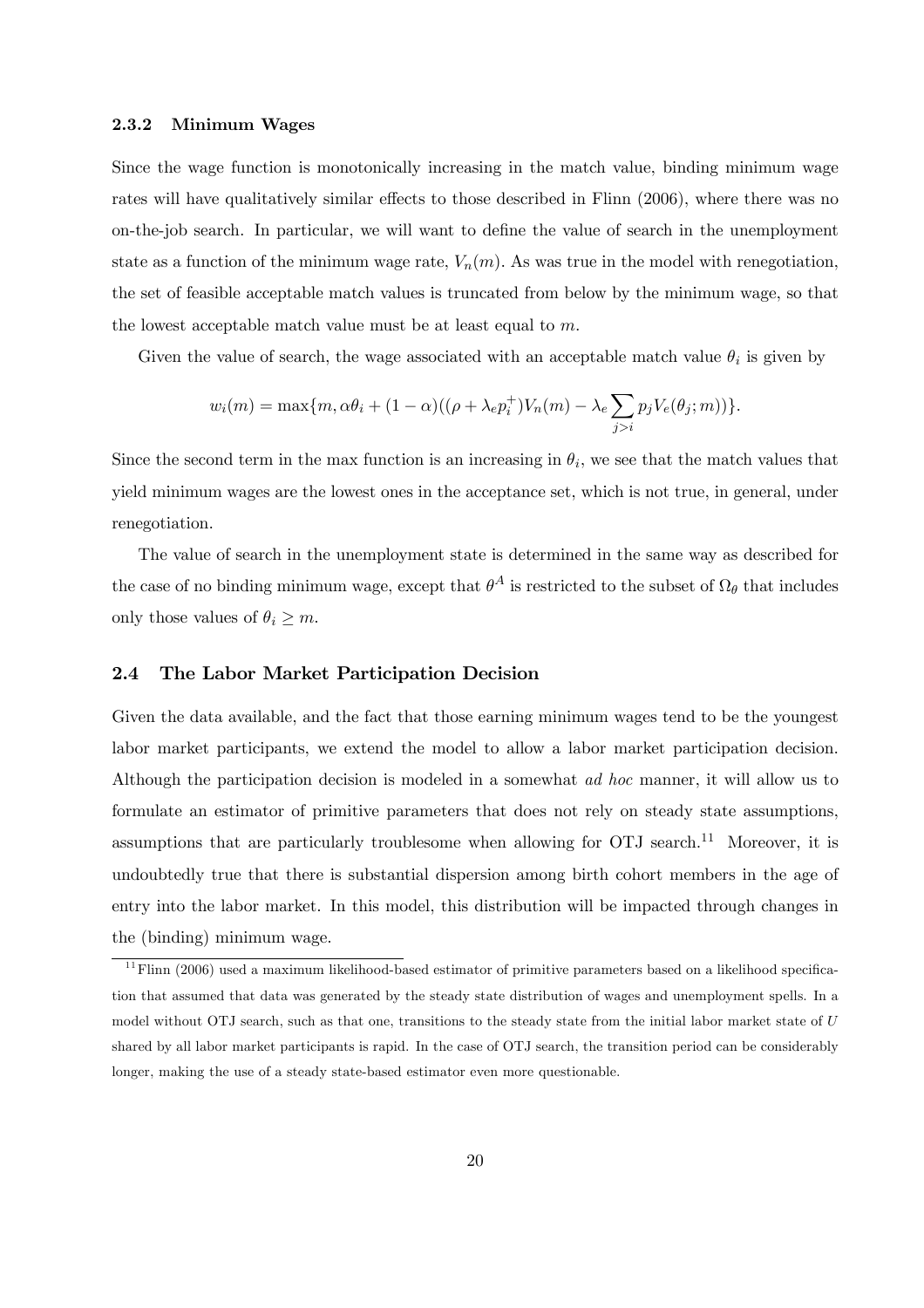We write the value of being out of the labor force as

$$
V_o(\xi, a) = \frac{\xi + r(a)}{\rho},
$$

where  $\xi$  is an i.i.d. draw from the distribution F and  $r(a)$  is a weakly-decreasing function of the individual's (potential labor market) age, a. The draw  $\xi$  is taken to represent an individual's constant flow value of being out of the labor force, while  $r(a)$  is the (common to all agents) flow value of being out of the labor force as a function of their potential labor market age. Dividing by  $\rho$  gives the function  $V_o$  a present value interpretation.

Since the (flow) value of occupying the out of the labor force state is nonincreasing in the age of the individual, and since the value of the unemployment state is constant, labor force participation is an absorbing state. An individual of potential labor market age a will be in the labor market if

$$
V_o(\xi, a) \le V_n(m)
$$
  
\n
$$
\Rightarrow \xi \le \rho V_n(m) - r(a),
$$

so that the participation probability of an individual of age  $a$  under minimum wage regime  $m$  is given by

$$
\pi(a,m) = F(\rho V_n(m) - r(a)).
$$

Given that the function r is nonincreasing in a, the participation rate is nondecreasing in  $a$ . It is also immediately obvious that increases in the value of search induced by a change in the minimum wage will result in increases in the participation rate at all ages.

In the estimation section it will be useful to characterize the timing of labor market entry as follows. Given an m, all individuals with a value of  $\xi$  less than  $\xi_1^*(m)$  will enter the market immediately upon becoming eligible to do so.<sup>12</sup> This critical value is given by

$$
\xi_1^*(m) = \rho V_n(m) - r(1).
$$

In a similar manner, define the critical value of entry at age a by

$$
\xi_a^*(m) = \rho V_n(m) - r(a).
$$

 $12$  In introducing the participation decision into the computation of sample moments in the MSM estimation exercise. we will assume that participation decision is made at integer potential labor market ages. The description of the participation rates by integer age in this section follows that convention.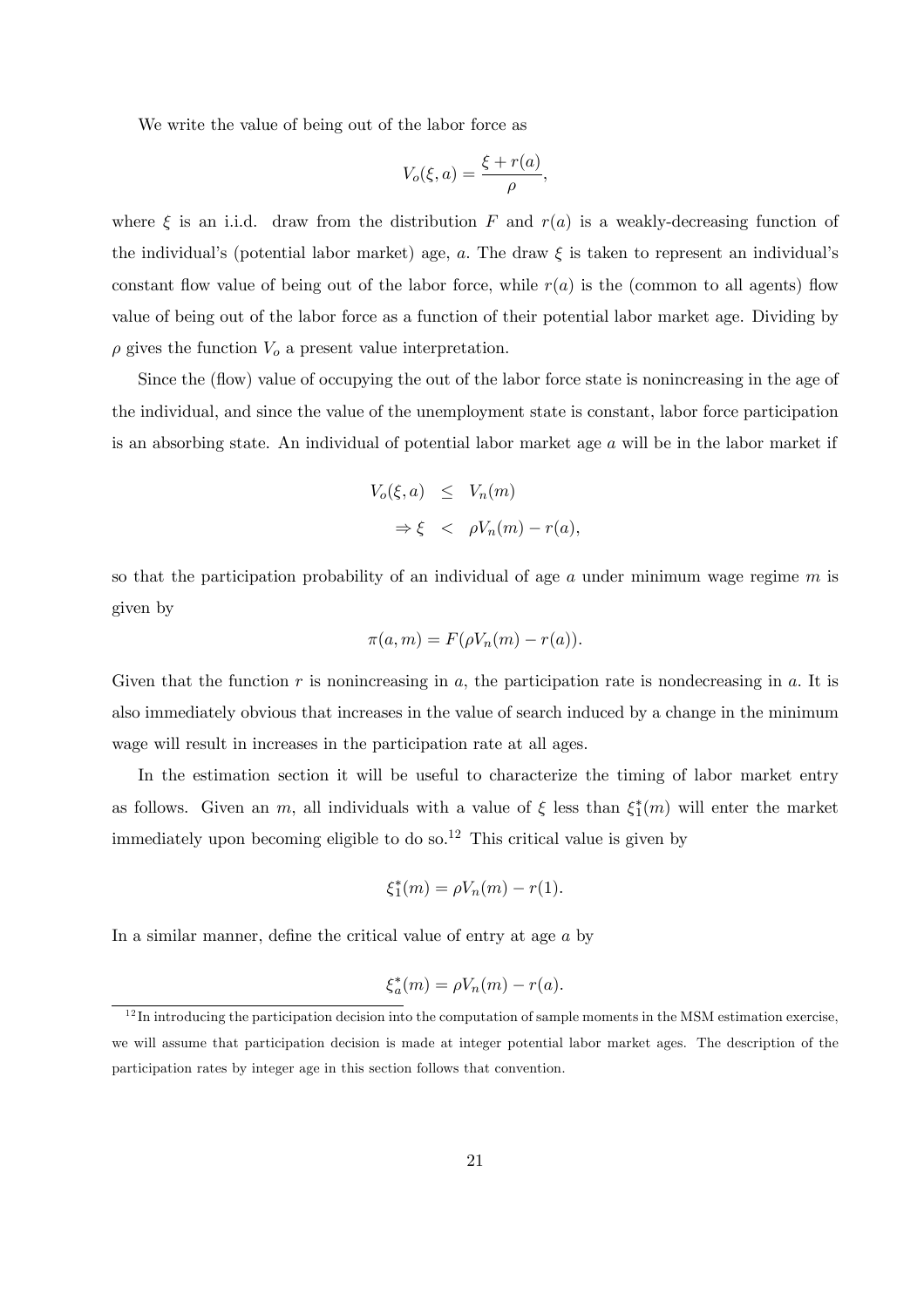Since r is a nonincreasing function, this implies that the critical value sequence  $\{\xi_a^*(m)\}\$ is nondecreasing. Then the probability that an individual enters the labor market at age  $t$  when the minimum wage rate is  $m$  is given by

$$
\kappa(a,m) = F(\xi_a^*(m)) - F(\xi_{a-1}^*(m)), \ a = 2,3,...,
$$

with  $\kappa(1,m) = F(\xi_1^*(m)).$ 

#### 2.5 Endogenous Contact Rates

We now extend the model to a very simple general equilibrium setting in which contact rates between searchers on both sides of the market are determined endogenously. The standard method to endogenize contact rates is through the use of the "matching" function, in which the number of contacts is (typically) assumed to be a constant returns to scale function having as arguments the measure of unemployed searchers,  $U$ , and the measure of existing vacancies,  $K$ , so that

$$
M = M(U, K).
$$

The meeting rate per unemployed searcher is given by  $M/U$ , or  $\lambda_u = M(U, K)/U = M(1, K/U)$ under the standard constant returns to scale assumption and no OTJ search.

While it is fairly straightforward to introduce employed search into the matching function framework, the most natural way to proceed yields some empirically unpalatable restrictions. As in Petrongolo and Pissarides (2001), a natural way to proceed would appear to be to define collective search effort as

$$
S = U + \tau E,
$$

where  $\tau$  denotes the relative search effectiveness of employed searchers, which we might presume to be less than 1. This formulation, however, implies relationships between stocks and flows in the labor market that are not observed in the data. As a result, we have formulated an alternative, directed-search formulation of contact-rate determination.

We assume that a firm creating a vacancy chooses between a vacancy directed toward unemployed searchers or employed searchers. Each type of vacancy is associated with a different flow cost to the firm. For example, in attempting to find unemployed searchers, the firm might place advertisements in newspapers or the internet, while a firm looking for recruits already employed might target their competitors. These types of search activities can be expected to have different costs and success rates in terms of initial contacts. Moreover, given a successful recruitment effort,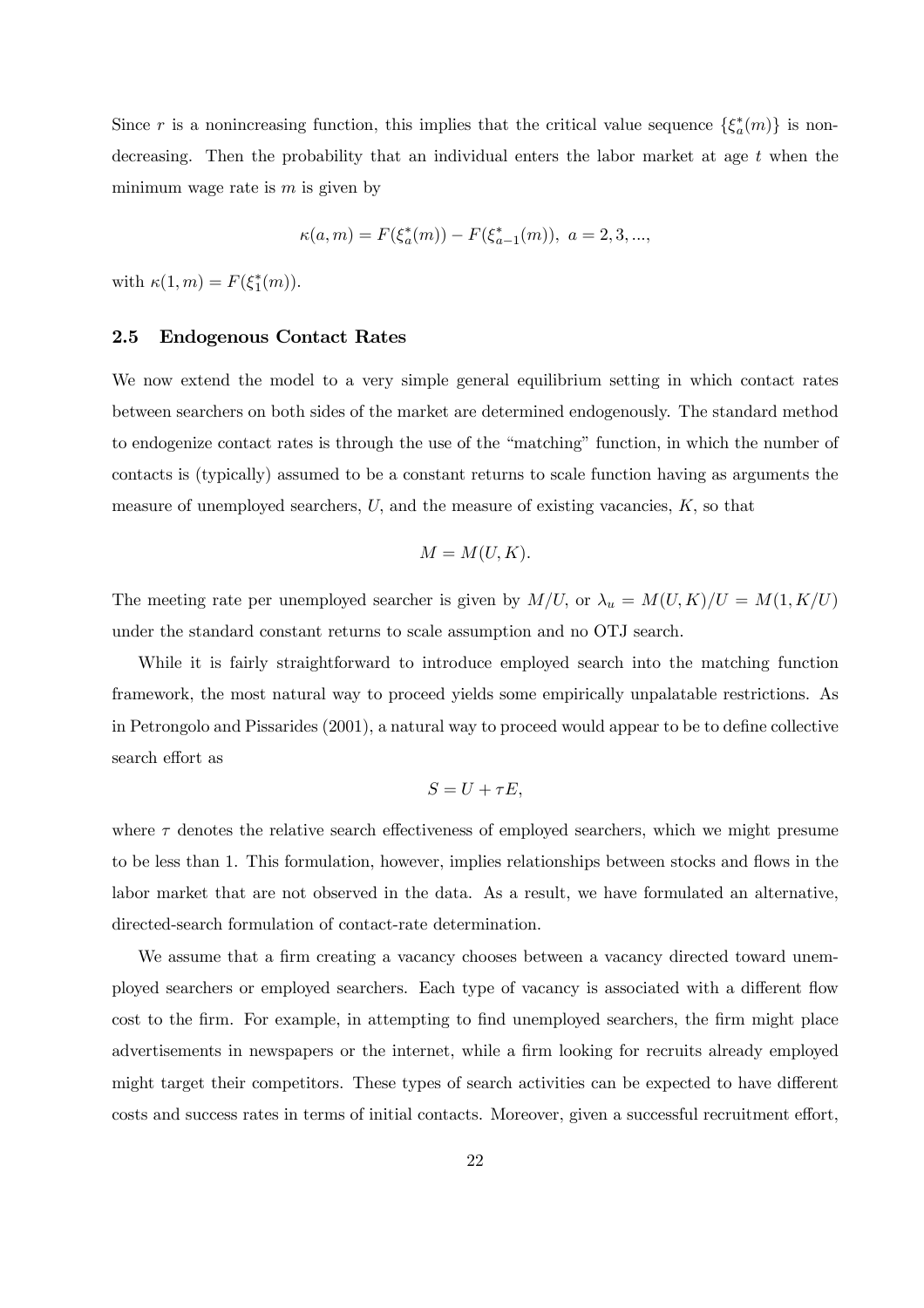it is clear that the expected payoffs can differ greatly. A firm contacting an unemployed searcher will have a successful recruitment effort as long as the match draw is greater than or equal to  $\theta^A(m)$ . The outside option used in the wage bargaining process is  $V_n(m)$  in this case. Conversely, a firm searching among individuals who are already employed at a job with associated match value  $\theta_j \in A(m)$  will have a lower probability of a successful recruitment effort, since only a draw of  $\theta' > \theta_j$  will ultimately lead to positive profits for the firm. In addition, the successfully recruited individual will have an outside option  $Q(\theta_j) > V_n(m)$ , so that a firm making a successful match with an employed individual will earn lower profits, on average. The advantage a firm searching amongst employed individuals has is that there are usually many more of them than there are unemployed searchers in steady state equilibrium.

Let the number of matches in the "unemployed" search market be given by

$$
M^U = M^U(U, K_U),
$$

and the number of matches in the employed search market by

$$
M^E = M^E(E, K_E),
$$

and for purposes of estimation we assume that

$$
M^{U} = U^{\omega_{U}} K_{U}^{(1-\omega_{U})}
$$
  

$$
M^{E} = E^{\omega_{E}} K_{E}^{(1-\omega_{E})},
$$

with  $\omega_j \in (0,1), j = U, E$ .

Firms may create vacancies in either type of search market, so that the standard FEC applies to both. Let the flow cost associated with a vacancy in market be given by  $\psi_j$ ,  $j = U, E$ . Then the expected value of holding a vacancy in the unemployed search market,  $V_{K_U}$  is expressed as

$$
\rho V_{K_U} = -\psi_U + \frac{M^U(U, K_U)}{K_U} \sum_{\tilde{\theta} \in A(m)} p(\tilde{\theta}) [V_f(\tilde{\theta}, w(\tilde{\theta}, U), U) - V_{K_U}],
$$

while the expected value of a holding a vacancy in the employed agent search market satisfies

$$
\rho V_{K_E} = -\psi_E + \frac{M^E(E, K_E)}{K_E} \sum_{\tilde{\theta} \in A(m)} p_{SS}(\tilde{\theta}) \sum_{\theta' > \tilde{\theta}} p(\theta') [V_f(\theta', w(\theta', \tilde{\theta}), \tilde{\theta}) - V_{K_E}],
$$

where  $p_{SS}(\cdot)$  is the steady state distribution of match values across jobs. Imposing the FEC, we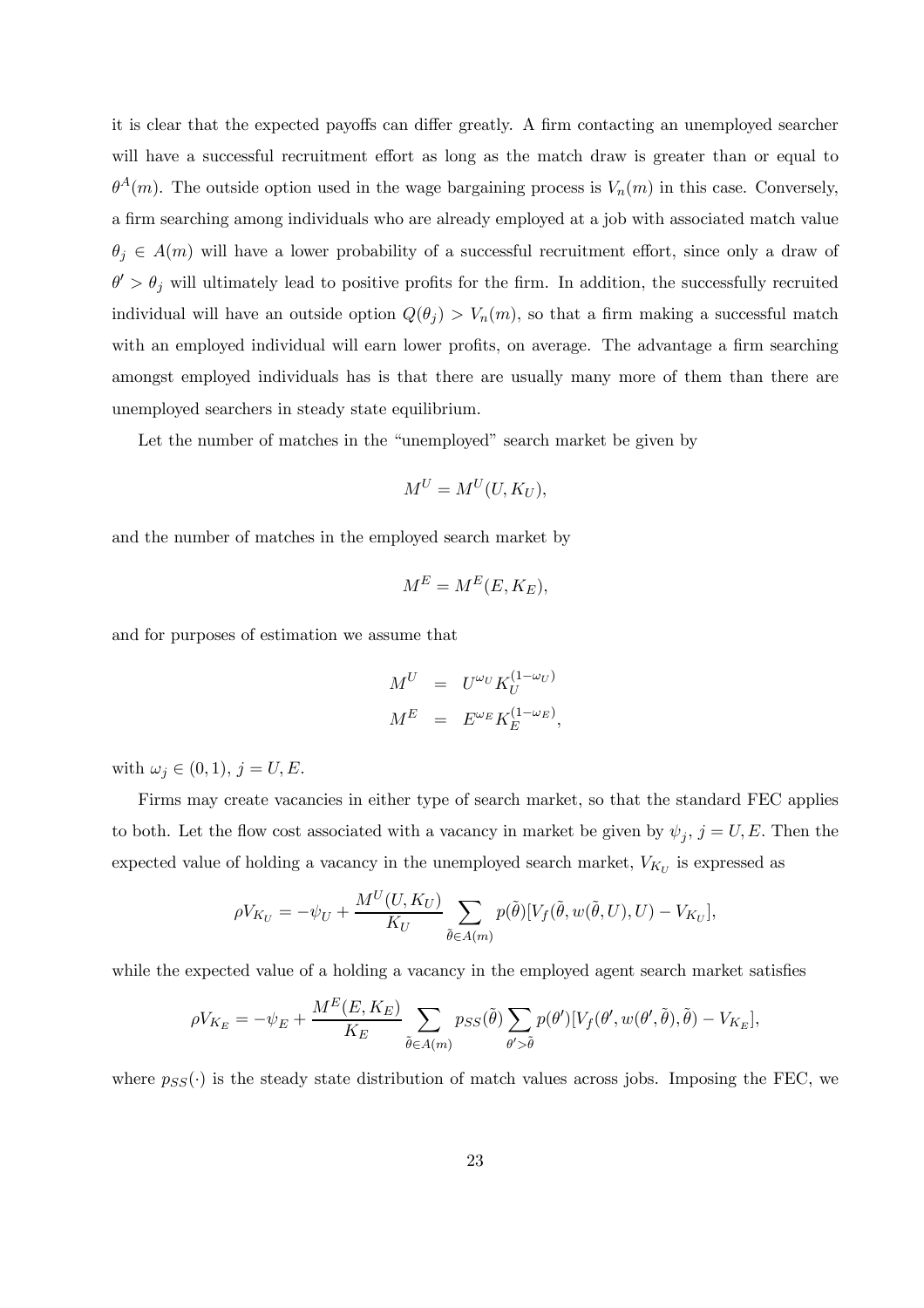have

$$
\psi_U = \frac{M^U(U, K_U)}{K_U} \sum_{\tilde{\theta} \in A(m)} p(\tilde{\theta}) V_f(\tilde{\theta}, w(\tilde{\theta}, U), U) \tag{9}
$$

$$
\psi_E = \frac{M^E(E, K_E)}{K_E} \sum_{\tilde{\theta} \in A(m)} p_{SS}(\tilde{\theta}) \sum_{\theta' > \tilde{\theta}} p(\theta') V_f(\theta', w(\theta', \tilde{\theta}), \tilde{\theta}). \tag{10}
$$

Although it slightly anticipates our consideration of identification issues, it is useful to note the relationship between estimable quantities from the supply side data available to us and the costs of holding vacancies in the two search markets, which are treated as primitive parameters. The rate of arrival of job offers to unemployed searchers is given by

$$
\lambda_n = \frac{M^U(U, K_U)}{U}
$$

$$
= \left(\frac{K_U}{U}\right)^{1-\omega_U}.
$$

If  $\omega_U$  and  $\lambda_n$  is known, then  $K_U = U \lambda_n^{(1/(1-\omega_U))}$ . Since all of the terms in the summand on the right hand side of (9) are known, then all terms on the right hand side are known, and  $\psi_U$  is determined. In an exactly analogous fashion we can determine  $\psi_E$  if  $\lambda_E$  and  $\omega_E$  are known. The values of  $\psi_U$ and  $\psi_E$  are determined through the use of the FEC, and thus are consistent with all of the general equilibrium assumptions of the model.

## 3 Data

The data used to estimate the model contain information on individuals from the 1996 panel of the Survey of Income and Program Participation (SIPP). A main objective of the SIPP is to provide accurate and comprehensive information about the principal determinants of the income of individual households in the United States. The SIPP collects monthly information regarding individual's labor market activity including earnings, average hours worked, and whether the individual changed jobs during the month, making it an attractive data set with which to study employment dynamics of job seekers and workers.

Although the size of the SIPP's target sample is quite large, our sample size has been greatly reduced through the imposition of several restrictions. We only consider individuals ages 16 to 30 who do not participate in the armed services or in any welfare program (e.g., TANF, Food Stamps, WIC) during the sample period. We focus on this age group because minimum wage earners are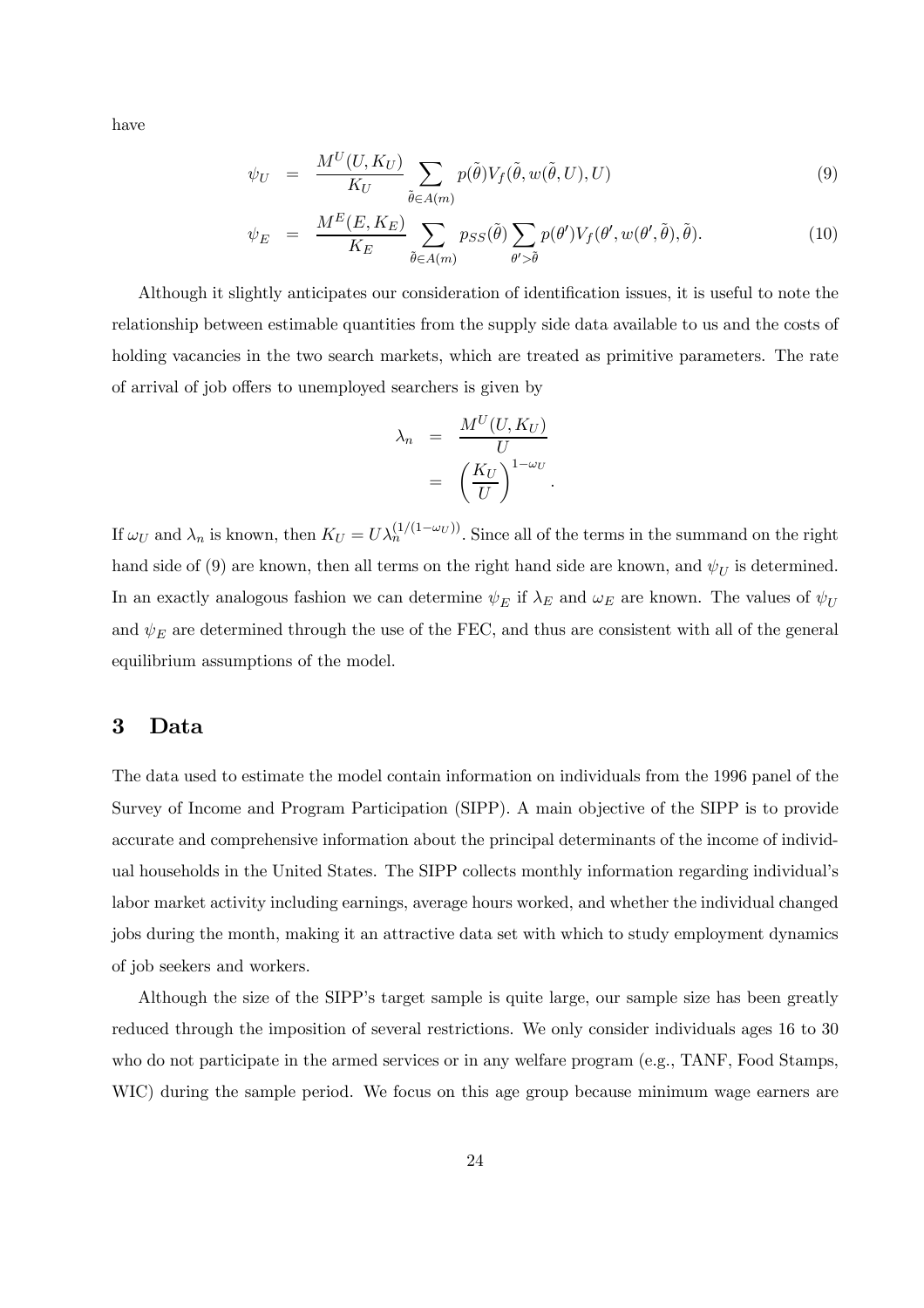typically young. The parameter estimates, as well as the results from policy simulations presented in subsequent sections, should be interpreted within this population context.

In addition to these general selection criteria, we impose a restriction that is particular to estimating a stationary on-the-job search model with minimum wages. The minimum wage changed from \$4.75 to \$5.15 on September 1, 1997, and remained at \$5.15 for the remainder of the SIPP survey period. Although the SIPP interviews individuals every four months for up to twelve times from 1996 to 2000, we use data only from February 1998 to February 2000 in order to allow adequate time for the labor market to adjust to the policy change and to avoid minimum wage changes within the survey period. A drawback of defining a sample window close to the end of the panel, however, is that discontinuities in respondents' employment histories become increasingly present as individuals approach the end of the survey period. Because our econometric specification relies heavily on identifying transitions between labor market states, it is essential that individuals have complete labor market histories. After excluding individuals with incomplete histories, our final sample consists of 3048 individuals.

As we discuss in the next section, we use a moment-based estimation procedure to estimate the model. The set of sample moments is estimated using cross-sectional data from February 1998 and February 1999, as well as data that describes individuals' labor market dynamics between these two points in time. The cross-sectional moments include the proportion of the sample that is unemployed, the mean and standard deviation of wages, and the proportion of workers who earn the minimum wage. Other moments describe employment transitions and wage changes between the two points in time, and include the proportion of individuals employed in February 1998 who lose their job before February 1999, and the mean wage change among workers who have a job-to-job transition during the year.

Table 2.a contains descriptive statistics generated from the data. In February 1998, 4.3 percent of the sample was unemployed. Among employed workers, the mean and standard deviation of wages were \$9.47 and \$4.67, with 3.3 percent of workers earning the minimum wage. Our momentbased estimation strategy allows us to include workers in the sample with wages below the minimum wage, although they comprise a very small proportion of the sample.

Turning to measures of employment and wage dynamics, we find that 29 percent of workers in the sample who are employed in February 1998 transition directly to another job before February 1999 (i.e., there is no intervening spell of unemployment). The mean wage in February 1998 for these workers is \$8.43, about one dollar less than the mean wage of the full sample. While the mean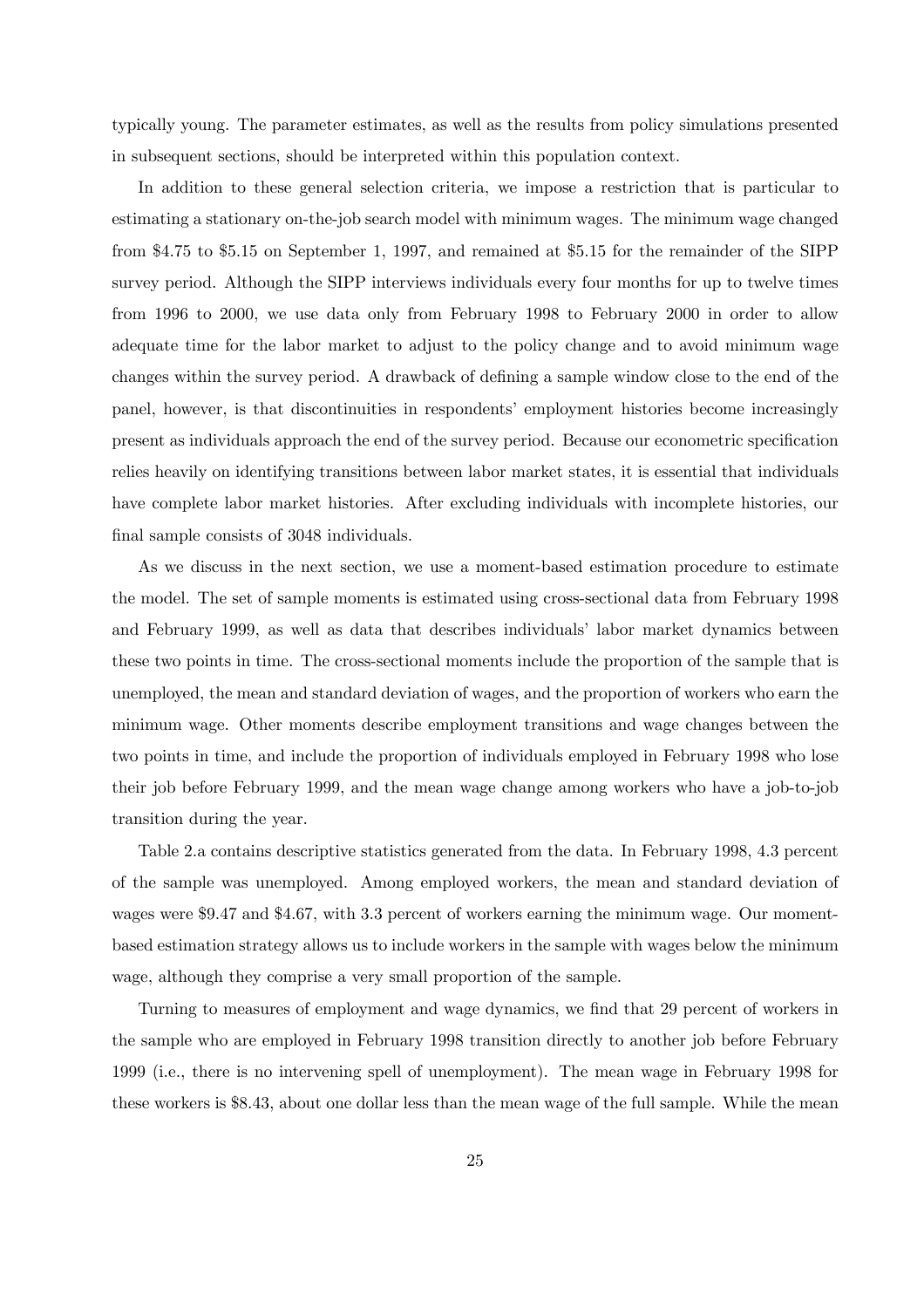change in wages across jobs for these workers of \$0.90 is fairly small, the distribution of changes is considerably dispersed (the standard deviation of the change is \$4.32). The size of the mean wage change is due partially to the existence of wage decreases across consecutive jobs, as 32.2 percent of employed workers accept new jobs with lower wages (see Figure 1). However, the nature of the wage-bargaining process between individuals and firms in our model does not predict that wages have to be at least as large at the destination job as at the current job in order for the individual to leave his current job. Workers may leave their current jobs to accept new, lower wage jobs if the option value of doing so is large enough, at least under the model that includes renegotiation.

The transition rate from employment to unemployment is also included in the set of moments that measure employment dynamics. The percentage of individuals in the sample who are employed in February 1998 who exit into unemployment before February 1999 is 6.4 percent. The group of individuals who make this transition consists of both those who voluntarily leave their job and those who are "involuntarily" dismissed. Among those individuals who make the opposite transition, from unemployment to employment, the mean wage at the first job is \$8.48. This is about one dollar less than the mean of the cross-sectional wage distribution in February 1998 for the full sample. The distribution of initial wages for the individuals making this transition is also slightly less dispersed than the cross-sectional distribution.

Table 2.b contains the age-specific labor market participation rates from the data. Our simple model of the labor market participation decision, described in Section 2.4, implies that participation rates should be nondecreasing. This is the pattern that broadly emerges, with a few relatively minor exceptions. We note that by age 29, approximately 85 or 86 percent of the sample are in the labor market. Of course, there is some entry and exit from the labor market associated with fertility and health shocks, for example, and these are not included in this model. Abstracting from these reasons for nonparticipation, the sample proportions are consistent with "full participation" by age 30.

## 4 Estimation Method

In this section we discuss the simulation-based method used to estimate the primitive parameters of the model developed above. Given the rather rich patterns of wage mobility and turnover that the model generates, and the fact that the wage function is not (in general) monotonic in the value of the current match under the bargaining model that allows renegotiation, the use of a maximum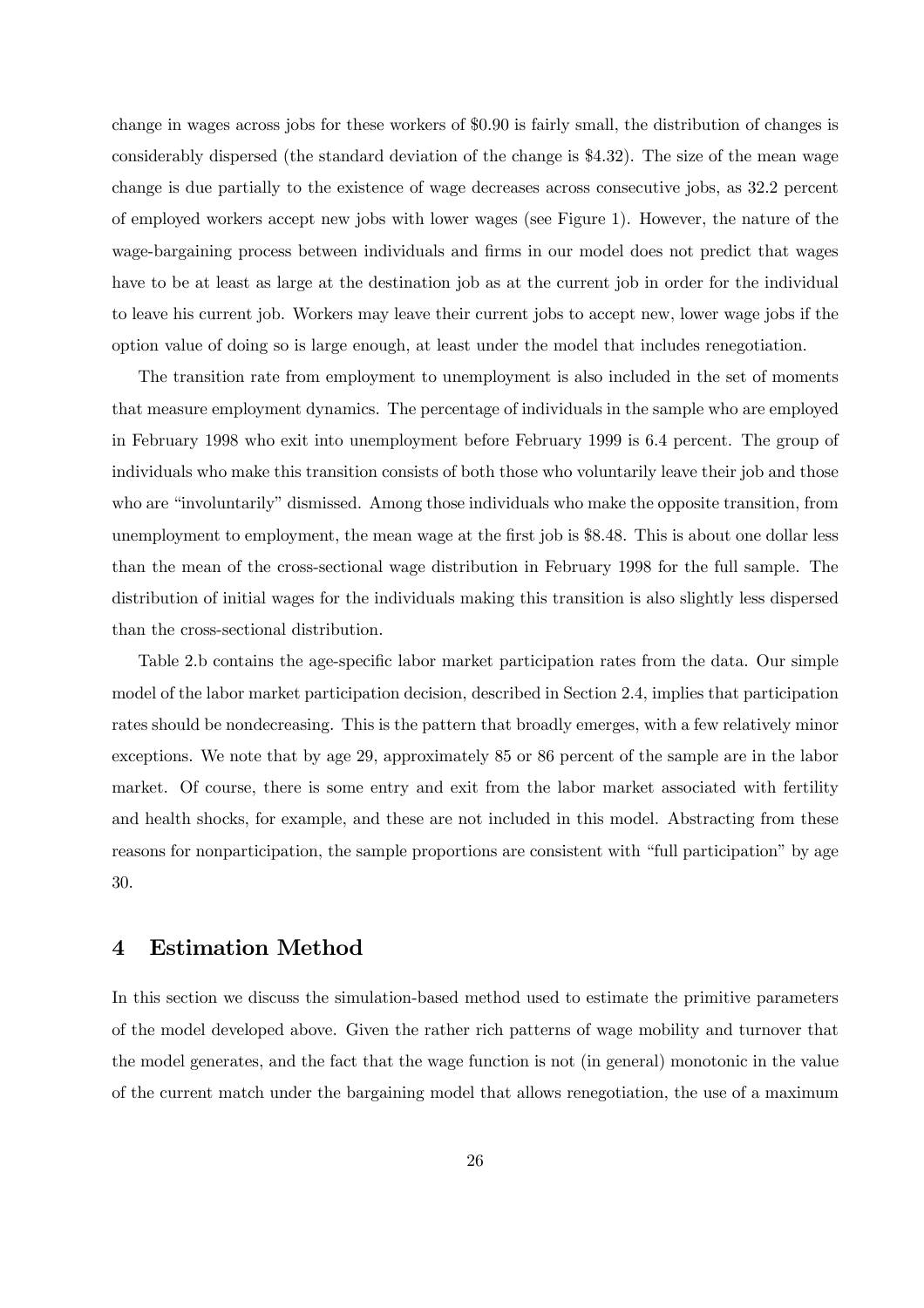likelihood estimator is problematic. We have opted to use a Method of Simulated Moments (MSM) estimator instead. This also allows us to directly compare the performance of the two models of the bargaining process that are "nonnested."

The procedure used is similar to that employed by Dey and Flinn (2008) in their estimation of a model of household (husband and wife) labor market search, which was also used implemented using SIPP data. The panel data we have access to is used to construct an event-history data set, in which the labor market status of each sample member is considered known at each point in time during their sample participation period. Let  $M_{98}$  denote a set of sample characteristics from the point sample constructed in February 1998, and let  $M_{99}$  denote the analagous sample characteristics computed from the February 1999 point sample (recall that these are the same set of individuals). Finally, let  $P_{99|98}$  denote a set of sample characteristics computed from February 1998 to February 1999 transitions of the sample members. For example, one such characteristic could be the probability of observing the individual in the unemployment state in February 1999 given that they were in the employment state in February 1998. Another might be the average wage of employed individuals at the 1999 survey date who were unemployed at the time of the 1998 survey.

Virtually all estimators of equilibrium search models assume that the population is in the steady state when the point sampling takes place. The Dey and Flinn (2008) analysis involved OTJ search, as in the model considered here, though sample members were considerably older and the assumption that initial conditions had "worn off" by the time of the measurement of the sample member's labor market states was defensible. The Flinn (2006) minimum wage analysis included only young workers, making it harder to argue that the distribution of observed outcomes was generated by the steady state distribution of the model. A mitigating factor, however, was the fact that OTJ search was not allowed, making convergence to the steady state considerably more rapid than would typically be the case in the presence of OTJ search.

In our case, it is reasonably straightforward to test whether the steady state assumption is appropriate by comparing sample characteristics from the 1998 and 1999 point samples. If the model is in the steady state, then  $\lim_{N\to\infty}M_{98} = \lim_{N\to\infty}M_{99} = M_{SS}$ , where  $M_{SS}$  is the vector of steady state values of the measured characteristics. From a cursory look at Table 2.a, the steady state assumption looks extremely questionable. Since all individuals begin their actual labor market career in the unemployment state, on the transition path to the steady state we expect to observe a monotonically decreasing proportion of active labor market participants in the unemployment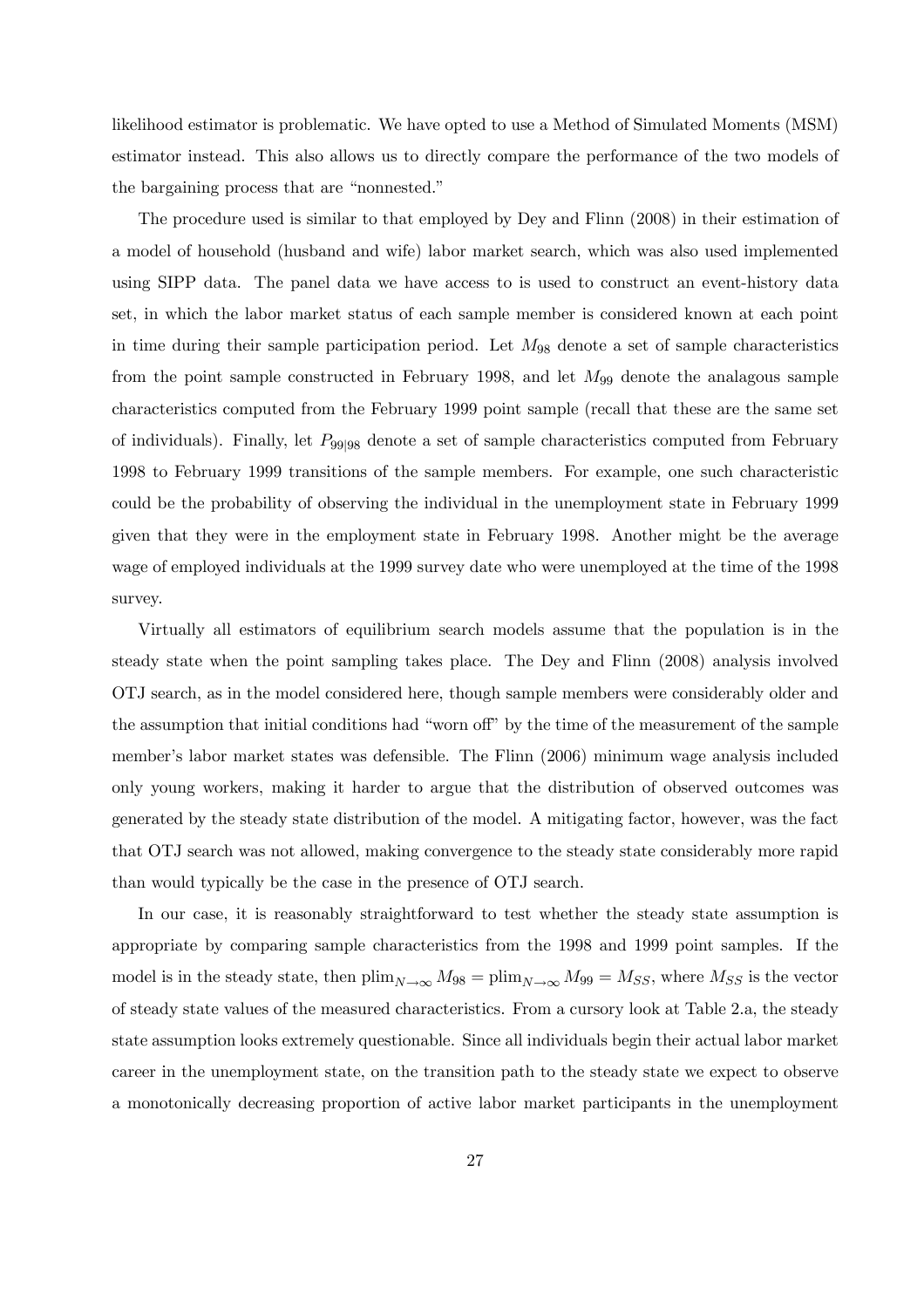state, which is what is indicated. Moreover, along the transition path, we also expect to observe increases in the average wage of the employed, which is also consistent with sample moments. A formal test of the equality of a subset of sample characteristics at the two points in time leads to an overwhelming rejection of the null hypothesis of equality.13 This has prompted us to allow for a very simple type of age-dependence of outcome distributions in the model, which is implemented through the use of the participation decision that was discussed in Section 2.4.

#### 4.1 The Participation Decision

Our sample consists of individuals aged 16 through 30, inclusive, which corresponds to the labor market ages interval 1 through 15. In 'estimating' the participation component, we proceed as follows. Given the use to which we put the estimated sequence, we decided to estimate the parameters characterizing the participation decision in a separate step in the estimation process. From the 1998 sample, we use the participation rates for individuals aged 16 through 25, which represent (potential) labor market ages of 1 through 10. We denote these participation proportions by  $\tilde{\pi}_{o}(a)$ ,  $a = 1, \ldots, 10$ . Under the model we had, after slightly adjusting notation,

$$
\pi(a, V_n(m)) = F(\rho V_n(m) - r(a); \delta),
$$

where  $\delta$  is a parameter vector that completely characterizes F. Now if  $\delta$  is known, as well as  $V_n(m)$ , we can form a estimator of  $r(a)$  at each of the ages 1 through 10 by setting

$$
\tilde{\pi}_o(a) = F(\rho V_n(m) - r(a); \delta)
$$
  
\n
$$
\Rightarrow \hat{r}(a) = F^{-1}(\tilde{\pi}_o(a); \delta) - \rho V_n(m), \ a = 1, ..., 10.
$$

It is immediately apparent that for any choice of cumulative distribution function  $F$ , values of the r sequence can be found that perfectly "fit" the participation rates over the first 10 years of potential labor market age, subject to appropriate restrictions on the support of  $F$ . We assume that the distribution F is negative exponential with parameter  $\delta$ , so that

$$
F(\xi;\delta) = 1 - \exp(-\delta\xi).
$$

We normalize the value of  $\delta$  to 1, so that

$$
\hat{r}(a) = \ln(1 - \tilde{\pi}_o(a)) + \rho V_n(m), \ a = 1, ..., 10.
$$

<sup>&</sup>lt;sup>13</sup>This test was described and implemented in an earlier version of this paper.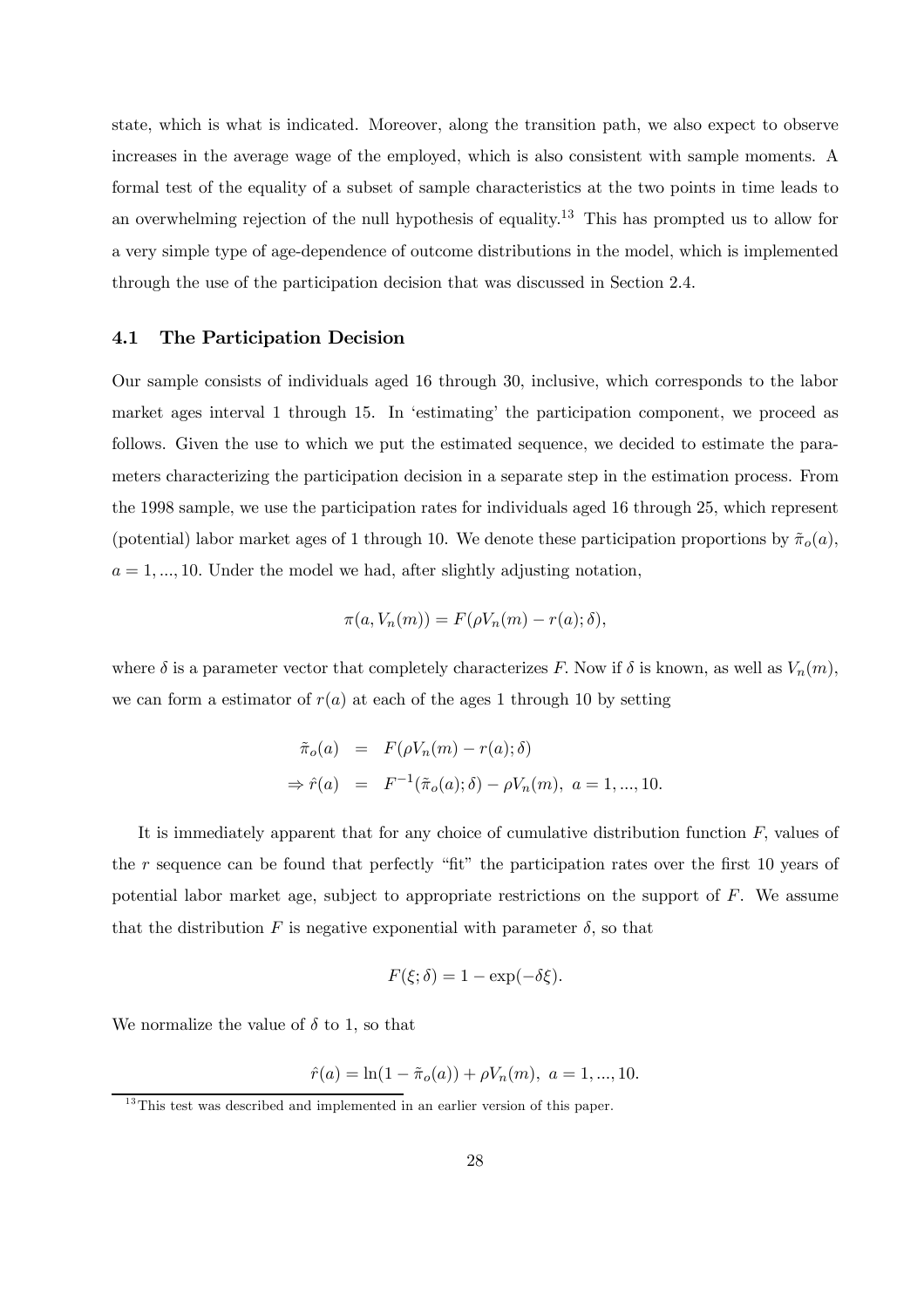If the sequence  $\tilde{\pi}_{o}(a)$  is nondecreasing in a, then the sequence  $\hat{r}(a)$ ,  $a = 1, ..., 10$ , is nonincreasing in a. To complete the labor market career, we assume that  $r(j) = r(10)$ ,  $j = 11, 12, ...$ 

We conclude this brief section with a few comments. We have restricted the estimation process to utilize only the first 10 potential labor market ages because ages 11 through 15 displayed some nonmonotonicity, as can be seen from Table 2.b. It does appear that participation rates are stable after age 10, so that assuming that all values of r after age 10 are equal to  $r(10)$  does not appear to be too unreasonable.

We include the participation rates of individuals in their first ten years of labor market age in the set of sample moments included in the MSM estimator. As the discussion above makes clear, it is in principle possible to perfectly fit these participation rates given the flexible specification of  $r(a)$  that is employed. In practice, the fit of these sample participation rates is not perfect, since the estimated participation rate functions play an important role in forming the other simulated sample moments, and hence some "trade off" in the fit of the participation rates and the other sample characteristics is observed. Nonetheless, the implied participation rates are reasonable given the simplicity of our characterization of the participation decision.

Finally, we note that the estimator of the r process proposed here seems to be more appropriate for a discrete time representation of the labor market process. We think of the observed  $\tilde{\pi}_{o}(a)$ values as being time aggregated measures of the underlying continuous time (and continuous age) labor market process, though we do not formally account for time aggregation in the estimation of the r process nor in our estimates of the other parameters of the model.

#### 4.2 Estimation of the Remaining Supply-Side Parameters

In terms of the other parameters of the model, and the simulation aspect of the estimator, we proceed as follows. Our sample is comprised of individuals 16-30 years of age. Given a minimum wage  $m$ , our model implies a distribution of times of entry into the labor market by age. For individuals actually in the market at the time of the sample, the longest period of participation an agent could have would be 15 years (if they were currently 30 and entered the market at age 16). We generate  $15 \times R$  sample paths, R of which are truncated at 6 months, another R at 1.5 years, up to the last set of  $R$  replications, which are truncated at 14.5 years. In terms of the  $R$ generated sample paths for experience level  $e$ , we denote the sample path characteristics at  $e - 0.5$ by  $M(e; \varphi)$ , where  $\varphi$  denotes the primitive parameters of the model under the partial equilibrium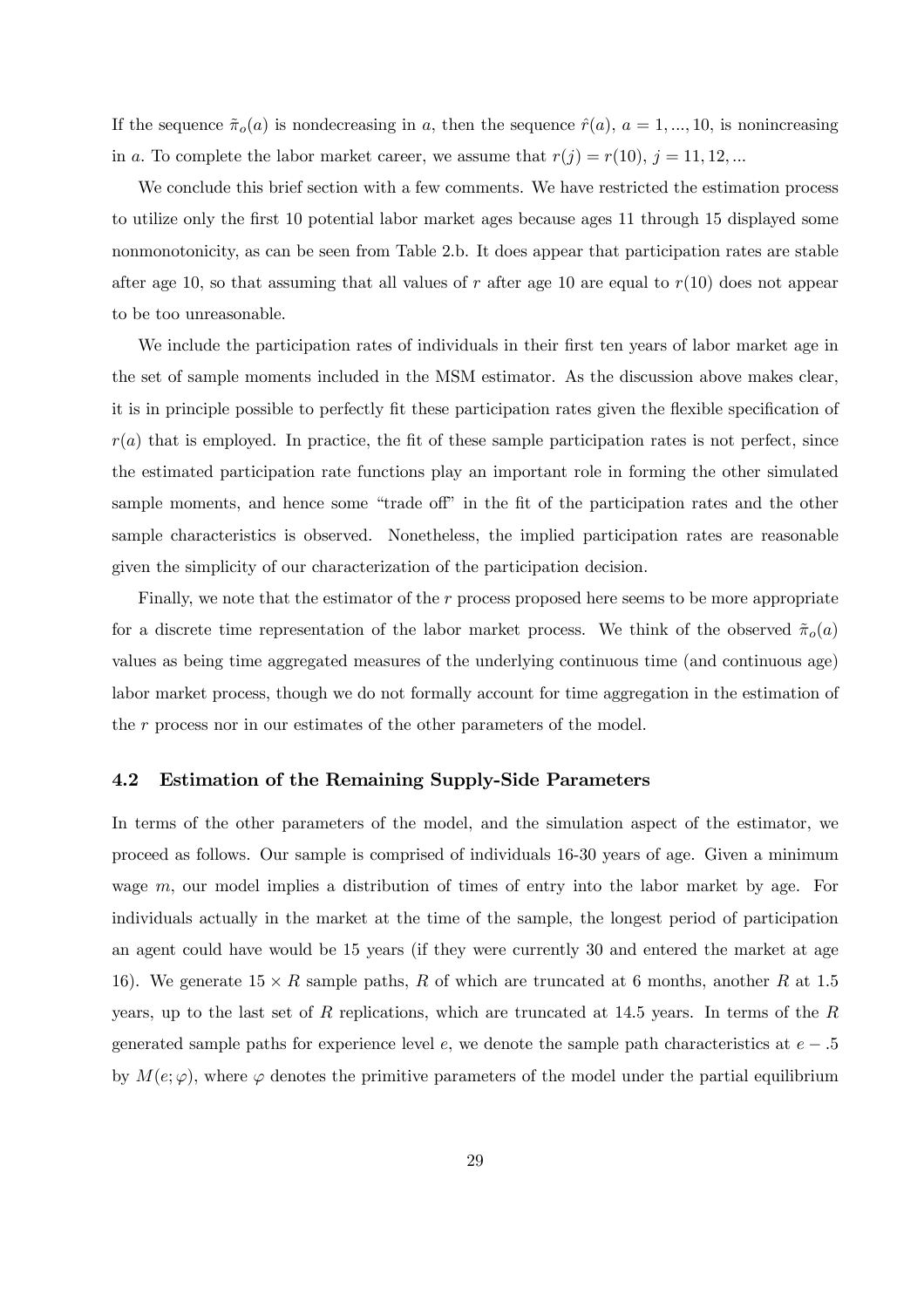specification (in which the contact rates  $\lambda_n$  and  $\lambda_e$  are considered to be predetermined).<sup>14</sup> Denote the age distribution of the sample by  $B(a)$ . Then the simulated vector of characteristics are given by

$$
M(\varphi) = \sum_{a=1}^{15} \sum_{e=1}^{a-15} M(e; \varphi) \kappa(e, a; m, \varphi) B(a), \tag{11}
$$

where

$$
\kappa(e, a; m, \varphi) = \frac{\kappa(e; m, \varphi)}{\sum_{1 \le j \le a} \kappa(e; m, \varphi)}, \ 1 \le e \le a.
$$

where the  $\kappa(e; m, \varphi)$  function was defined above (without the explicit conditioning on  $\varphi$ ). The function  $\kappa(\cdot, a; m, \varphi)$  then is the labor market experience distribution for individuals of (potential) labor market age a and who are in the labor market at age a. For example, for individuals of labor market age 1 (i.e., calendar age 16) who are in the labor market at age 16, the probability that they are experience level 1 is unity. For individuals of calender age 17 who are in the labor market, their experience-specific distribution has probability mass at 1 and 2, only.

Let the value of the sample characteristics used be given by  $X = (M'_{98} P'_{99|98})'$ , which is a column vector containing B sample characteristics. Let the corresponding model counterparts, conditional on the parameter vector  $\varphi$ , be given by  $\tilde{X}(\varphi) = (M(\varphi)' \pi(\varphi)')'$ , where the  $\pi(\varphi)$  transition characteristics are defined in an exactly analogous way to how we defined the average of the point sample characteristics in (11). Then the minimum distance estimator of  $\varphi$  is given by

$$
\hat{\varphi} = \arg\min_{\varphi} (X - \tilde{X}(\varphi))' A(X - \tilde{X}(\varphi)),
$$

where A is an  $B \times B$  symmetric, positive definite weighting matrix. We compute the weighting matrix by resampling the SIPP data matrix from which the sample characteristics,  $X$ , are computed. The matrix A is the inverse of this cross-products matrix.

We have computed estimates of the standard errors by bootstrapping; this involved resampling the original individual data to compute new values of  $X$ . For each bargaining structure, we generated over 100 resamples.

#### 4.3 Identification of Supply-Side Parameters

We estimate two specifications of the equilibrium model that vary in terms of the possibility of renegotiation. The same parameters characterize both specifications, and there are no identification

<sup>&</sup>lt;sup>14</sup>In the general equilibrium specification,  $\lambda_n$  and  $\lambda_e$  are not primitive parameters, but we can estimate them as equilibrium outcomes. These estimates are used in the second estimation stage in which a subset of demand-side parameters are estimated.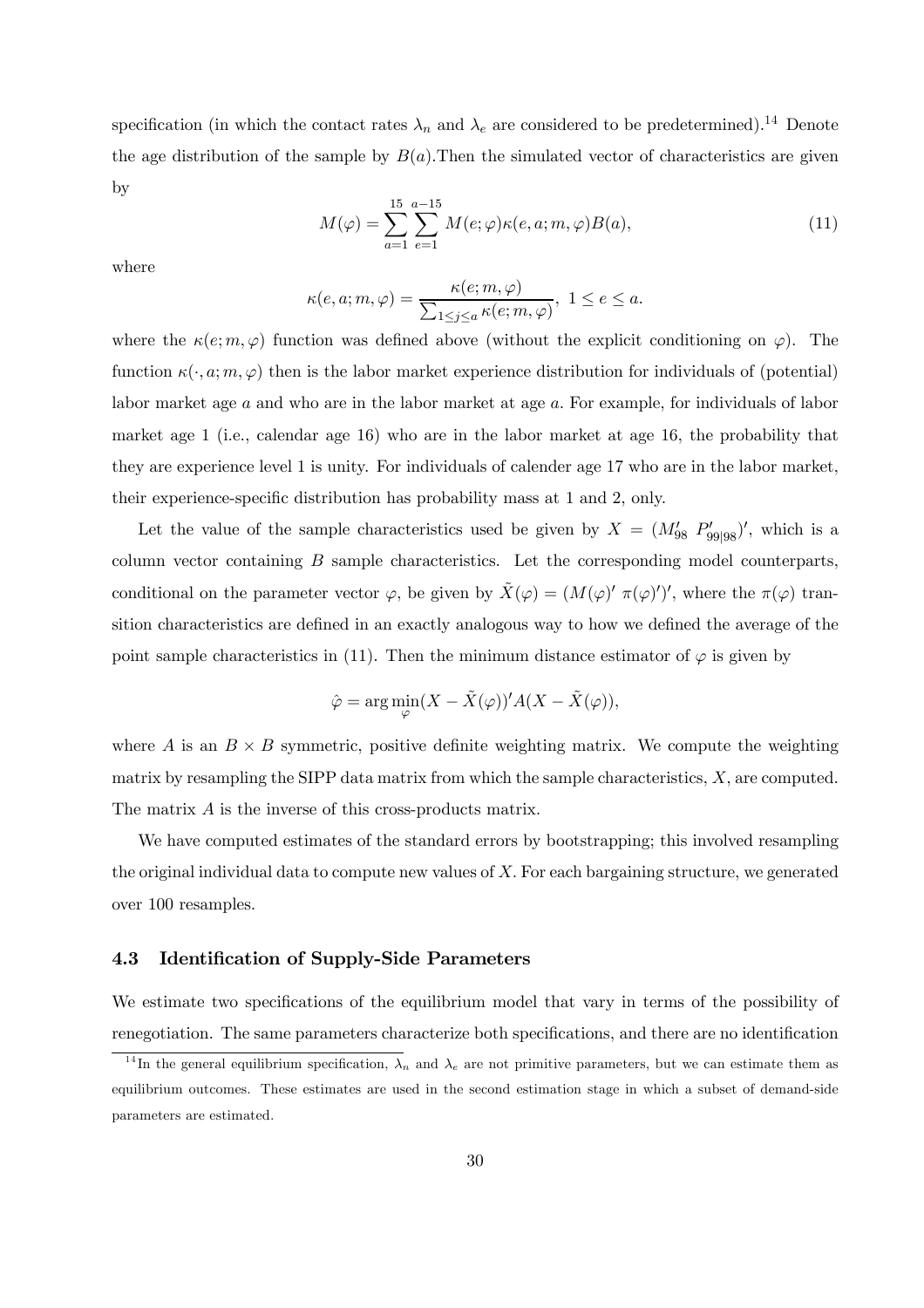issues that are particular to either. Therefore we consider just the simpler (in terms of characterizing the equilibrium of the model) case of no-renegotiation.

From the Flinn and Heckman (1982) identification analysis of the partial-partial equilibrium<sup>15</sup> search model, we know that the c.d.f. G is not identified except under a class of parametric assumptions if there are rejected wage offers (or match values, in our analysis). We utilize a discrete distribution of  $\theta$ , so that the results of Flinn and Heckman are not strictly applicable. The distribution of  $\theta$  contains L points in its support, and it is assumed that this set is known. The distribution of  $\theta$  is then characterized in terms of  $L-1$  unknown probabilities, which can be a large number of parameters with the value  $L = 30$  that we utilize in the estimation. To eliminate this overparameterization, we define grid points in terms of quantiles of the distribution  $G$ . We assume that the distribution that generates our discrete distribution G is lognormal, with  $\ln z \sim N(\mu_{\theta}, \sigma_{\theta}^2)$ . Then given that there are L points, define

$$
\varpi_l = \frac{l - 0.5}{L}, \ l = 1, 2, ..., L.
$$

Then define the "representative" values associated with each of the L equiprobable intervals under the distribution of ln z to be

$$
\theta_l(\mu_\theta, \sigma_\theta) = \exp(\sigma_\theta \Phi^{-1}(\varpi_l) + \mu_\theta).
$$

Changes in  $\mu_{\theta}$  or  $\sigma_{\theta}$  yield new values of  $\theta_l$ ,  $l = 1, ..., L$ . Since the intervals that each  $\theta_l$  represents are all considered to be equiprobable, we assume that the matching distribution is discrete uniform, with each  $\theta_l$  having probability  $1/L$ . The entire discrete distribution is described in terms of the two parameters  $(\mu_{\theta}, \sigma_{\theta})$ . We can think of this method of constructing the discrete G distribution as an approximation to the continuous lognormal distribution in the sense that

$$
\text{plim}_{L\to\infty}(G(x;\mu_{\theta},\sigma_{\theta})-\Phi(\frac{\ln x-\mu_{\theta}}{\sigma_{\theta}})<\varepsilon)=1
$$

for all  $x > 0$  and for all  $\varepsilon > 0$ . This makes the Flinn and Heckman results somewhat applicable, at least asymptotically. Since the lognormal distribution with lower support point 0 is recoverable in the sense in which Flinn and Heckman define it, if the problem involved directly estimating a lognormal wage offer distribution, identification could be claimed. In our case, the matching

 $15$ This corresponds to the case of an exogenous wage offer distribution (and contact rates). In this case, G corresponds to the wage offer distribution itself. This can be viewed as a special case of the bargaining set up used here in which  $\alpha = 1$ .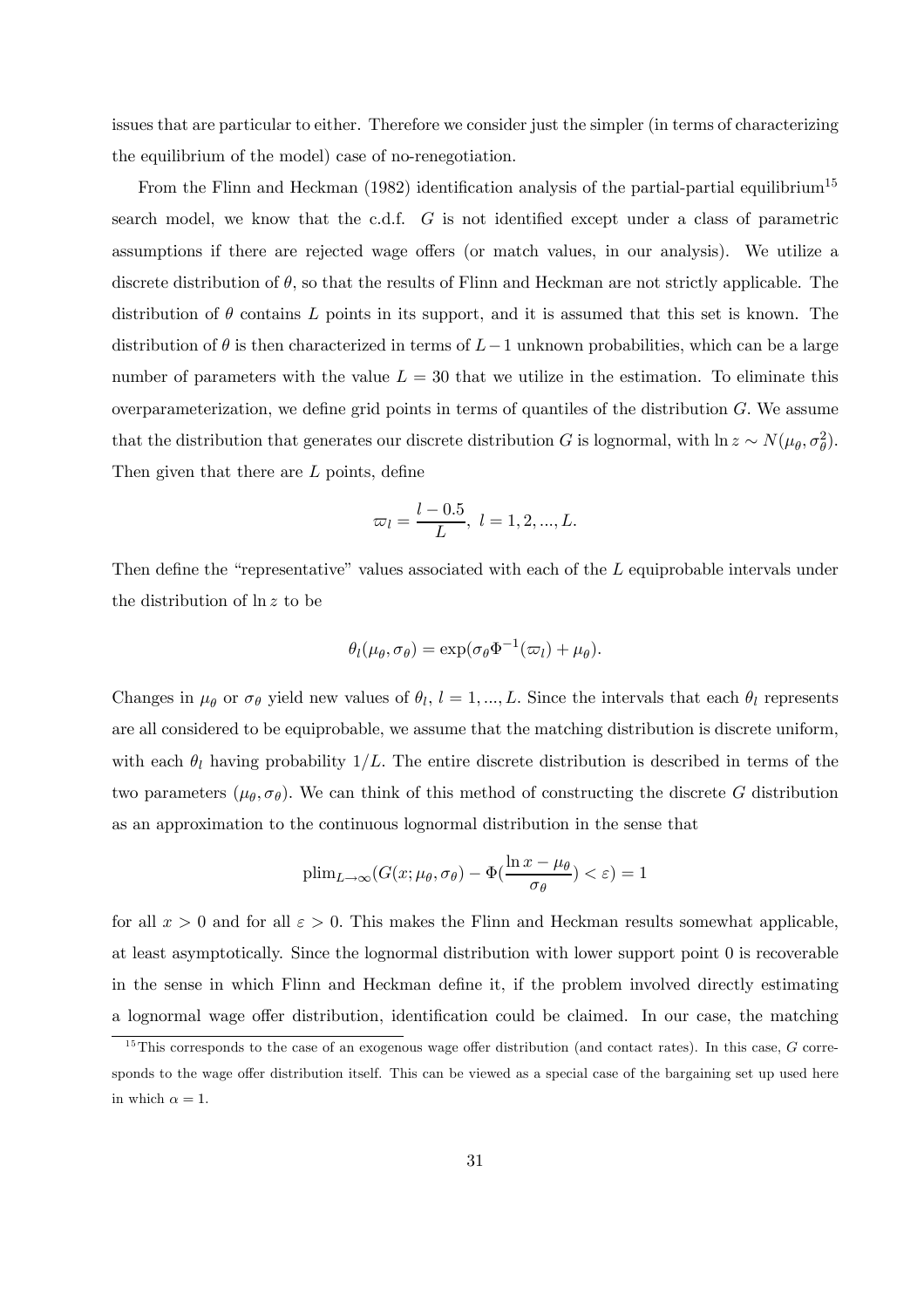distribution is filtered through the Nash bargaining process to deliver an observed wage distribution, and the correspondence between wage offers and the underlying match distribution is less immediate. However, using the likelihood function with Nash bargaining and no OTJ search, Flinn (2006) provided some sufficient conditions for the (continuous) matching distribution to be identified, and the lognormal distribution satisfies his sufficient condition. The fact that individuals are also searching on the job makes the mapping between observed wage distributions (at a point in time, for example) and the underlying match distribution even less immediate, though in other similar applications (e.g., Dey and Flinn (2005)), a likelihood-based estimator performed well in recovering lognormal parameters in a simulation exercise. We have no reason to believe that our simulation-based estimator performs significantly worse in the present application.

Flinn and Heckman (1982) also showed that the parameters b and  $\rho$  were not individually identified. As is commonly done, we fix the parameter  $\rho$  at a value reasonably commensurate with the interest rate. The value we use (denominated in months) is  $\rho = 0.05/12$ . With  $\rho$  fixed, it is in principle straightforward to point identify  $b$  if the model is parameterized in terms of the critical match value given when the match value distribution is absolutely continuous. With a discrete match distribution, there is no unique critical match value. Since most estimates of b using micro-data find a negative value, we have simply fixed  $b = -2$ . We found that the estimates of the other identified parameters were not sensitive to even relatively large changes in the value of this parameter.

While we do not use event history data in defining the estimator, the steady state distributions and transition probabilities have been found sufficient to yield reasonable and precise estimates of the transition rate parameters  $(\lambda_n, \lambda_e, \eta)$  using the SIPP data. For example, Dey and Flinn (2008) estimate a joint husband-wife labor market search model using a similar estimation strategy, and obtain precise estimates of the transition rate parameters for both husbands and wives. While their model is not set in an equilibrium framework, the transition dynamics are more complex than those generated by ours. We are confident that a MSM approach based on reasonable sample characteristics can yield "good" estimates of these parameters, which is borne out in our empirical results.

The most vexing problem we face is the estimation of the bargaining power parameter  $\alpha$  using only information from the supply side of the market. Flinn (2006) showed that, for a continuously distributed  $\theta$ , a sufficient condition for identification of  $\alpha$  was the G not belong to a location-scale family. He assumed that G was lognormal, which belongs to a log location-scale family, but not a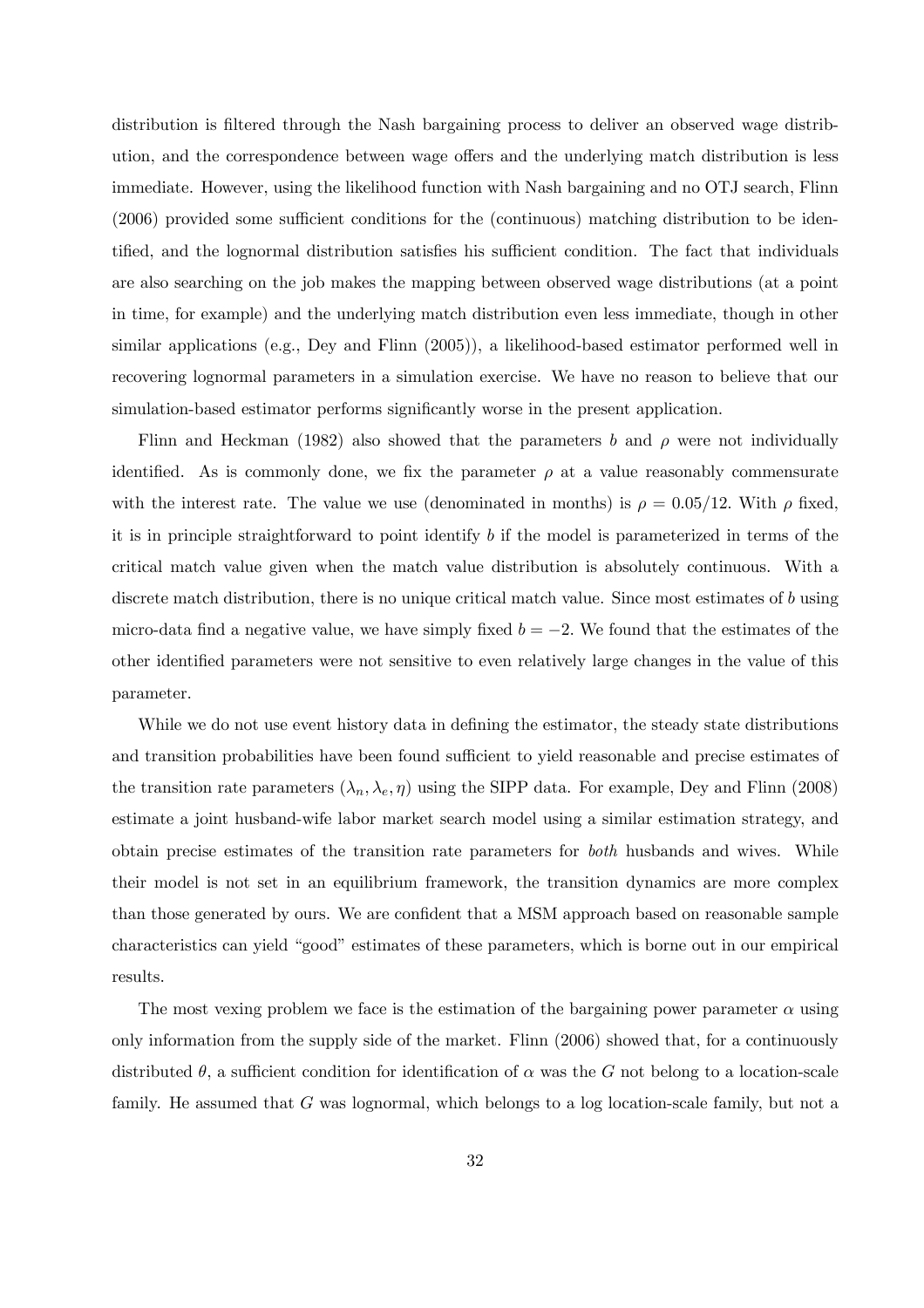location-scale family. Monte Carlo experiments showed that  $\alpha$  could be recovered when extremely large samples were available under this functional form assumption.

In our application, the situation is worse on one hand and better on the other. We do not have a continuously-distributed  $\theta$ , so his results are not directly applicable here. As we argued above, thinking of our discrete distribution as an approximation to an underlying continuous lognormal ameliorates this problem. On the positive side, our model with on-the-job search provides a richer mapping from a fixed-population wage-offer distribution, a set of outside options (determined by primitive parameters), and the bargaining power parameter than did the one he faced in the no OTJ case. Wage changes across firms during the same employment spell provide a rich potential source of identifying information about primitive parameters, including  $\alpha$ , that is not present when all employment spells consist of one job spell.

#### 4.4 Estimation of Demand-Side Parameters

In our discussion of the general equilibrium version of the model, which incorporated endogenouslydetermined contact rates, we showed how one could "back out" the measure of vacancies created both for unemployed and employed searchers with access to  $\lambda_n$ ,  $\lambda_e$ , and the Cobb-Douglas parameters characterizing the matching functions in the two search markets,  $\omega_U$  and  $\omega_E$ , if the values associated with all of the states in the model were known. We have consistent estimators of the equilibrium values of the contact rates from the supply side portion of the estimation, as well as consistent estimates of the other elements of  $\varphi$ , which are required to form consistent estimates of the value functions and steady state distributions appearing in the summands on the right hand sides of (9) and (10). In the unemployed search market, we saw that

$$
K_U = U \lambda_n^{(1/(1-\omega_U))}.
$$

With consistent estimators available for  $\lambda_n$  and U, this relationship contains two unknowns. If we fix  $\omega_U$  at a given value, then  $K_U$  is can be consistently estimated. This is the route we follow. By fixing  $\omega_U = \omega_E = 0.5$ , we are able to consistently estimate the the equilibrium values  $K_U$  and  $K_E$ . Given these consistent estimates, we can consistently estimate the flow costs of vacancies in the two markets,  $\psi_U$  and  $\psi_E$ . If only one market is observed in equilibrium, these parameters are the only ones that are estimable. Estimation of  $\omega_U$  and  $\omega_E$  would require observations on the same market in equilibrium at two points in time in which binding (in at least one period) minimum wages were set at different values.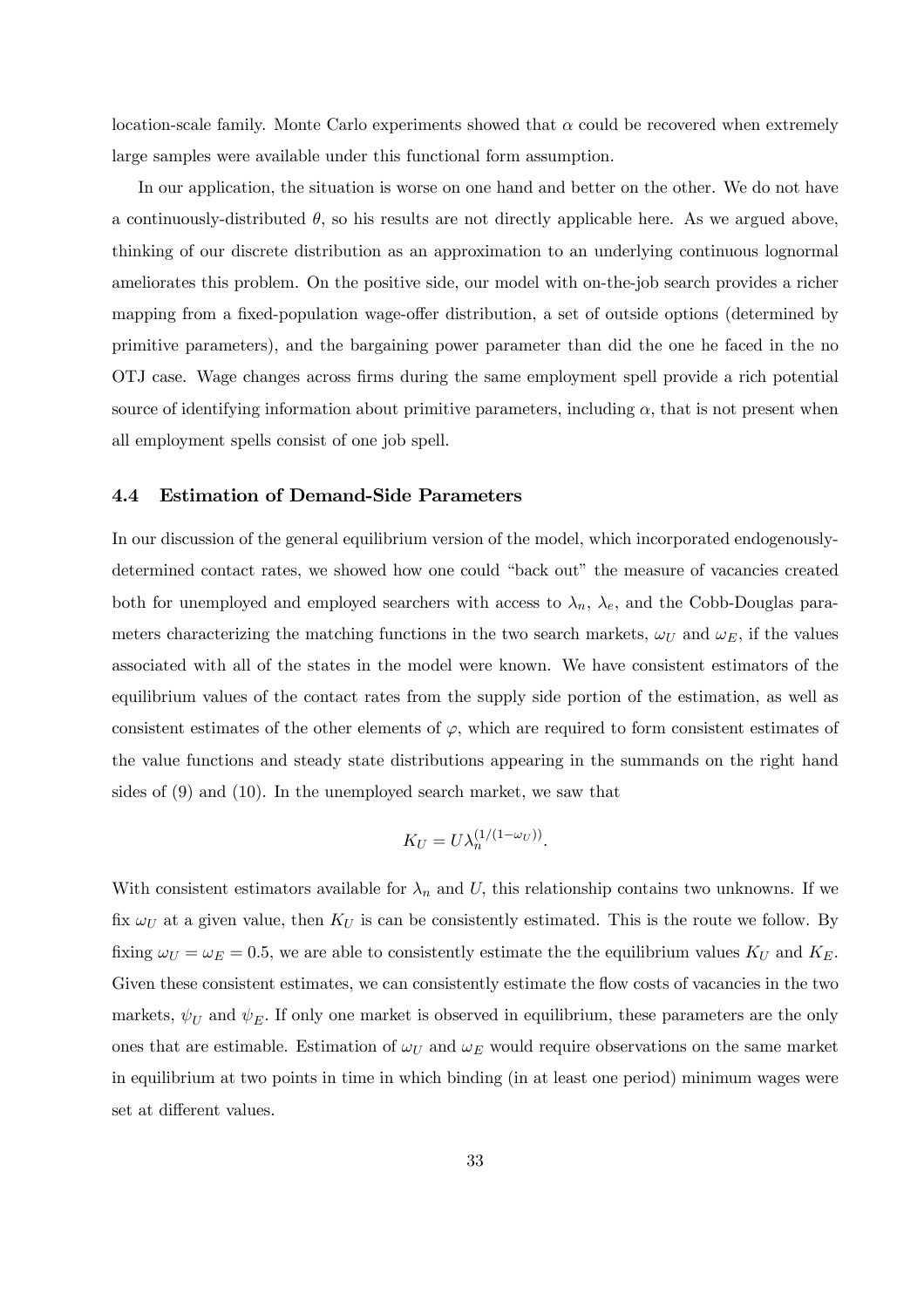## 5 Results

Table 3 contains estimates from the models with and without renegotiation. The estimates in the first column indicate that, without renegotiation, the average time between contacts for unemployed searchers is  $(0.505)^{-1}$ , slightly less than 2 months. Once a job offer is received, the acceptance probability is  $\tilde{G}(m)=0.49$ , resulting in a mean unemployment duration of  $(\lambda_n\tilde{G}(m))^{-1}=4.1$  months. An employed individual receives an alternative job offer from a competing firm approximately every  $(0.309)^{-1} = 3.24$  months. Given an offer, the probability that the worker accepts it and changes employers depends on his or her current wage and match value. The estimated exogenous dissolution rate of jobs is 0.013, implying that workers are exogenously terminated from their jobs every  $(0.013)^{-1} = 6.4$  years, on average.

The estimates for the model with renegotiation in the second column of Table 3 indicate that the average time between contacts for unemployed searchers is  $(0.505)^{-1}$ , which is identical to the estimate in the model without renegotiation. For all other parameters, the estimates differ, sometimes noticeably, across the two bargaining specifications. When a job offer is received by an unemployed searcher, the probability he accepts it is  $G(m)=0.99$ . Thus, the estimated length of an unemployment spell is  $(\lambda_n\tilde{G}(m))^{-1} = 2$  months, about half the duration implied by the model without renegotiation. Once employed, an individual receives an alternative job offer from a competing firm every  $(0.152)^{-1} = 6.4$  months, approximately half as frequently as in the model without renegotiation. This is expected, since in order to generate the same amount of wage dispersion as in a model without renegotiation, offers must arrive less frequently. The estimated exogenous dissolution rate of jobs is 0.010, which implies that workers are exogenously terminated from their jobs every 8.3 years, on average.

In the model with renegotiation, the average ln match draw in the population is 2.621 with a standard deviation of 0.175 (the implied mean and standard deviation of the match draw  $\theta$  in levels are 7.19 and 7.35). Without renegotiation, these values are 1.615 and 0.846 (with the mean and standard deviation of the match draw  $\theta$  in levels being 13.96 and 2.46). The differences in these parameters across models stem from differences in the estimates of the bargaining power parameter. The estimate of the bargaining power parameter for workers is 0.32 when renegotiation is allowed and is 0.38 when workers are not allowed to renegotiate. The lower bargaining power in the model with renegotiation causes the same set of observed wages to be mapped to a match distribution that is centered to the right of the match distribution in the model without renegotiation. This was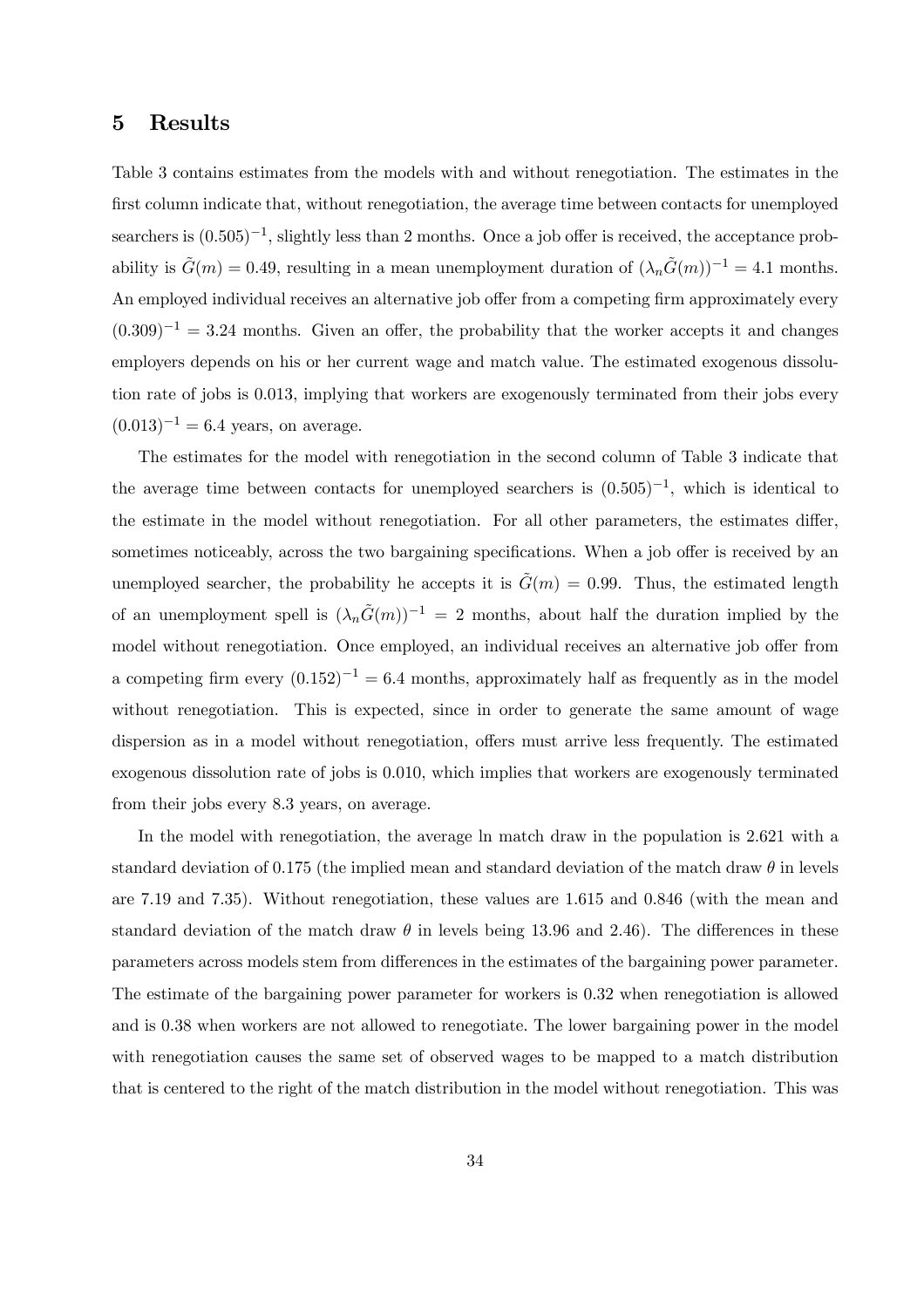apparent in the different transition rates out of unemployment implied by the two models given the same job offer arrival probability—the larger mean and smaller standard deviation of the match distribution in the model with renegotiation leaves no mass of the distribution near the minimum wage, leading all unemployed searchers to accept any job offer they receive.

In Table 4 we compare the sample and simulated moments used in the estimation procedure at the solution vector. The most striking result is that the value of the criterion function is almost half as large for the model without renegotiation. Given the same set of moments (and the same weighting matrix) were used to estimate each model, this suggests that this model has a much better fit to the data. In particular, the unemployment rate and proportion of workers that earn minimum wage in the model without renegotiation are close to their sample values. This is also true of the mean and standard deviation of the wage distribution. We also observe that neither model produces any mass in the upper tail of the wage distribution (the proportion of workers earning wages greater than \$20 is zero in each case).

Figures 2.a and 2.b plot the wage function against workers' current match value. Figure 2.a depicts the case in which workers are not allowed to renegotiate their wage at their current job. The wage function is increasing in the current match value, as expected. Figure 2.b depicts the case in which workers are allowed to renegotiate their wage at their current job. Each wage function plotted in this figure corresponds to a different outside option. The wage functions corresponding to the outside options of unemployment, U, and the minimal acceptable match value,  $\theta_9$ , are nonmonotone.<sup>16</sup> Workers coming out of unemployment, for example, accept lower initial wages at jobs with higher match values as payment for future bargaining advantages. The wage function loses this feature as the outside option increases. Outside options of at least  $\theta_{14}$ , for example, produce a wage function that is increasing in the dominant match value.

The demand-side parameter estimates are shown in Table 5. Setting the Cobb-Douglas parameter equal to 0.5 in the model without renegotiation results in vacancy rates for unemployed and employed searchers of 0.009 and 0.092 and corresponding flow costs of a vacancy of \$92.45 and \$54.26, respectively. The vacancy rates are over half as large in the model with renegotiation, equal to 0.004 for vacancies for unemployed searchers and 0.024 for vacancies for employer workers. The corresponding flow costs are larger for vacancies for the unemployed than in the model without renegotiation, \$137.85, but smaller for vacancies for employed searchers in the model with

 $16$ The model is estimated using a 30-point discrete match distribution. Given our parameter estimates, the first eight match values are not accepted in equilibrium.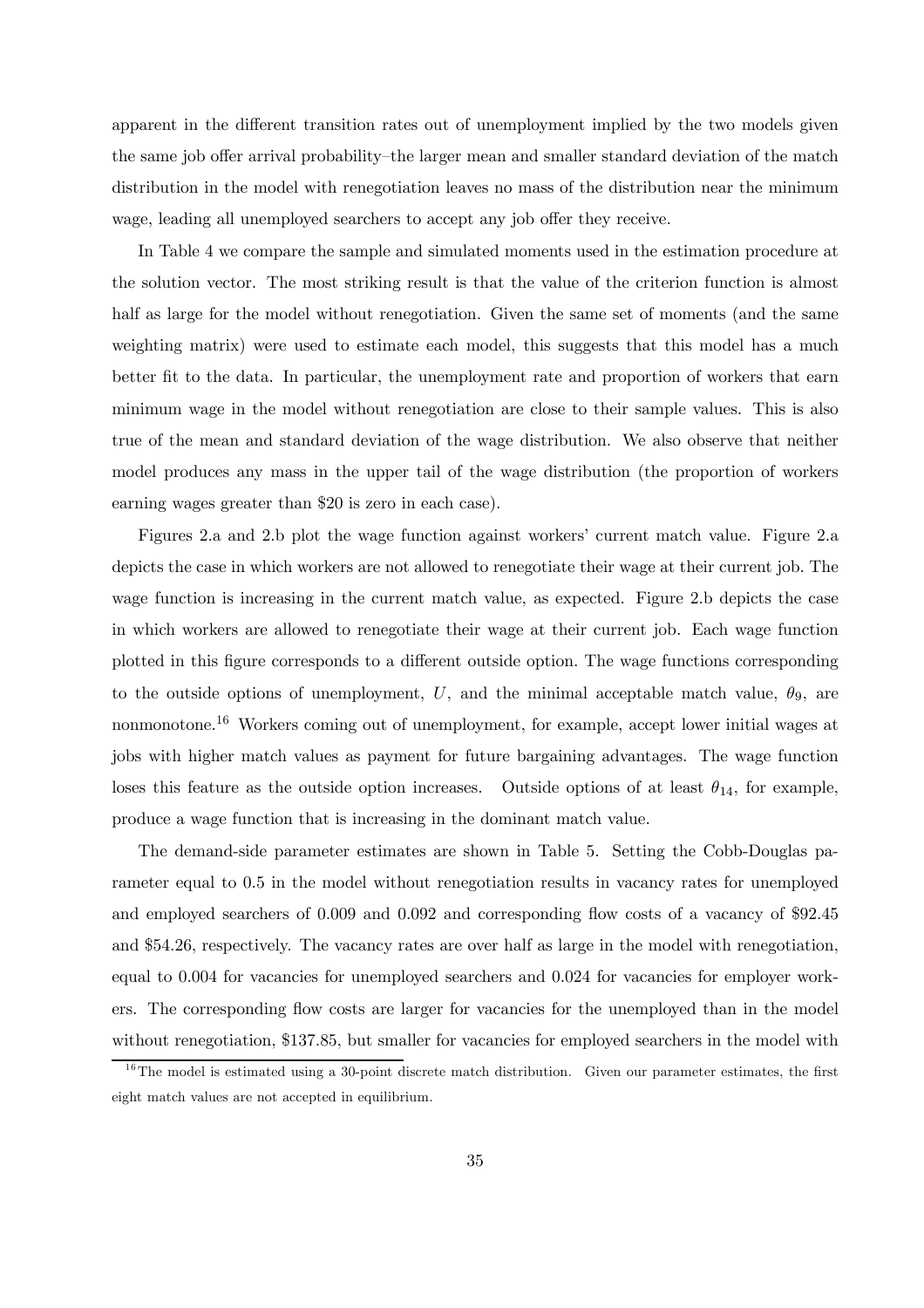renegotiation, \$30.75.

#### 5.1 Testing Between the Bargaining Protocols

Given the estimates of the primitive parameters of the model that characterize the supply side of the market, we proceed to conduct a bootstrap-based test between the renegotiation and norenegotiation specifications of the model. The idea behind the test is the following. Given the actual data and the weight-matrix A we computed by resampling the original data set a large number of times, we found what seems to be a large difference between the value of the distance function by which the estimator is defined between the two bargaining protocols. Under the no renegotiation assumption, the value of the distance function was 743.77, while under the renegotiation assumption the value of the distance function was 1216.34, indicating a substantially better fit between the moments and the model, given the weighting matrix  $A$ , under the no renegotiation version of the model.

In order to assess the "significance" of the difference, we resampled the original data set 50 times,<sup>17</sup> recomputed the weighting matrix  $A$  each time, and then reestimated the model with the resampled data characteristics vector and weighting matrix under both bargaining assumptions. More formally, define

$$
D_z^r = \min_{\varphi} (X^r - \tilde{X}_z(\varphi))^{\prime} A^r (X^r - \tilde{X}_z(\varphi)),
$$

where  $z = 1$  denotes the case of renegotiation and  $z = 2$  denotes the case of no renegotiation, and r denotes the bootstrap replication,  $r = 1, ..., 50$ . We then define the difference

$$
\Delta D^r \equiv D_1^r - D_2^r.
$$

We then look at the distribution of the (50) values of  $\Delta D^r$ . If less than two of the values were negative, say, we would conclude that there was strong support for the no renegotiation assumption, given the data characteristics we have included in defining the estimator and all of the other usual caveats that apply.

We found that all 50 of the values were positive. From the actual data, we found the difference,  $\Delta D$ , to be 472.57. Over the 50 replications, the average value of  $\Delta D^r$  was 468.93, with the minimum value being 417.08 and the maximum value being 544.66. While the number of replications is fairly small, there is no indication that performing more replications would alter the finding that within

 $17$  We were limited to 50 replications because of the time it takes to estimate the model with renegotiation, which on our quad-core Sun workstation was about 35 hours per replication.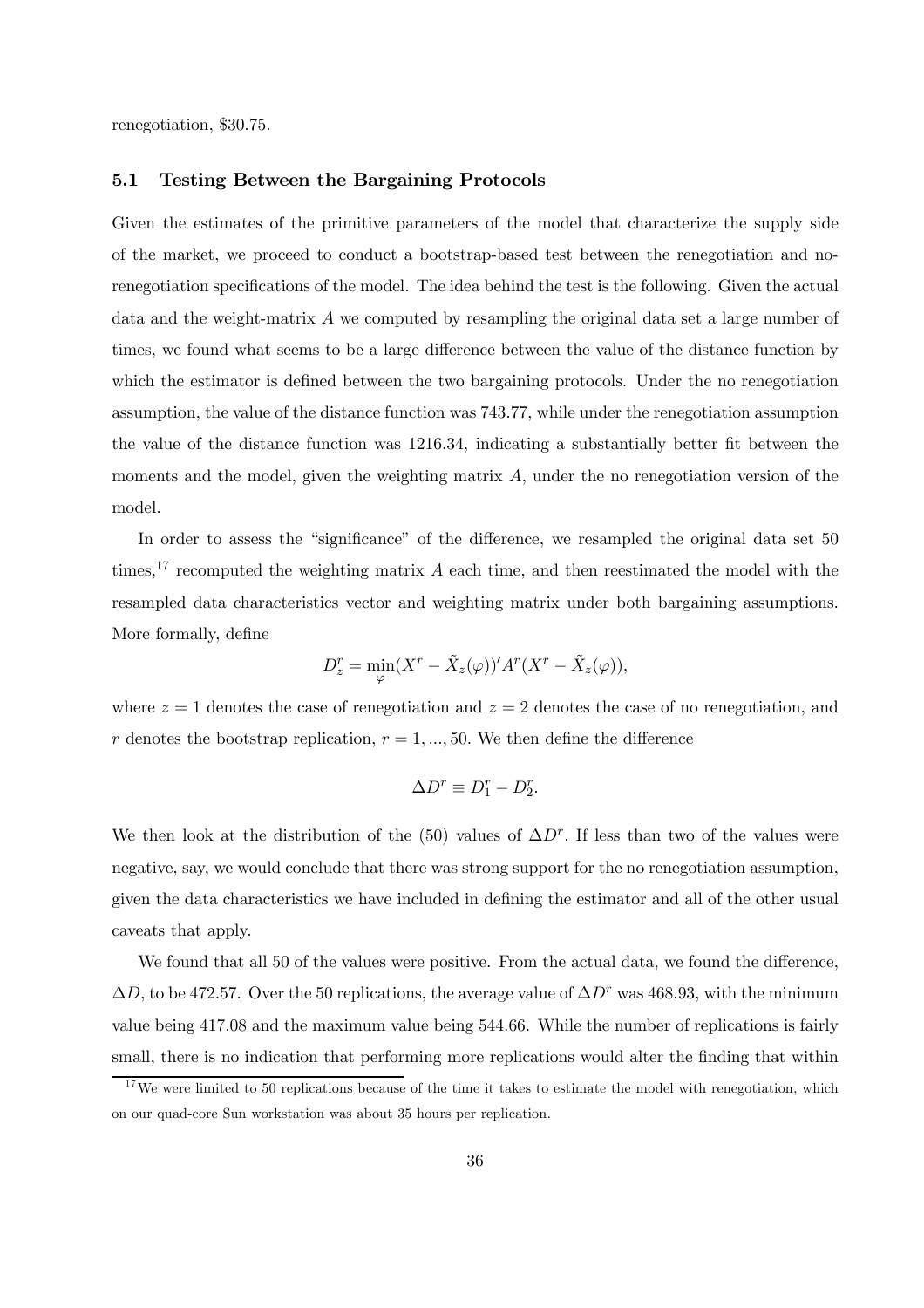our modeling structure, the no renegotiation bargaining protocol is significantly more consistent with the data features that are used to define our estimator.

## 6 Policy Experiments and Comparative Statics Results

In this section we look at the impact of the minimum wage on labor market outcomes and welfare, using the estimates of primitive parameters we obtained under our two bargaining specifications. As we will see, our determination of the "optimal" minimum wage level, defined below, depends critically on which specification of the bargaining environment we assume, and whether we perform our policy evaluation in partial or general equilibrium. We begin our analysis by looking at the impact of the minimum wage on wage growth over the life cycle and over the course of an employment spell (i.e., a sequence of job spells with no intervening unemployment spell).

#### 6.1 Minimum Wage Effects on Wage Profiles

The work of Leighton and Mincer (1981), and, more recently, by Acemoglu and Pischke (2002), investigates the potential impact of minimum wage laws on life-cycle wage profiles through reductions in general human capital investment by recent labor market entrants. While we do not consider human capital investment in our model, the potential for minimum wage impacts on the shape of lifetime wage profiles exists due to effects on the bargaining environment. Under either of the two bargaining specifications investigated here, minimum wages, by truncating the lower tail of the accepted wage distribution, tend to produce less wage growth over employment spells and the life cycle.

We perform two simulations. The first examines how the minimum wage affects workers' wage profiles in their first employment spell, while the second examines how the minimum wage affects workers' age-earnings profiles (i.e., over a labor market career). In both cases, we simulate profiles using models with and without renegotiation at the worker's current job using minimum wages of \$5.15, \$7.15, \$9.15, and \$11.15. For each value of the minimum wage, we resolve the model (using the point estimates of all estimated parameters).

Figures 3.a and 3.b plot the average wage as a function of the time elapsed in individuals' first employment spells for various minimum wage values for the model without and with renegotiation. All individuals begin the simulation in unemployment and the average wage is obtained at each month of the first employment spell. This spell can consist of one job or many jobs and ends when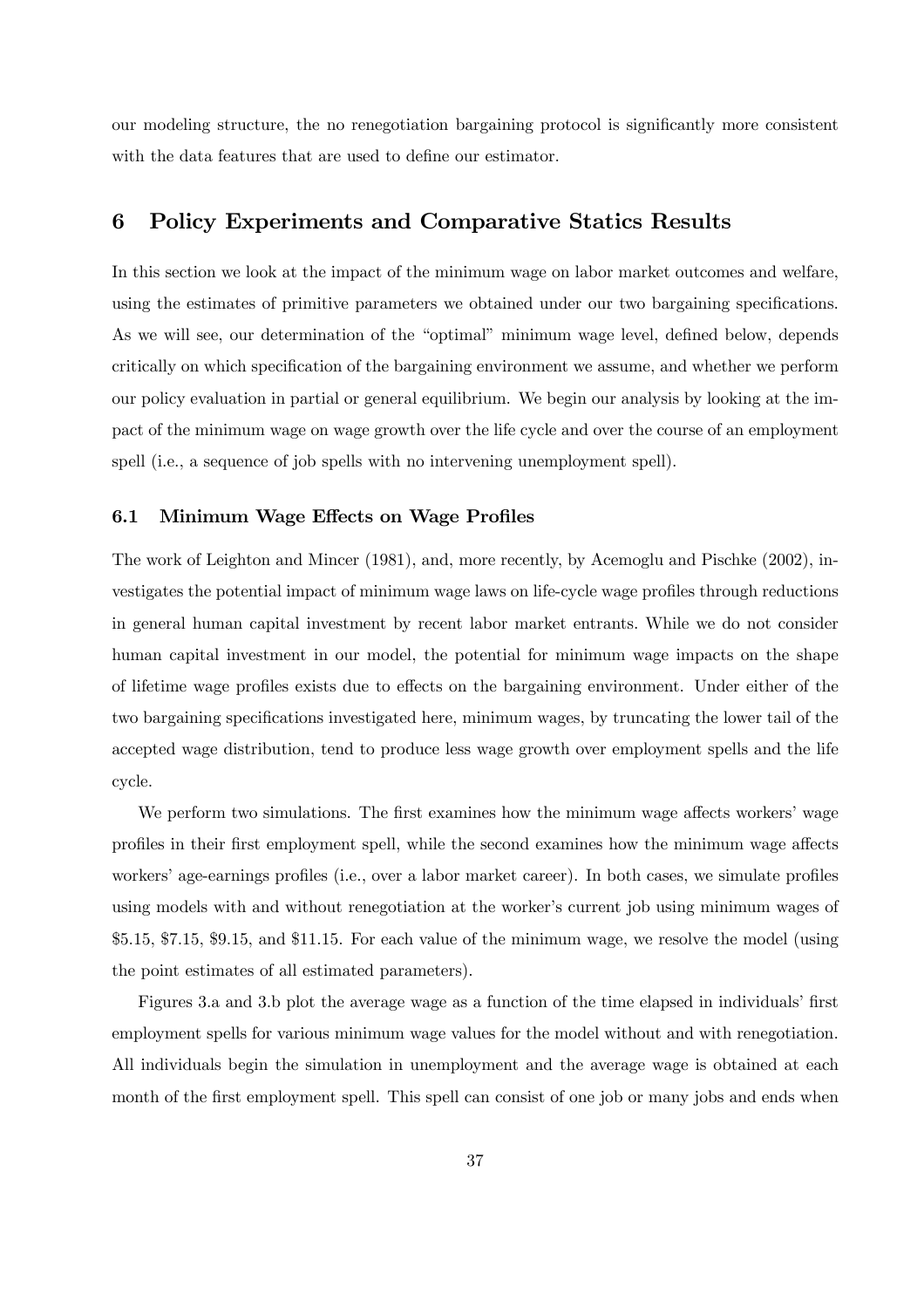the worker is exogenously dismissed from employment. For both models and for all four minimum wages, the wage profiles increase with time. In the model without renegotiation at the current job, the average wage increases solely due to job-to-job transitions. While this effect is also present in the model in which renegotiation is allowed, intrafirm competition generates increasing, and potentially decreasing, wages at workers' current job as well. Comparing the wage profiles across models given a minimum wage of \$5.15, we observe that average wages increase more quickly in the early months of the workers' first employment spells when renegotiation is not allowed. This may be attributed to workers experiencing wage decreases when renegotiating their wage at their current firm in the model with renegotiation.

The effect of increasing the minimum wage is the same across models, with higher minimum wages flattening the wage profiles in each figure. In both models, higher minimum wages increase the minimally acceptable match value for unemployed workers. Thus, workers that find jobs earn higher wages initially, but the smaller set of viable (larger) match values decreases the chances of a worker finding an alternative firm that will offer him a higher wage. There is less wage growth as a result. In the bargaining specification that allows bidding between two competing employers, the equilibrium wage function displays a "compensating differential" property, which we have commented upon extensively. In this case, those jobs offering the highest growth prospects offer commensurately lower wages due to future firms having to bid against a high-valued match value to attract the worker. This effectively increases the outside option of the worker, and the firm demands compensation for this future bargaining advantage by reducing the current wage offer. The minimum wage limits the extent to which firms can "charge" an employee for this future wage growth potential, thus reducing average wage growth in the market.

Figures 4.a and 4.b depict the effect of the minimum wage on workers' age-earnings profiles. The labor market career of any individual can consist of many labor market cycles, defined as sequences of labor market states beginning with an unemployment spell and ending with the last job prior to the following unemployment spell for a given individual. Thus, throughout their labor market career, individuals can become employed at a job, renegotiate their wage at their current job (in one of two bargaining specifications), change jobs to receive a higher wage, and become exogenously terminated and return to unemployment.

Figures 4.a and 4.b show that individuals' age-earnings profiles are increasing in age. Most wage growth occurs early in their labor market careers. There are two effects of increasing the minimum wage on these age-earnings profiles. The first is that average wages are higher at any point in time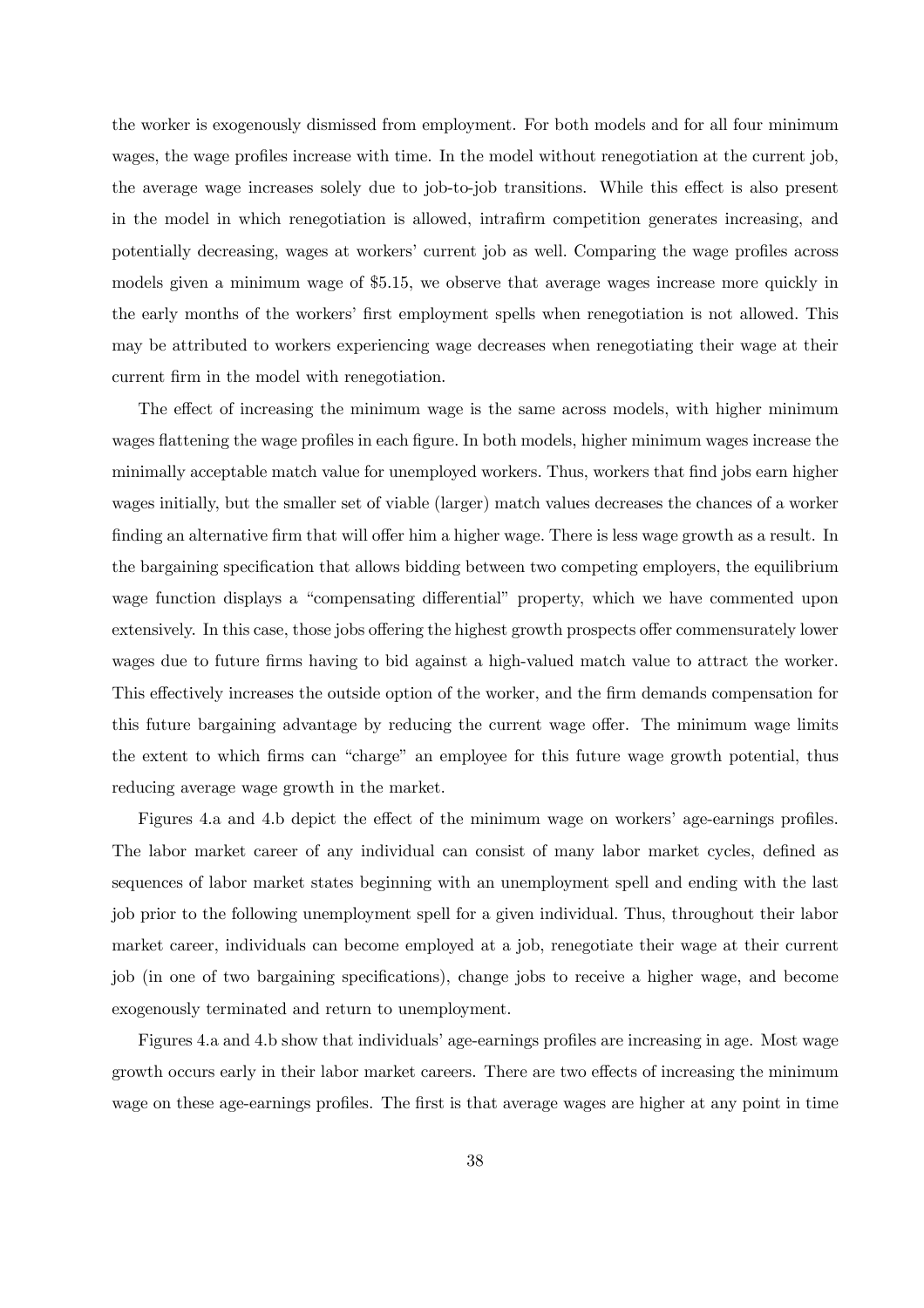in the labor market career. By shrinking the set of viable matches available to the searcher while unemployed (the standard (negative) employment effect), the minimum wage impacts workers' wage profiles by delaying the start of the firm competition process during which significant wage gains occur. Thus, higher minimum wages delay entry into employment, but tend to produce better job offers once employed. The second effect is that wage profiles flatten out earlier in individuals' labor market careers when minimum wages are higher. Workers receive better offers once employed, but these offers arrive less frequently when the minimum wage is higher. This is similar to the effects observed in Figures 3.a and 3.b.

#### 6.2 Optimal Minimum Wages

In this subsection we determine the optimal minimum wage using several welfare measures for each of our bargaining environment assumptions. We compute optimal minimum wages for both the general and partial equilibrium settings under each of the bargaining assumptions.

We confine our attention to four distinct sets of agents. Agents on the supply side of the market consist of those who do not participate and those who are unemployed and employed. On the demand side are firms that either choose not to create a vacancy or that create a vacancy and have it unfilled or filled in the steady state. Because the FEC implies that the welfare of members of these first two groups on the demand side is zero, the only set of agents on the demand side that enter explicitly into the welfare analysis is the set of firms with filled vacancies.

Whether an individual participates in the labor market depends on his or her age and the value of being out of the labor force,  $V_o(\xi, a) = \frac{\xi + r(a)}{\rho}$ , as well as the value of unemployed search. We denoted the participation probability for an individual of potential labor market age a by  $\pi_o(a) = F(\rho V_n(m) - r(a); \delta)$  where F is the distribution function of the idiosyncratic, permanent flow value of being out of the labor force. Although the age-specific participation probabilities were used in the estimation procedure to weight age-specific moments according to labor market entry times, the welfare analysis is based on the steady state distribution of outcomes. In the steady state, the size of the set of individuals who are out of the labor force,  $p<sub>O</sub>(m)$ , is equal to  $\tilde{F}(\rho V_n(m) - r(a_{15}); \delta) \equiv 1 - F(\rho V_n(m) - r(a_{15}); \delta)$  where  $a_{15}$  is the age of the oldest labor market entrants in the sample. The average welfare for this group,  $V_o(m)$ , is the expected value of  $V_o(\xi, a_{15})$  conditional on not participating:

$$
E(V_o(m) | \xi > \rho V_n(m) - r(a_{15})) = \int_{\rho V_n(m) - r(a_{15})} V_o(\xi, a_{15}) \frac{dF(\xi)}{\tilde{F}(\rho V_n(m) - r(a))}.
$$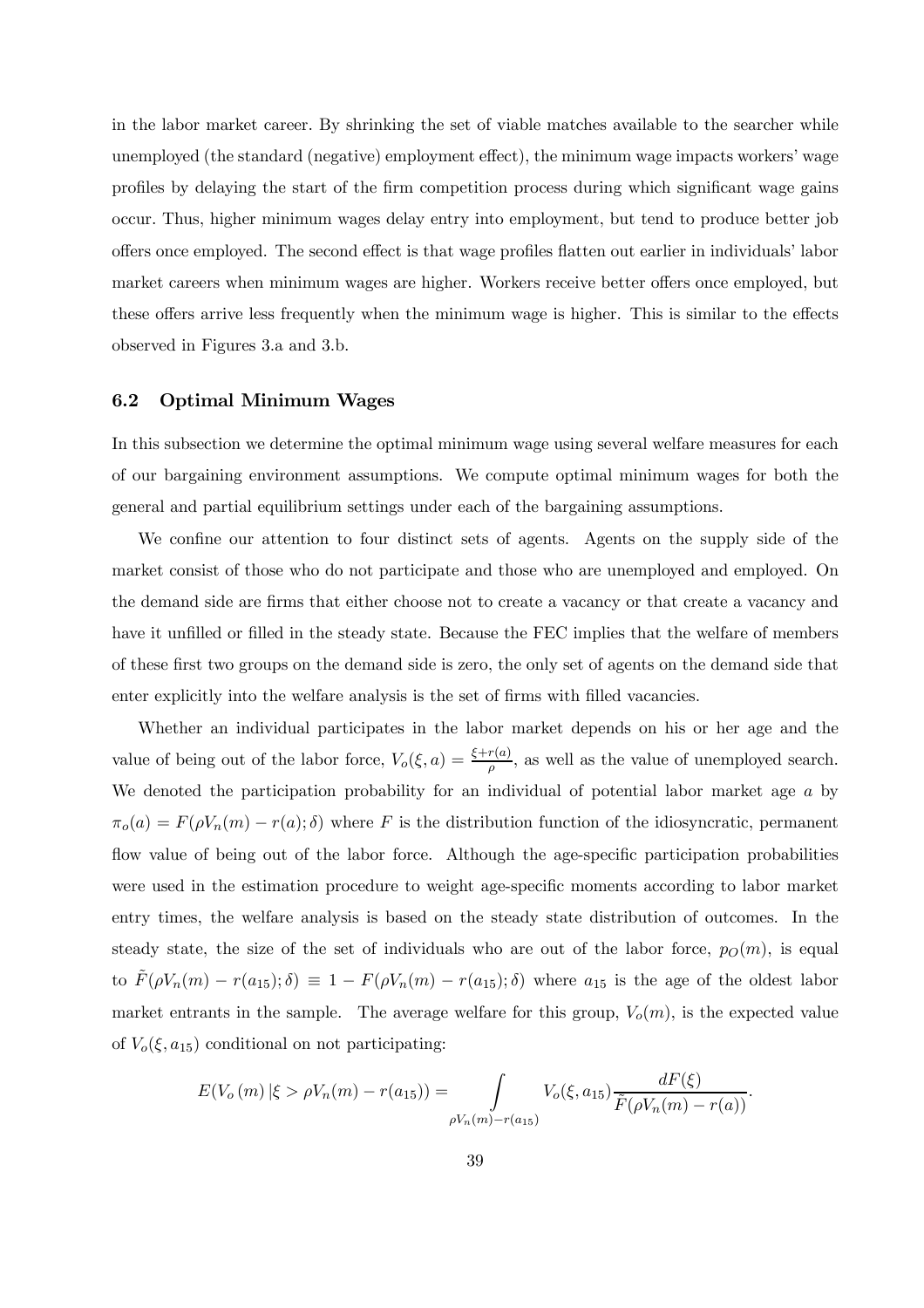All members of the set of individuals who are unemployed at a moment in time share the same value,  $V_n(m)$ . The proportion of labor market participants who are unemployed in the steady state when the minimum wage is  $m$  is given by

$$
\pi_U(m) = \frac{\eta}{\eta + \lambda_n p_U(m)},
$$

where  $p_U(m)$  is the probability of drawing a match value in the acceptable set under the minimum wage of m.

The proportion of participating employed individuals in the labor market is  $1-\pi_U(m)$ , obviously. The average welfare of employed individuals is a complicated expression under OTJ search, since the wage distribution is a mapping from the steady state distribution of dominant and dominated match values,  $(\theta', \theta)$  under the minimum wage m, which is denoted by  $p_{SS}(\theta', \theta|m)$ . We can represent this expected value as

$$
EV_e(m) = \sum_{\theta'} \sum_{\theta} V_e(\theta', w(\theta', \theta|m), \theta) p_{SS}(\theta', \theta|m).
$$

We can obtain an arbitrarily good approximation to  $EV_e(m)$  through simulation.

Turning to the firms' side of the market, a similar situation prevails. For firms with vacancies, the value of the vacancy is zero. Outside of general equilibrium, where the number of vacancies is determined, the measure of firms with vacancies is indeterminant. However, for each worker participating in the labor market, there is a firm with a filled vacancy. Therefore the measure of firms with employees is  $1 - p_U(m)$ , of those firms participating in the labor market. The expected value of firms with an employee under minimum wage  $m$  is

$$
EV_f(m) = \sum_{\theta'} \sum_{\theta} V_f(\theta', w(\theta', \theta|m), \theta) p_{SS}(\theta', \theta|m).
$$

Putting all of these terms together, an egalitarian social welfare function can be written

$$
W(m) = p_O(m)EV_o(m) + (1 - p_O(m)) (p_U(m)V_n(m) + (1 - p_U(m))EV_e(m) + (1 - p_U(m))EV_f(m)).
$$

In this expression, the steady state probabilities of unemployment and employment conditional on participating in the labor market have been multiplied by the participation probability,  $(1 - p<sub>O</sub>(m))$ . This function is egalitarian in the sense that each individual and firm is given the same weight in determining aggregate welfare.

We first examine the impact of the minimum wage on the equilibrium steady state probability of unemployment. The situation for the two bargaining environments is presented in Figures 5.a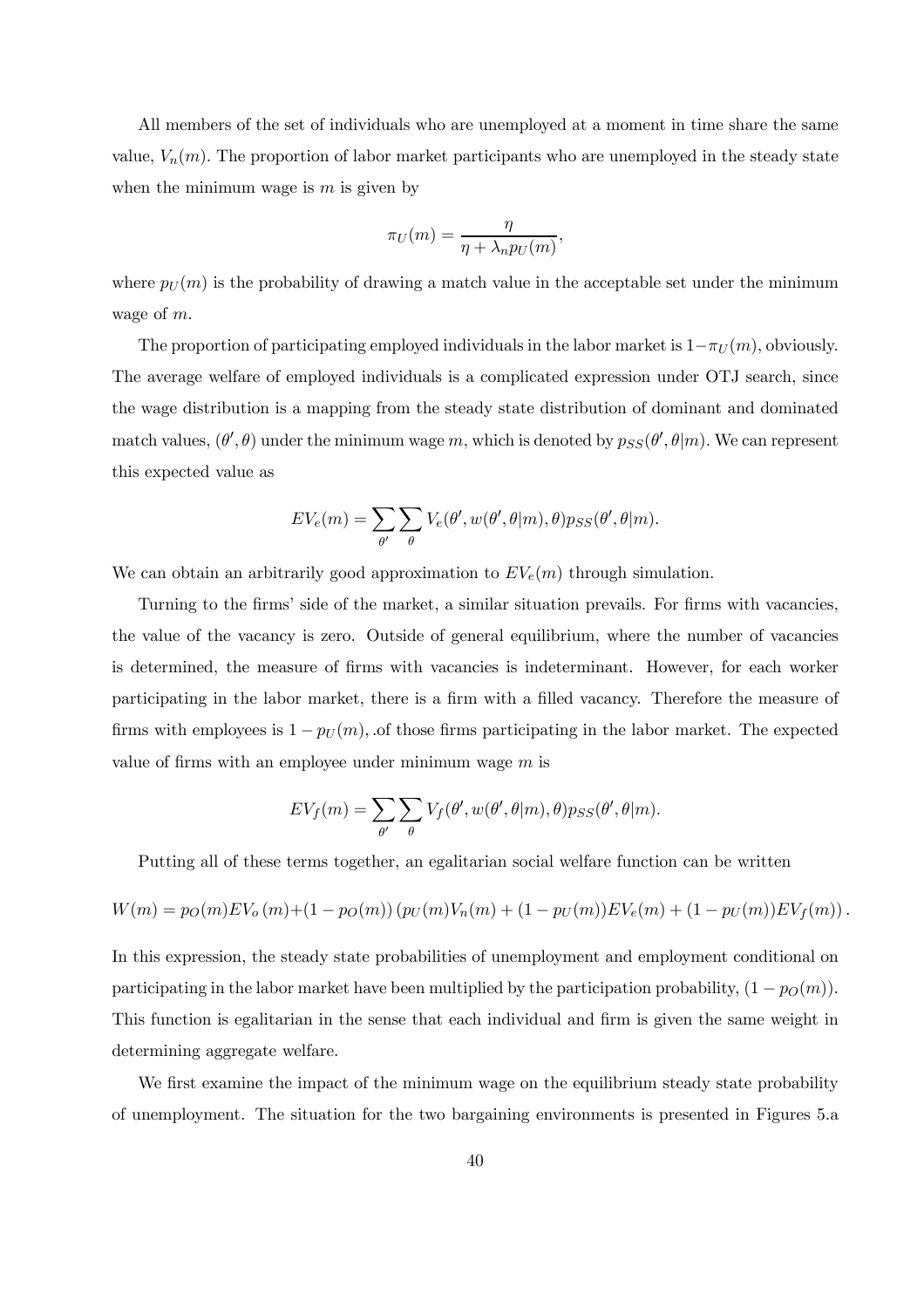and 5.b for the partial and general equilibrium cases, respectively. Due to the discreteness of the match distribution, we see that the unemployment probability function is a step function in  $m$ . We see discontinuities in these curves due to the discreteness of the match distribution and the reduction in the feasible set of match values following an increase in the minimum wage. These eliminations can be "voluntary" or "involuntary," loosely speaking. In the case of no renegotiation, all of these discontinuities occur when the minimum wage is increased above an otherwise acceptable match value, which we label "involuntary," since it arises directly from the increase in an external constraint. In the case of renegotiation, there also exist "voluntary" eliminations, when the equilibrium wage function is non-monotone. In this case, an increase in the minimum wage can improve the value of unemployed search to such a degree that agents eliminate a match value from their acceptance set even if it still feasible (i.e., yields non-negative flow profits to the firm).

We also note that, at each value of  $m$ , the unemployment probability is greater under the no renegotiation case than under renegotiation in the partial equilibrium case only (see Figure 5.a). This ordering is not pre-ordained by the theory, since we use different sets of parameter estimates to compute these functions for the two bargaining situations. What should be true is that, at the same set of parameter values, the equilibrium unemployment rate would be no less under no renegotiation, since the value of employment across all states can be no greater than under renegotiation. For the general equilibrium case, the equilibrium unemployment rate in the model with renegotiation jumps considerably starting at around a minimum wage of \$13.00 and eventually exceeds the equilibrium unemployment rate in the model without renegotiation. The main thing to note is that high minimum wages can induce a substantial increase in the steady state unemployment rate under either bargaining situation and in either equilibrium setting.

Tables 6 and 7 present the values of the minimum wage that maximize the welfare measure for each set of agents and for the aggregate welfare measure  $W(m)$ . It also contains the percent change in average welfare when moving from the baseline minimum wage of \$5.15 to the optimal minimum wage, as well as the unemployment rate at the optimal minimum wage. If we just focus attention on the aggregate welfare measure in these tables.<sup>18</sup> Under exogenous contact rates (Table 6), we see that the minimum wage has a much less beneficial effect in the case without renegotiation. While a binding minimum wage does improve aggregate welfare, the maximizing level is at \$12.05

<sup>&</sup>lt;sup>18</sup>The average welfare functions for each set of agents, as well as the aggregate measure, have a roughly concave shape, once the minimum wage starts to bind (and ignoring the discontinuities due to the discreteness of the match distribution). This was found in Flinn (2006) as well for the case of no OTJ search.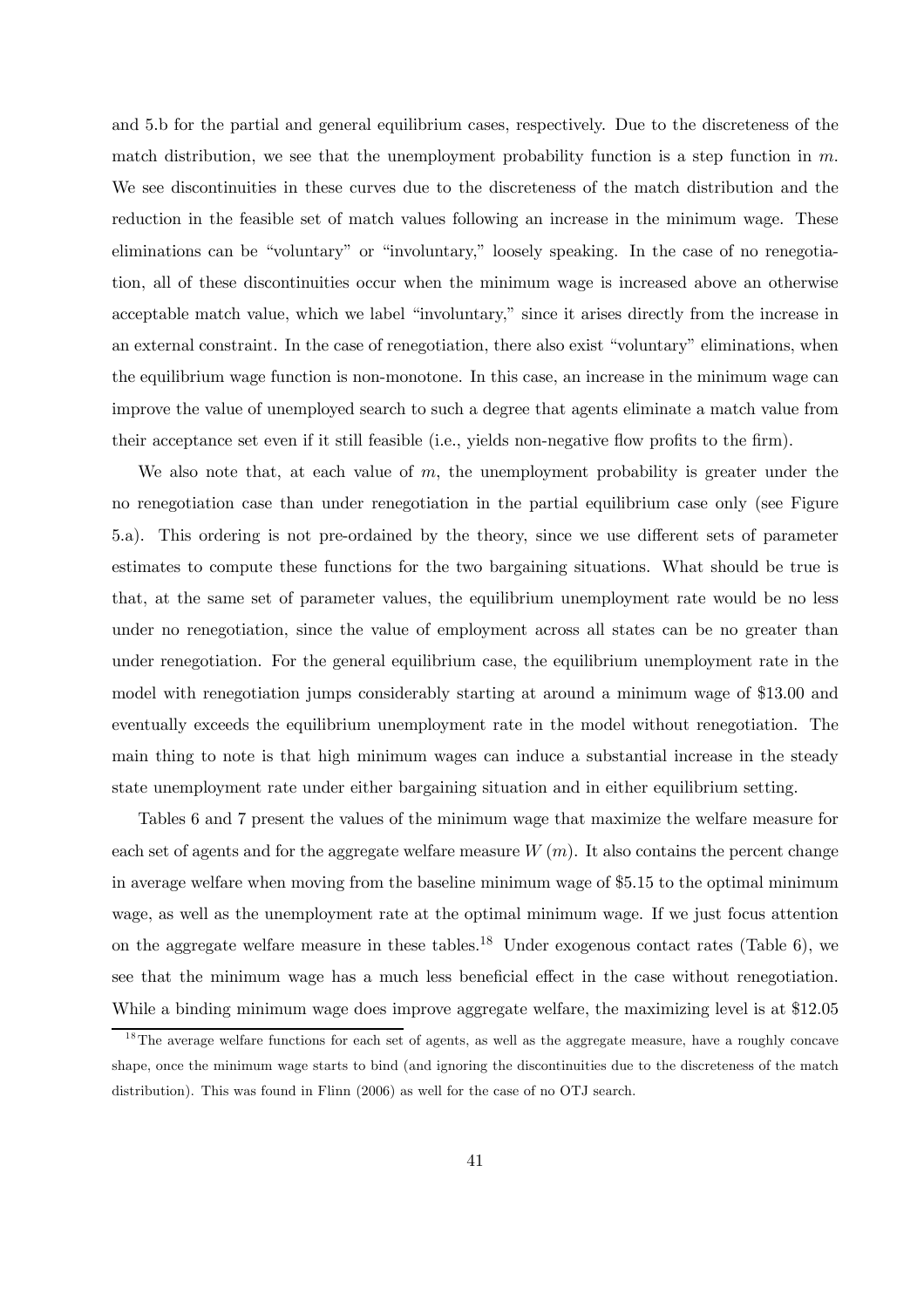an hour. When we allow for renegotiation between workers and firms, the situation changes, and the optimal minimum wage in terms of maximizing  $W$  is \$14.05. This is mainly due to the fact that adverse employment effects are essentially absent in the model with renegotiation until we get to very high levels of the minimum wage.

The optimal minimum wages in both models are dramatically higher than the baseline value of \$5.15. Average aggregate labor market welfare is maximized at these values, despite the associated rise in the unemployment rate. In the model without renegotiation, the unemployment rate increases from 5.1 to 14.0 percent when the minimum wage is set to maximize aggregate labor market welfare  $(m = 12.05)$ . When renegotiation is allowed, the increase in the minimum wage leads to an increase in the unemployment rate from 2.2 percent to 4.2 percent.

There are gains in the average welfare of unemployed and employed workers of 1.7 percent and 5.0 percent, respectively, in the model with no renegotiation. When renegotiation is allowed, the average welfare gain is significantly greater for the unemployed (4.8 percent) and slightly less for the employed (4.0 percent). While a different set of parameters governs the search environment in each model, setting a high minimum wage impacts unemployed worker welfare less in the model with renegotiation. While this is also the case in the aggregate labor market, consisting of all workers and firms, the difference in the percent change in welfare is mitigated slightly by the effect of the minimum wage on the welfare of firms with filled vacancies. In the model without renegotiation, firms that employ workers experience a 34.8 percent increase in average welfare at the optimal minimum wage, whereas there is no increase in the model with renegotiation (the average welfare begins decreasing when the minimum surpasses \$5.15). Increases in the minimum wage render match values less than the minimum wage unacceptable in both models, but they prevent the firm from being fully compensated for its contribution to the future bargaining power of the individual in the model in which renegotiation is allowed. Though the parameter estimates differ across simulations of each model, we attribute the absence of a welfare gain for firms with filled vacancies to this second effect.

Allowing the contact rates to be determined endogenously leads to a dramatic decrease in the optimal minimum wage in the model without renegotiation and a small decrease in the model with renegotiation (Table 7). A minimum wage of \$4.70 maximizes welfare for all agents on the supply side of the market, as well as aggregate welfare for all agents, when workers are not allowed to renegotiate on the job. For the model with renegotiation, this value is \$13.30.

Which set of policy experiment results should be given the most credibility? Under our model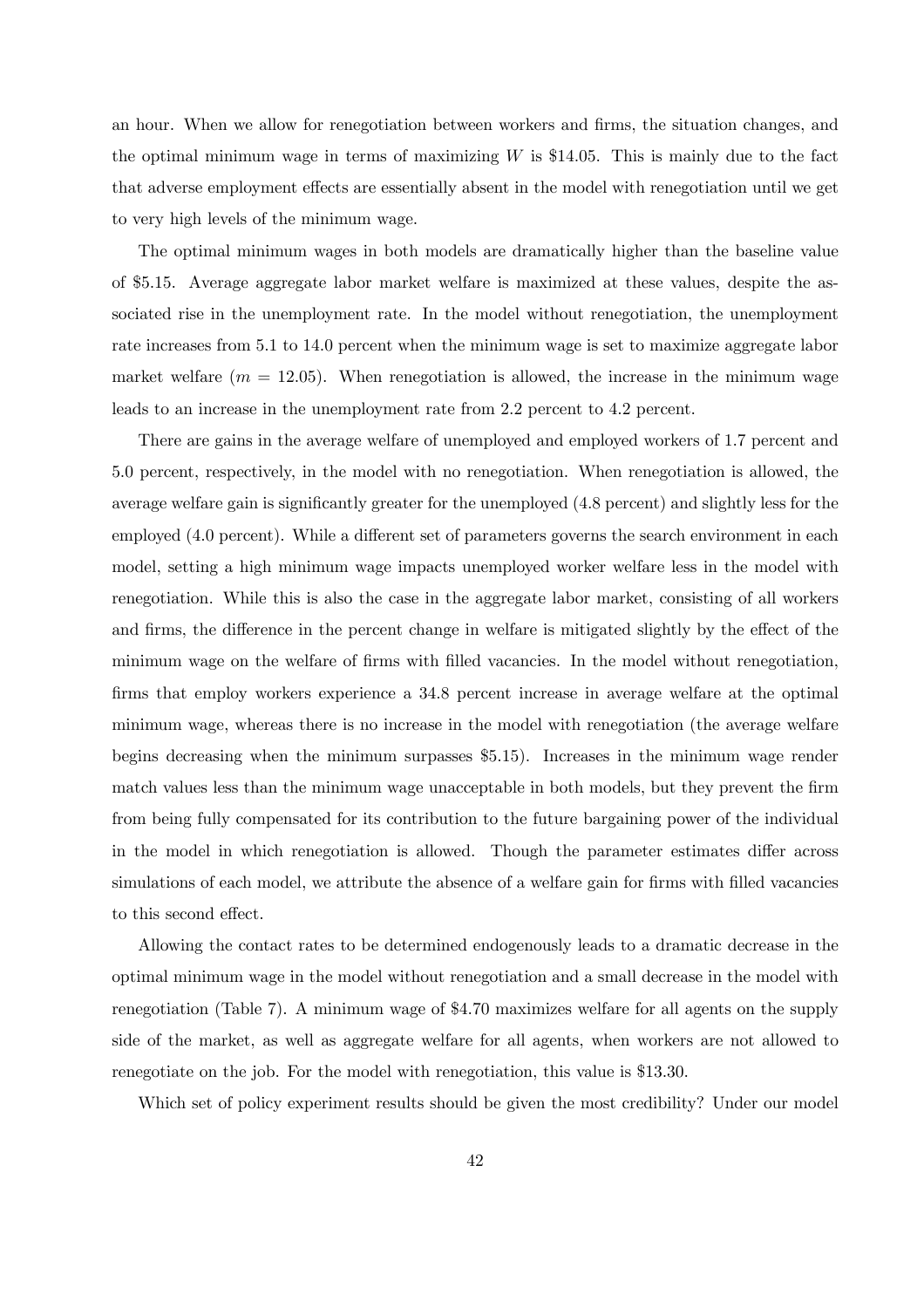structure and the MSM estimator employed, there was strong empirical evidence in favor of the no renegotiation specification. Other things equal, the general equilibrium version of the model should be preferred, in assessing policy impacts, to the partial equilibrium specification. The general equilibrium results for the no renegotiation case suggest an optimal minimum wage below the statutory minimum wage in effect at the time of the survey, which was \$5.15. Then the model predicts that minimum wage increases above \$5.15 which have recently occurred will reduce the average level of welfare in the population. There is one strong caveat that applies here, and that is that crucial parameters characterizing the matching technology were not estimable using the data available to us, and were set, arbitrarily, at 0.5 for both the unemployed and employed search markets. Variations in these matching parameters can lead to dramatically different policy conclusions. Until a convincing way is found to estimate these parameters, the policy predictions in the general equilibrium case must be interpreted cautiously.

## 7 Conclusion

In a matching model with search frictions and on-the-job search, minimum wages may "bind" in different ways depending on the nature of the worker-firm bargaining problem. We found that in a model that allowed for "bidding wars" between firms, minimum wages may bind at relatively high match values, somewhat counterintuitively. The reason is that high match values, particularly when the individual is coming from the unemployment state, may have high value in terms of the future bargaining advantages they convey over the course of the current employment spell. To "pay" for this advantage, workers obtain a lower wage rate. Hence, over a certain range, minimum wages may merely impact the degree to which firms can charge employees for the bargaining advantage associated with the match value. Only at high values of  $m$  does the minimum wage eliminate otherwise advantageous match values and result in actual deadweight loss.

The situation is different in the no renegotiation case, where the value of unemployed search, given  $m$ , always serves as the outside option in the Nash bargaining problem. In that case, as was true in the no OTJ framework investigated in Flinn (2006), binding minimum wages always eliminated otherwise acceptable match values. This leads to "nonadvantageous" increases in the equilibrium unemployment rate, and increases the costs of imposing high values of  $m$ .

In their search, matching, and Nash bargaining frameworks, Dey and Flinn (2005) and Cahuc et al. (2006) found that allowing for OTJ search substantially reduced the estimate of the worker's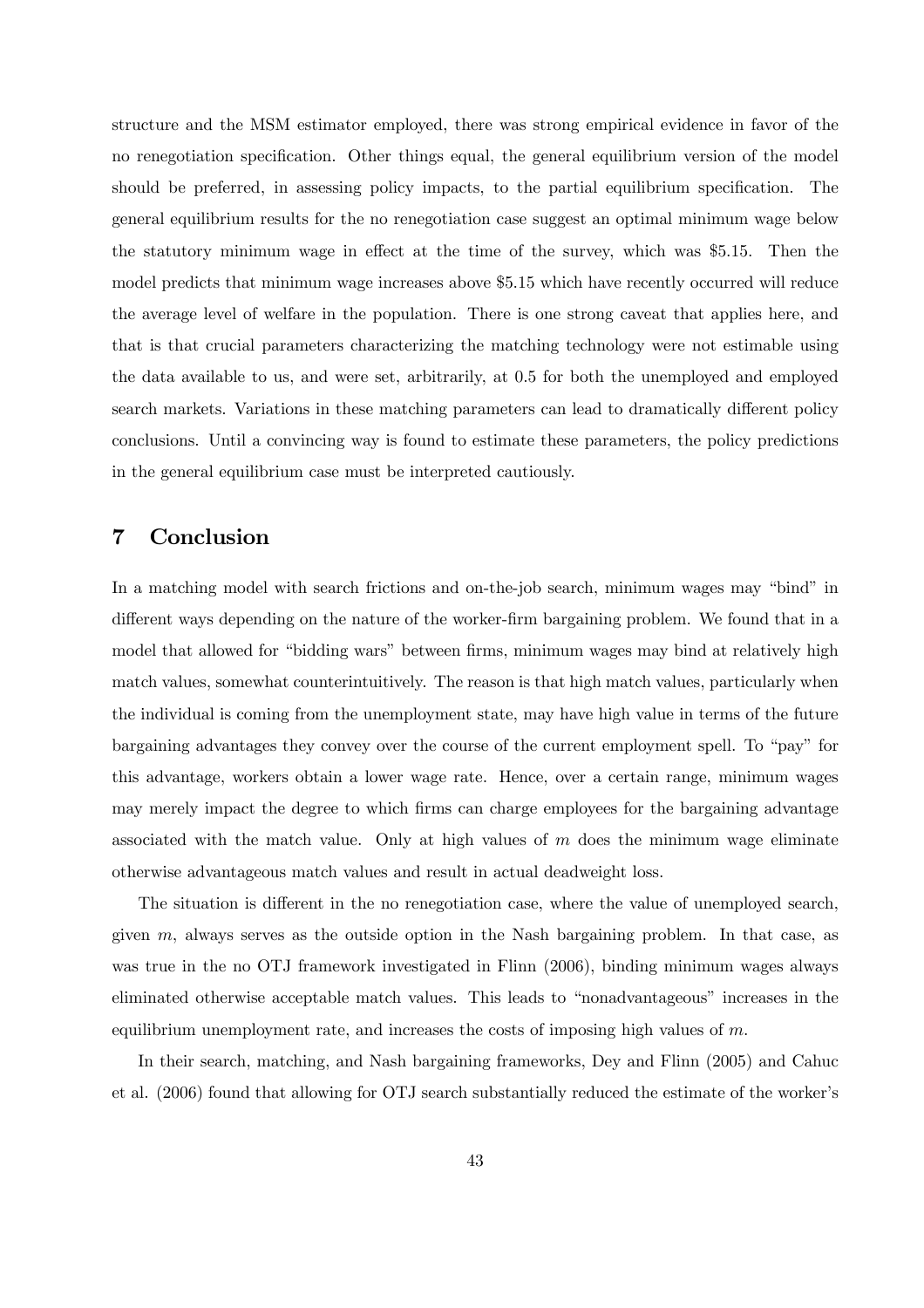bargaining power parameter in comparison with the case in which OTJ search was not introduced (e.g., Flinn, 2006). Our results here show that this is to some degree a result of allowing for Bertrand competition. When competition between firms is introduced, substantial wage gains over an employment spell can be generated simply from this phenomenon, even when the individual possesses little or no bargaining power in terms of  $\alpha$ .<sup>19</sup> When we allow for Bertrand competition, the estimated value of  $\alpha$  is 0.32. When we assume no wage competition between firms, the estimate increases to 0.38. In order to fit the observed wage distributions, lower values of  $\alpha$  are typically associated with wage offer distributions that have more mass in the right tail. This means that minimum wages are "strictly" binding at higher values of  $m$  in the case of renegotiation, which is what we found.

A small, but potentially important, contribution of this research involved the extension of the matching function framework to separate search markets for the unemployed and the employed. As discussed in Petrongolo and Pissarides (2001), the usual approaches to introducing OTJ search into the matching function framework are problematic, in that they imply contact rates between unemployed and employed searchers with firms that are broadly inconsistent with estimates of these contact rate parameters. As is the case with the "unified" search market assumption, the Cobb-Douglas parameters characterizing the two matching functions are not estimable using the data available to us, though the flow cost parameters characterizing the two search markets are estimable conditional on assumed values for the matching function parameters. This arbitrariness of the general equilibrium specification makes the policy experiments using it much more difficult to interpret. In future work we plan to attempt to devote more attention to the important task of generating credible estimates of matching function parameters.

We saw that parameter estimates varied markedly depending upon the nature of the bargaining protocol assumed, as did results of the policy experiment we conducted. Since the different bargaining protocols generate different mappings from the (same) set of primitive parameters into the features of the data included in the definition of the MSM estimator, standard nested hypothesis testing procedures are not applicable. We formulated a bootstrap-based test that is based on the distribution of the differences in the distance metrics associated with the two bargaining protocols across data resamples. Our test results indicated that the no renegotiation case significantly outperformed the renegotiation case. These results provide some guidance as to the appropriate model

 $19$ The (approximately) limiting case of this is that considered by Postel-Vinay and Robin (2002), in which workers possessed no bargaining power whatsoever.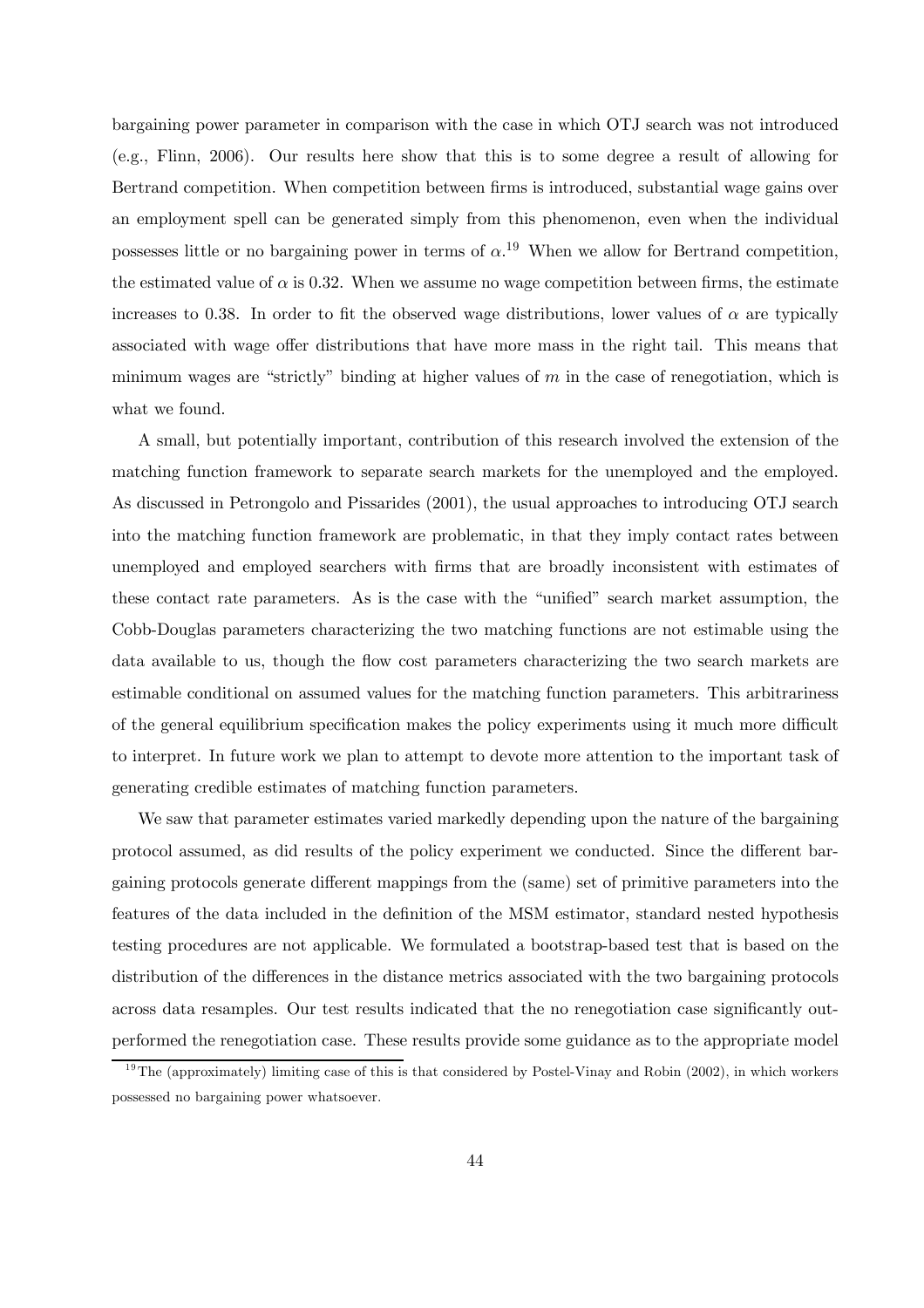specification when theoretical considerations alone are of limited usefulness.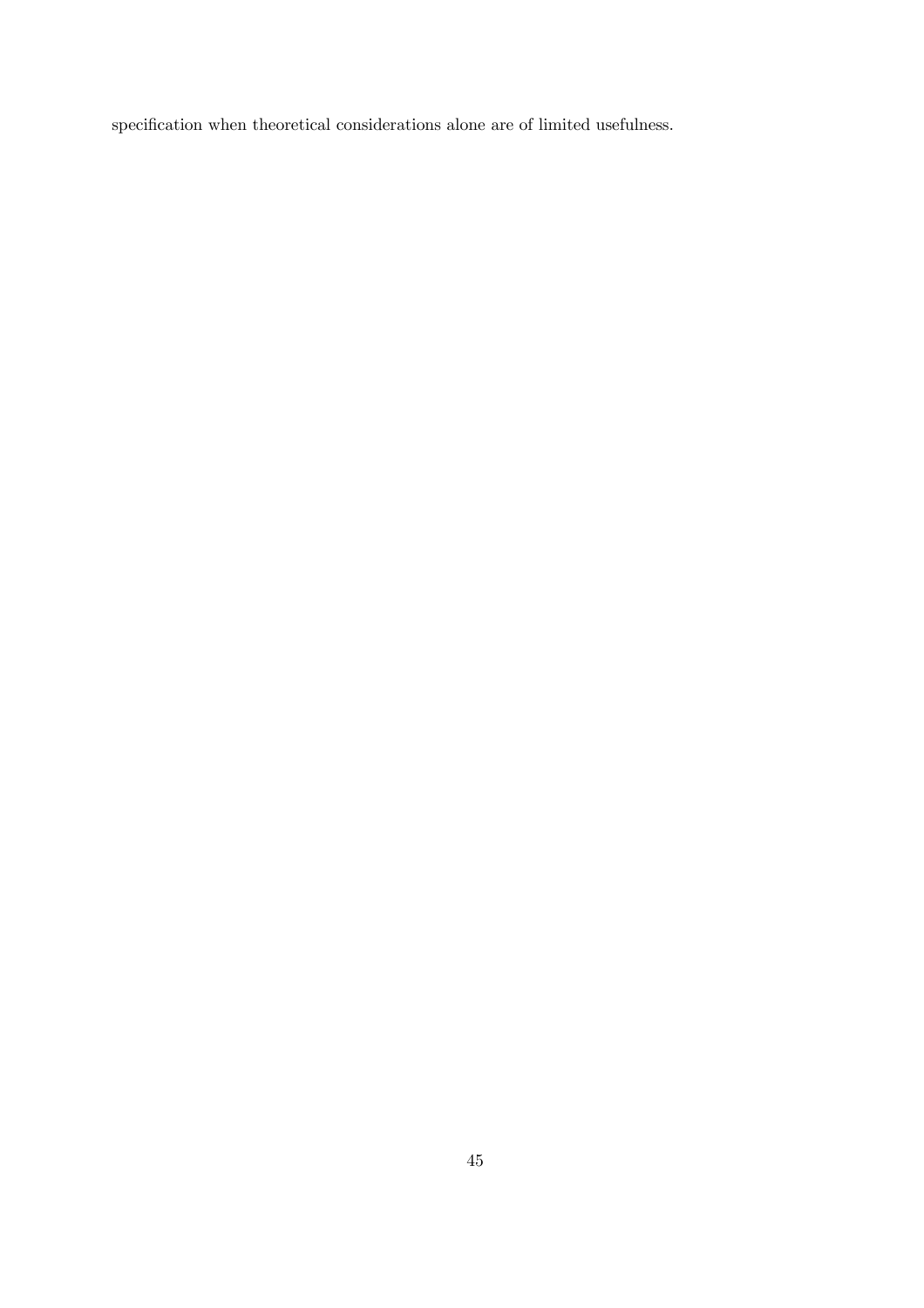# References

- [1] Acemoglu, D., and J.-S. Pischke. 2002. "Minimum Wages and On-the-Job Training." CEP Discussion Paper no. 527, Centre for Economic Performance, LSE, London.
- [2] Albrecht, J., and B. Axell. 1984. "An Equilibrium Model of Search Employment." Journal of Political Economy 92: 824-840.
- [3] Burdett, K., and D. Mortensen. 1998. "Wage Differentials, Employer Size, and Unemployment." International Economic Review 39: 257-273.
- [4] Cahuc, P., F. Postel-Vinay, and J.-M. Robin. 2006. "Wage Bargaining with On-the-Job Search: Theory and Evidence." Econometrica 74(2), 323-64.
- [5] Dey, M., and C. Flinn. 2005. "An Equilibrium Model of Health Insurance Provision and Wage Determination." Econometrica 73: 571-627.
- [6] Dey, M., and C. Flinn. 2008. "Household Search and Health Insurance Coverage." Journal of Econometrics.145: 43-63.
- [7] Diamond, P. 1982. "Wage Determination and Efficiency in Search Equilibrium." Review of Economic Studies XLIX: 217-227.
- [8] Drazen, A. 1986. "Optimum Minimum Wage Legislation." Economic Journal 96: 774-784.
- [9] Flinn, C. 2006. "Minimum Wage Effects on Labor Market Outcomes under Search, Bargaining, and Endogenous Contact Rates." Econometrica 74: 1013-1062.
- [10] Flinn, C. 2002. "Interpreting Minimum Wage Effects on Wage Distributions: A Cautionary Tale." Annales d'Économie et de Statistique 67-68: 309-355.
- [11] Flinn, C., and J. Heckman. 1982. "New Methods for Analyzing Structural Models of Labor Force Dynamics." Journal of Econometrics 18: 115-68.
- [12] Jovanovic, B. 1979. "Job Matching and the Theory of Turnover." Journal of Political Economy 87: 972-990.
- [13] Jovanovic, B. 1984. "Matching, Turnover, and Unemployment." Journal of Political Economy 92: 108-122.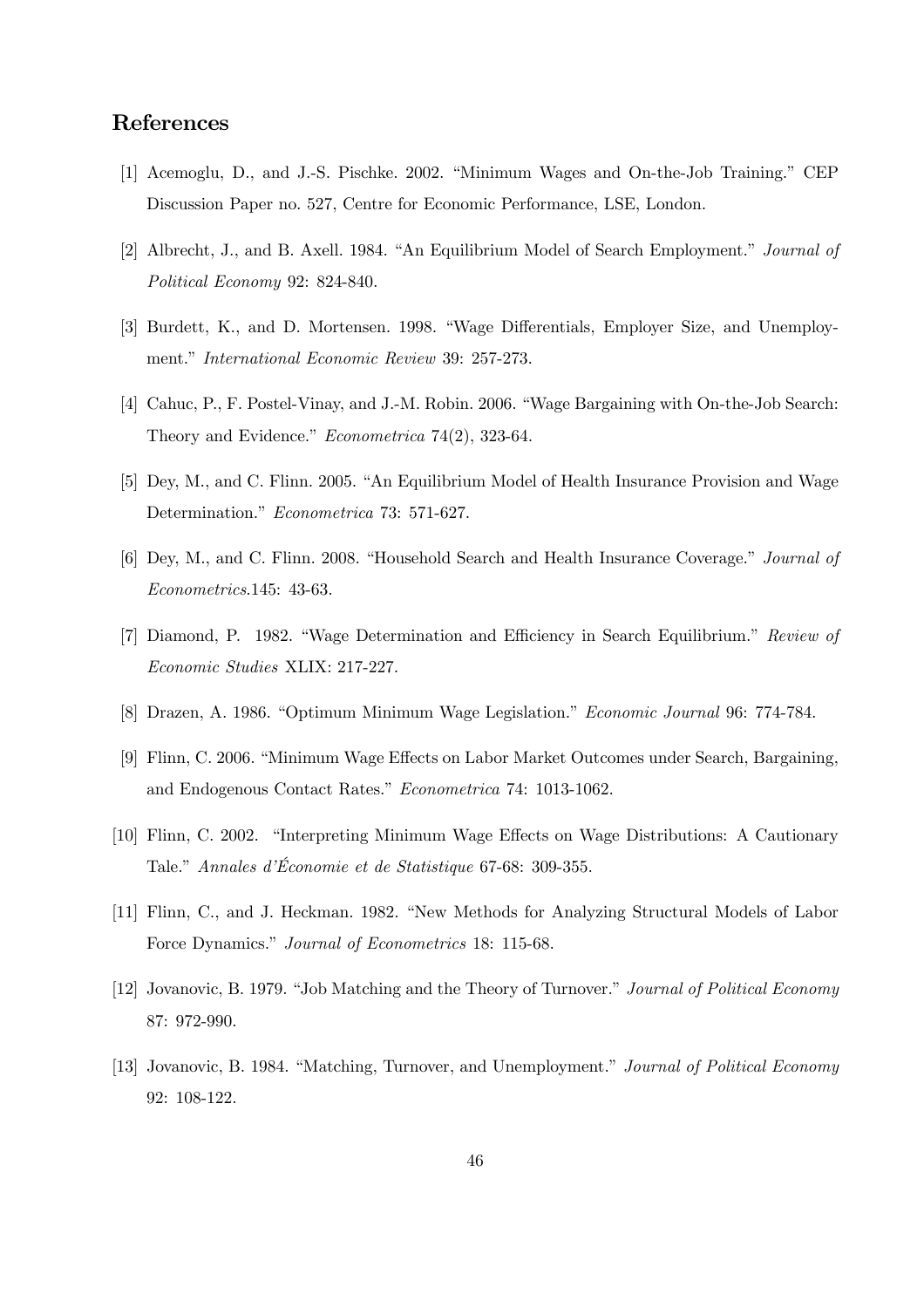- [14] Leighton, L., and J. Mincer. 1981. "The Effects of the Minimum Wage on Human Capital Formation." In The Economics of Legal Minimum Wages, edited by S. Rottenberg. Washington D.C.: American Enterprise Institute for Public Policy Research, pp. 155-173.
- [15] Lang, K. 1987. "Pareto Improving Minimum Wage Laws." Economic Inquiry 25: 145-158.
- [16] Moro, A. 2003. "The Effect of Statistical Discrimination on Black-White Wage Inequality: Estimating a Model with Multiple Equilibria." International Economic Review 44: 467-500.
- [17] Petrongolo, B. and C. Pissarides. 2001. "Looking into the Black Box: A Survey of the Matching Function." Journal of Economic Literature 39: 390-431/
- [18] Pissarides, C. 2000. Equilibrium Unemployment Theory, 2nd edition. Cambridge, MA: MIT Press.
- [19] Postel-Vinay, F., and J-M Robin. 2002. "Equilibrium Wage Dispersion with Heterogeneous Workers and Firms." Econometrica 70: 2295-1350.
- [20] Postel-Vinay, F., and J-M Robin. 2004. "To Match or not to Match? Optimal Wage Policy with Endogenous Search Intensity." Review of Economic Dynamics 7: 297-330.
- [21] Rebitzer, J., and L. Taylor. 1996. "The Consequences of Minimum Wage Laws: Some New Theoretical Ideas." Journal of Public Economics 56: 245-256.
- [22] Swinnerton, K. 1996. "Minimum Wages in an Equilibrium Search Model with Diminishing Returns to Labor in Production." Journal of Labor Economics 14: 340-355.
- [23] Van den Berg, G. 2003. "Multiple Equilibria and Minimum Wages in Labor Markets with Informational Frictions and Heterogeneous Production Technologies." International Economic Review 44: 1337-1357.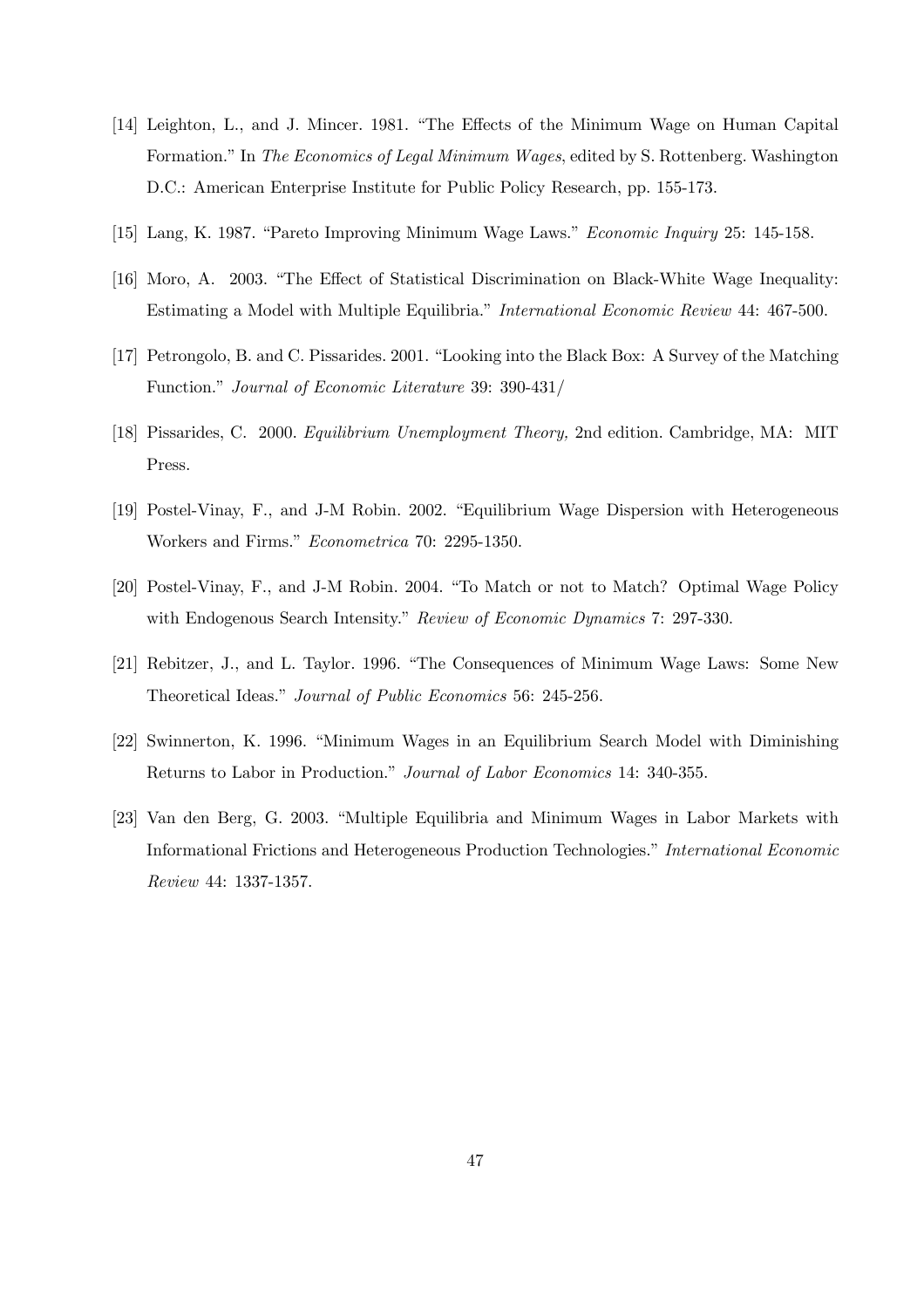# Table 2a

## Descriptive Statistics

Individuals Aged 16-30

|                                                                               | Feb 1998 | Feb 1999  |
|-------------------------------------------------------------------------------|----------|-----------|
| Proportion unemployed                                                         | 0.043    | 0.030     |
| Mean wage                                                                     | \$9.47   | \$10.39   |
| Standard deviation of wages                                                   | \$4.67   | \$5.09    |
| Proportion of minimum wage earners                                            | 0.033    | $0.018\,$ |
| Proportion earning wage greater than \$20                                     | 0.043    | $0.053\,$ |
| Proportion employed in Feb 1998 that exit into unemployment within 12 months  |          | 0.064     |
| Proportion employed in Feb 1998 with at least one job change within 12 months | 0.291    |           |
| Mean wage at initial job among individuals employed                           |          | \$8.43    |
| in Feb 1998 who have job-to-job transition before Feb 1999                    |          |           |
| Mean wage change among individuals employed                                   |          | \$0.90    |
| in Feb 1998 who have job-to-job transition before Feb 1999                    |          |           |
| Standard deviation of wage change among individuals employed                  |          | \$4.33    |
| in Feb 1998 who have job-to-job transition before Feb 1999                    |          |           |
| Mean wage at first job for those unemployed in Feb 1998                       |          | \$8.48    |
| who become employed within 12 months                                          |          |           |
| Standard deviation of wages at first job for those unemployed in Feb 1998     |          | \$4.43    |
| who become employed within 12 months                                          |          |           |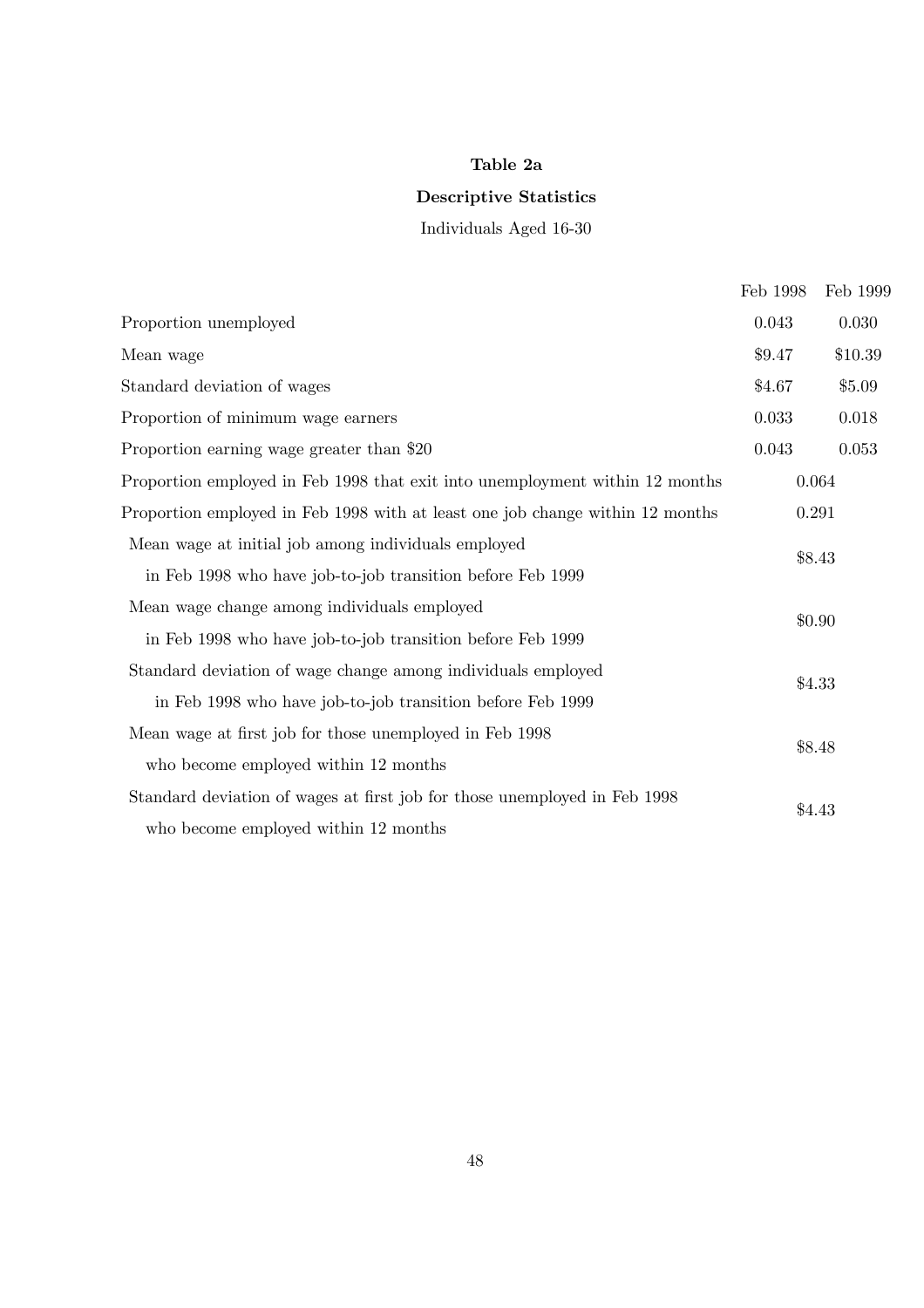## Table 2b

# Descriptive Statistics

Individuals Aged 16-30

| Participation Rate for Individuals Age 16 | 0.209 |
|-------------------------------------------|-------|
| Participation Rate for Individuals Age 17 | 0.253 |
| Participation Rate for Individuals Age 18 | 0.392 |
| Participation Rate for Individuals Age 19 | 0.480 |
| Participation Rate for Individuals Age 20 | 0.593 |
| Participation Rate for Individuals Age 21 | 0.672 |
| Participation Rate for Individuals Age 22 | 0.671 |
| Participation Rate for Individuals Age 23 | 0.803 |
| Participation Rate for Individuals Age 24 | 0.801 |
| Participation Rate for Individuals Age 25 | 0.833 |
| Participation Rate for Individuals Age 26 | 0.890 |
| Participation Rate for Individuals Age 27 | 0.844 |
| Participation Rate for Individuals Age 28 | 0.864 |
| Participation Rate for Individuals Age 29 | 0.853 |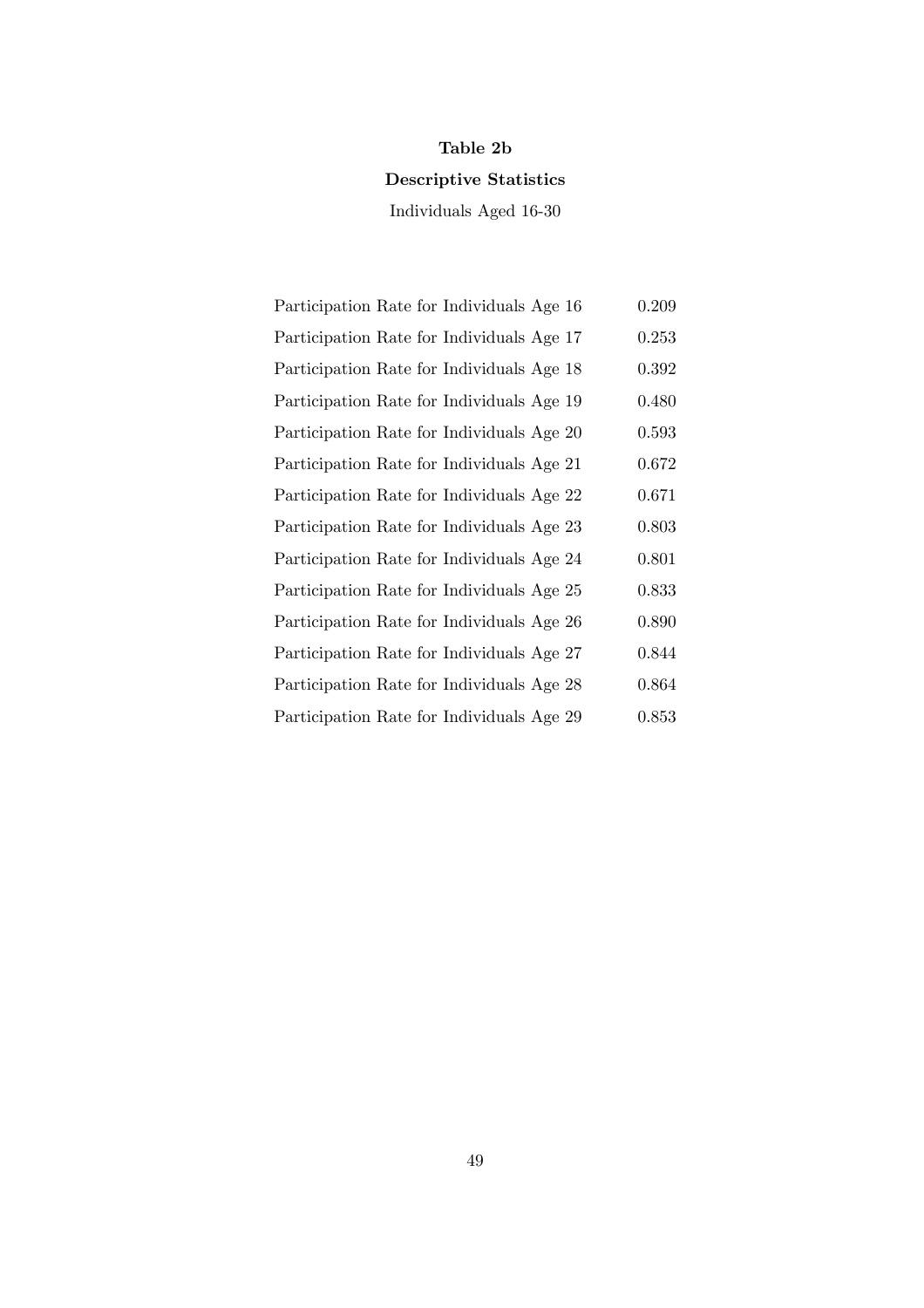### Table 3

## Model Estimates

|                         | Without                                                                                                                                                                  | With          |
|-------------------------|--------------------------------------------------------------------------------------------------------------------------------------------------------------------------|---------------|
|                         | Renegotiation                                                                                                                                                            | Renegotiation |
| $\boldsymbol{m}$        | 5.15                                                                                                                                                                     | 5.15          |
|                         | 0.505                                                                                                                                                                    | 0.505         |
|                         | (0.006)                                                                                                                                                                  | (0.055)       |
|                         | 0.309                                                                                                                                                                    | 0.156         |
|                         | (0.004)                                                                                                                                                                  | (0.005)       |
|                         | 0.013                                                                                                                                                                    | 0.010         |
|                         | $\lambda_n$<br>$\lambda_e$<br>$\eta$<br>(0.001)<br>1.615<br>$\mu_{\theta}$<br>(0.048)<br>0.846<br>$\sigma_{\theta}$<br>(0.026)<br>0.380<br>$\alpha$<br>(0.010)<br>743.77 | (0.001)       |
|                         |                                                                                                                                                                          | 2.621         |
|                         |                                                                                                                                                                          | (0.058)       |
|                         |                                                                                                                                                                          | 0.175         |
|                         |                                                                                                                                                                          | (0.059)       |
|                         |                                                                                                                                                                          | 0.320         |
|                         |                                                                                                                                                                          | (0.012)       |
| Distance Function Value |                                                                                                                                                                          | 1216.34       |

Note: Instantaneous value of search, b, set

equal to -2 in both estimations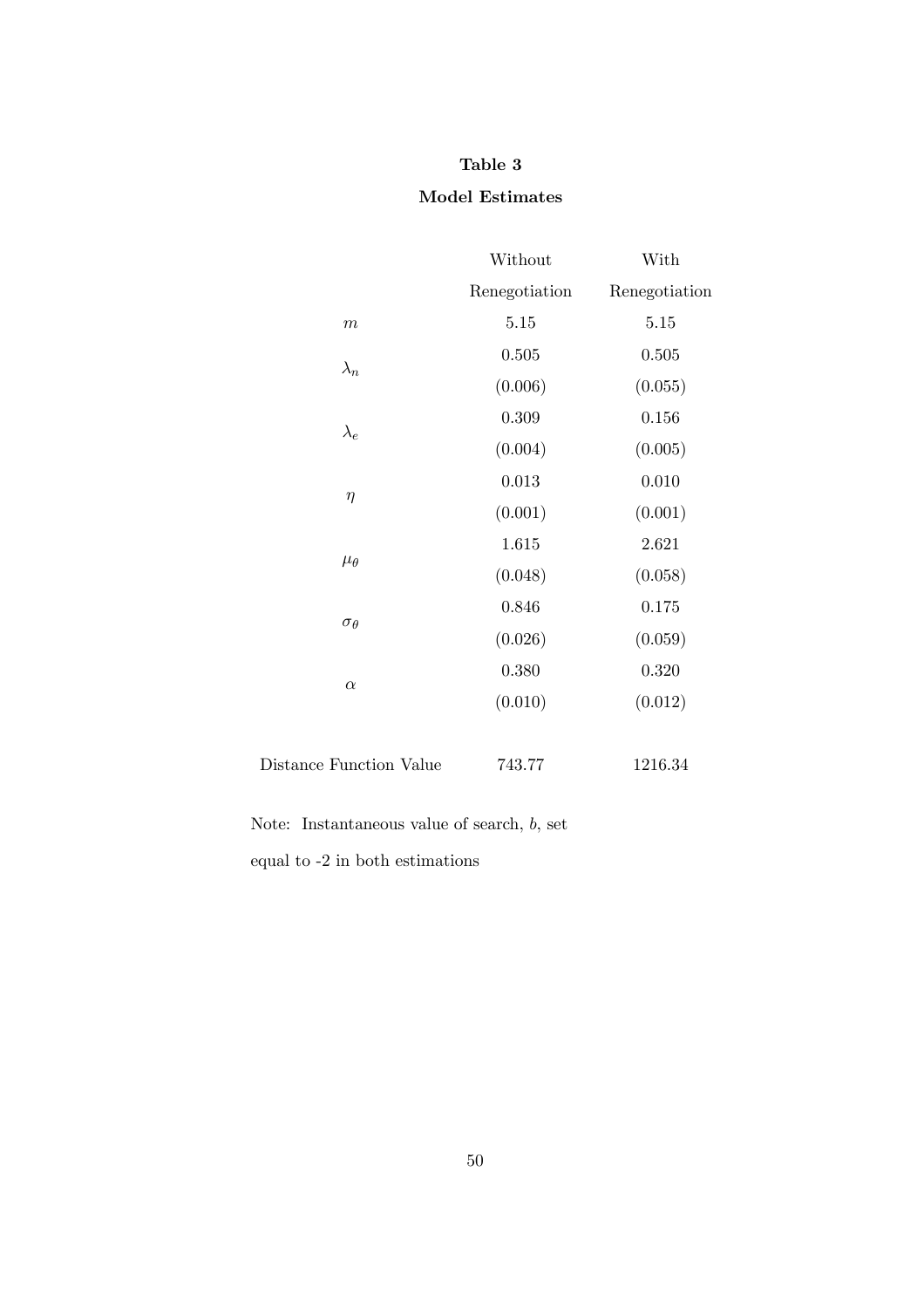### Table 4

## Sample and Simulated Moments

Individuals Aged 16-30

|                                                               |        | Model         | Model      |
|---------------------------------------------------------------|--------|---------------|------------|
|                                                               | Sample | Without       | With       |
|                                                               |        | Renegotiation | Renegotiat |
| Proportion unemployed                                         | 0.043  | 0.046         | 0.017      |
| Mean wage                                                     | \$9.47 | \$9.01        | \$8.67     |
| Standard deviation of wages                                   | \$4.67 | \$3.48        | \$2.99     |
| Proportion of minimum wage earners                            | 0.033  | 0.031         | 0.024      |
| Proportion earning wage greater than \$20                     | 0.043  | 0.000         | 0.000      |
| Proportion employed in Feb 1998 that exit into unemployment   | 0.064  | 0.084         | 0.071      |
| within 12 months                                              |        |               |            |
| Proportion employed in Feb 1998 with at least one job change  | 0.291  | 0.141         | 0.147      |
| within 12 months                                              |        |               |            |
| Mean wage at initial job among individuals employed           | \$2.34 | \$1.01        | \$1.48     |
| in Feb 1998 who have job-to-job transition within 12 months   |        |               |            |
| Mean wage change among individuals employed                   | \$0.25 | \$0.614       | \$0.54     |
| in Feb 1998 who have job-to-job transition within 12 months   |        |               |            |
| Standard deviation of wage change among individuals employed  | \$2.31 | \$1.60        | \$1.45     |
| in Feb 1998 who have job-to-job transition within 12 months   |        |               |            |
| Mean wage at first job for those unemployed in Feb 1998       | \$1.18 | \$0.83        | \$0.54     |
| who become employed within 12 months                          |        |               |            |
| Standard deviation of wages at first job for those unemployed | \$3.18 | \$2.06        | \$1.40     |
| in Feb 1998 who become employed within 12 months              |        |               |            |

Note: Wage moments conditional on transition within 12 months defined using size of full sample.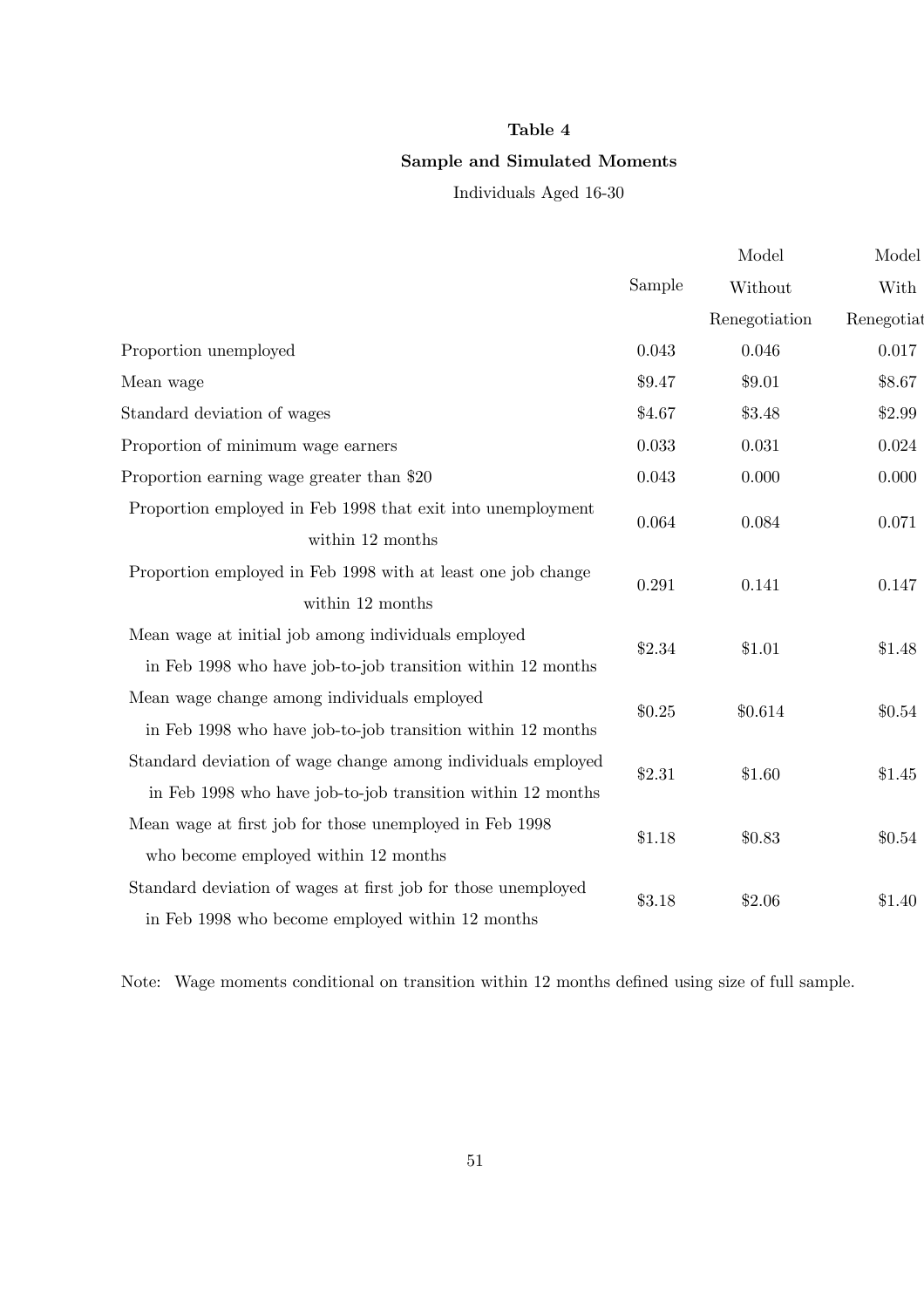# Table 5: Point Estimates of Demand-Side Parameters

|                   | Without Renegotiation | With Renegotiation |
|-------------------|-----------------------|--------------------|
| Vacancy Rate      |                       |                    |
| Unemployed        | 0.009                 | 0.004              |
| Employed          | 0.092                 | 0.024              |
| Flow Vacancy Cost |                       |                    |
| Unemployed        | \$92.45               | \$137.85           |
| Employed          | \$54.26               | \$30.75            |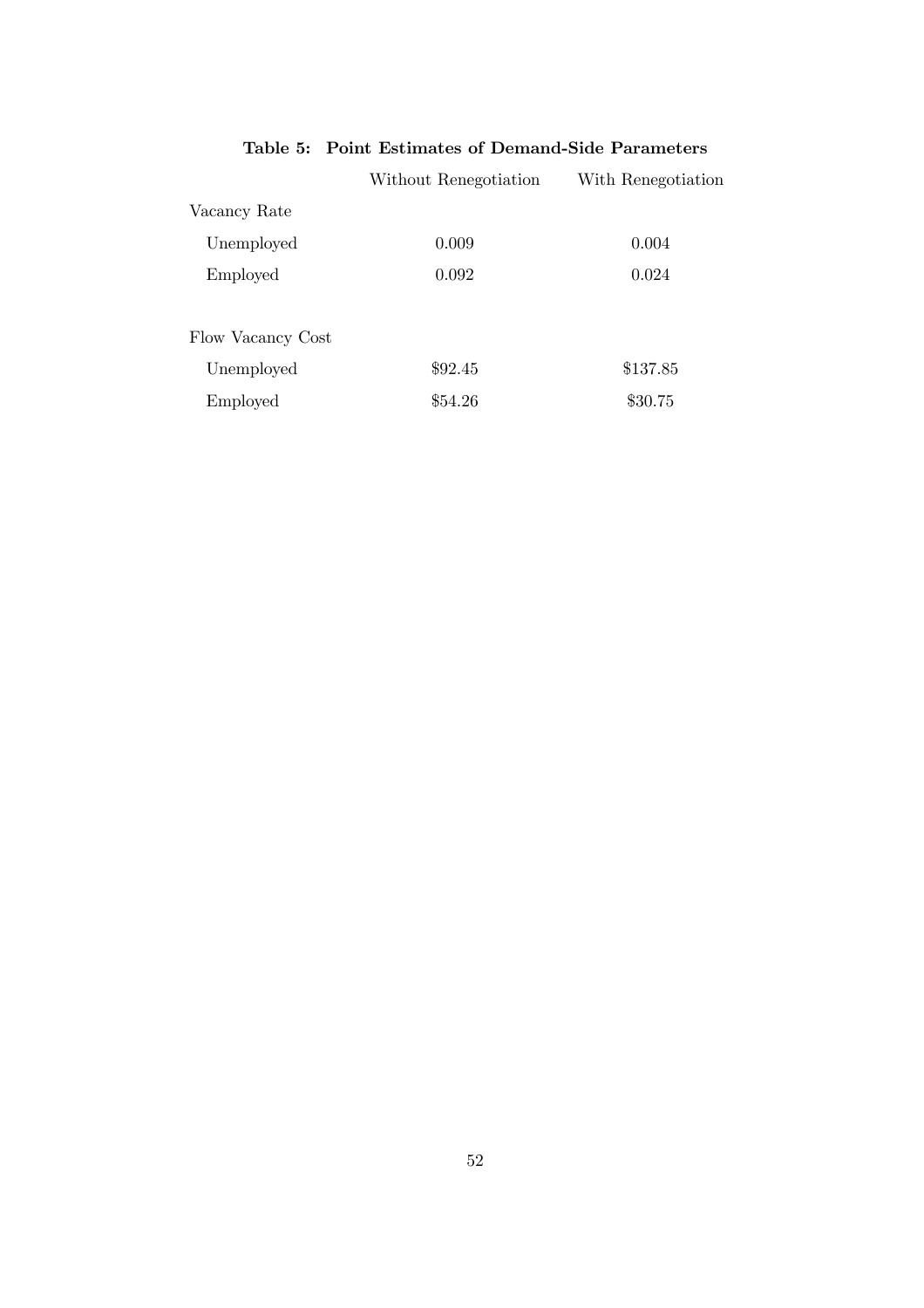# Table 6

## Policy Experiments: Exogenous Contact Rates

|                       | Unemployed<br>Workers | Employed<br>Workers | Firms<br>with<br>Filled<br>Vacancies | Out of the<br>Labor<br>Force<br>Workers | Aggregate<br>Labor<br>Market |
|-----------------------|-----------------------|---------------------|--------------------------------------|-----------------------------------------|------------------------------|
| Without Renegotiation |                       |                     |                                      |                                         |                              |
| Optimal m             | \$12.05               | \$17.50             | \$17.55                              | \$12.05                                 | \$12.05                      |
| Percent Change With   |                       |                     |                                      |                                         |                              |
| Respect to Baseline   | 0.017                 | 0.050               | 0.348                                | 0.184                                   | 0.017                        |
| $(m = $5.15)$         |                       |                     |                                      |                                         |                              |
| Unemployment Rate     | 0.140                 | 0.246               | 0.303                                | 0.140                                   | 0.140                        |
| $(Baseline = 0.051)$  |                       |                     |                                      |                                         |                              |
| With Renegotiation    |                       |                     |                                      |                                         |                              |
| Optimal m             | \$14.05               | \$14.30             | \$5.15                               | \$14.05                                 | \$14.05                      |
| Percent Change With   |                       |                     |                                      |                                         |                              |
| Respect to Baseline   | 0.048                 | 0.040               | 0.00                                 | 0.247                                   | 0.035                        |
| $(m = $5.15)$         |                       |                     |                                      |                                         |                              |
| Unemployment Rate     | 0.042                 | 0.047               | 0.058                                | 0.042                                   | 0.042                        |
| $(Baseline = 0.022)$  |                       |                     |                                      |                                         |                              |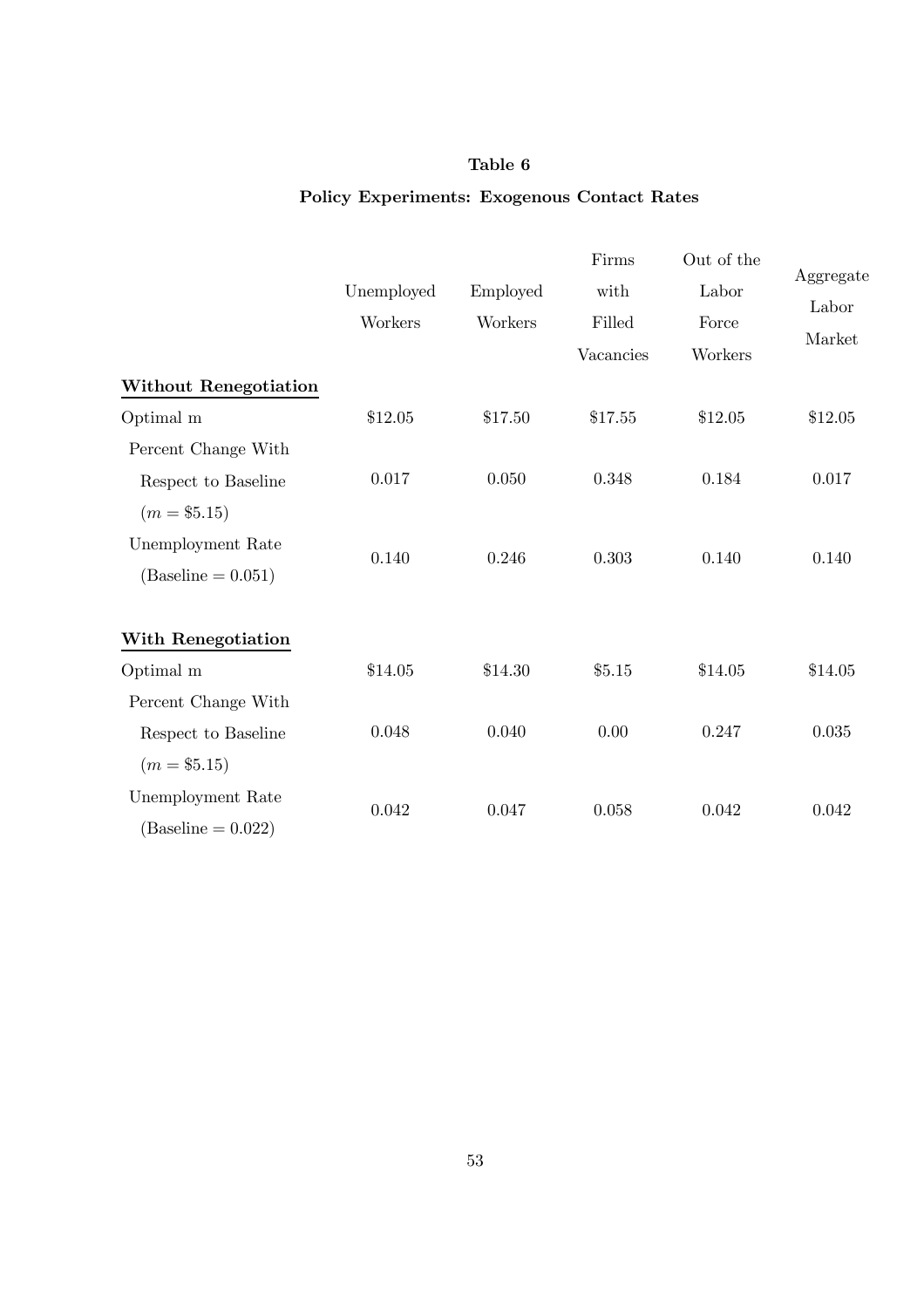# Table 7

## Policy Experiments: Endogenous Contact Rates

|                              |            |          | Firms     | Out of the |           |
|------------------------------|------------|----------|-----------|------------|-----------|
|                              | Unemployed | Employed | with      | Labor      | Aggregate |
|                              | Workers    | Workers  | Filled    | Force      | Labor     |
|                              |            |          | Vacancies | Workers    | Market    |
| <b>Without Renegotiation</b> |            |          |           |            |           |
| Optimal m                    | \$4.70     | \$4.70   | \$17.55   | \$4.70     | \$4.70    |
| Percent Change With          |            |          |           |            |           |
| Respect to Baseline          | 0.006      | 0.005    | 0.338     | 0.066      | $0.005\,$ |
| $(m = $5.15)$                |            |          |           |            |           |
| Unemployment Rate            | 0.046      | 0.046    | 0.404     | 0.046      |           |
| $(Baseline = 0.051)$         |            |          |           |            | 0.046     |
| With Renegotiation           |            |          |           |            |           |
| Optimal m                    | \$13.30    | \$13.30  | \$17.85   | \$13.30    | \$13.30   |
| Percent Change With          |            |          |           |            |           |
| Respect to Baseline          | 0.046      | 0.037    | 0.224     | 0.240      | 0.033     |
| $(m = $5.15)$                |            |          |           |            |           |
| Unemployment Rate            |            |          |           |            |           |
| $(Baseline = 0.022)$         | 0.035      | 0.035    | 0.809     | 0.035      | 0.035     |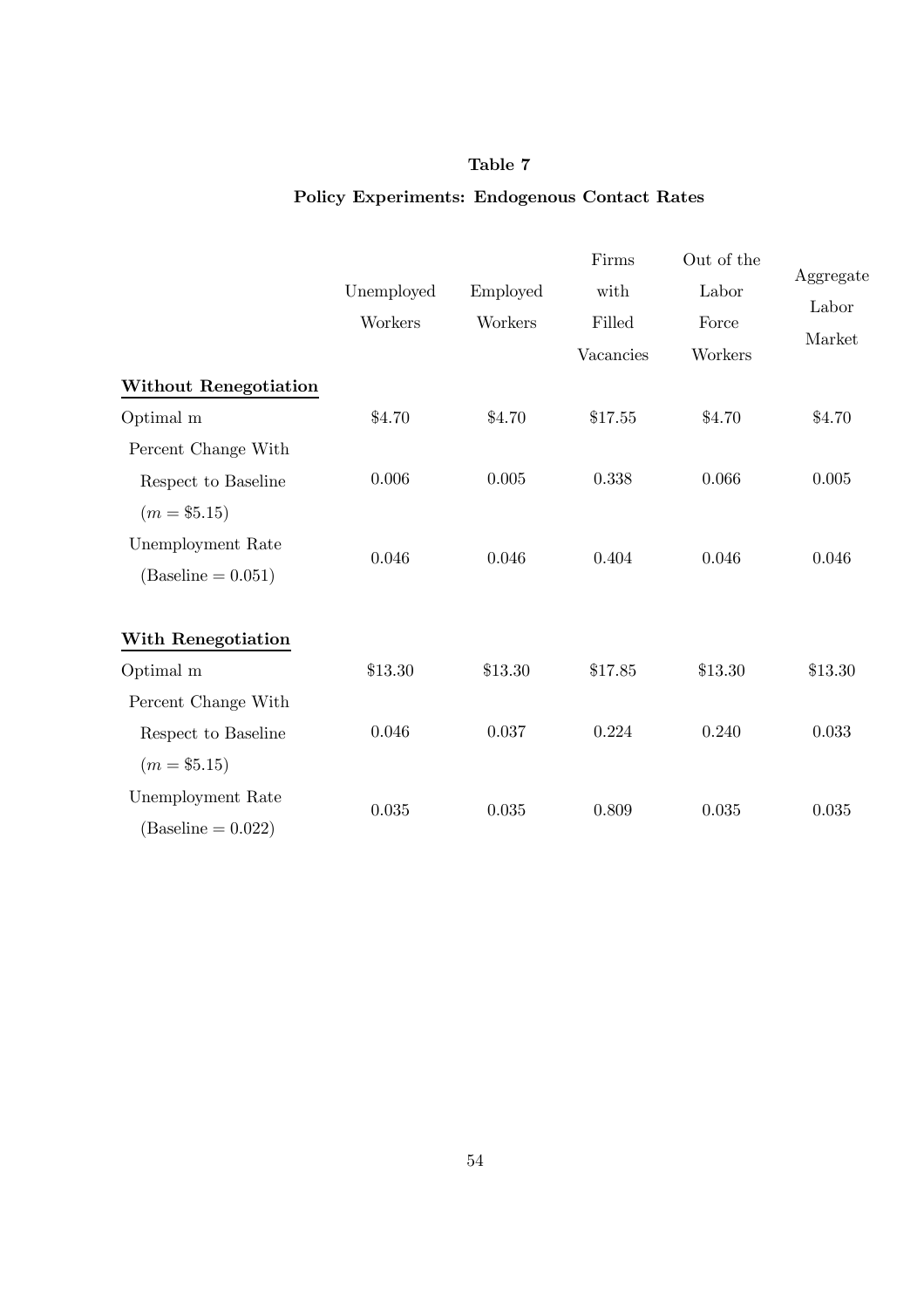# Figure 1 Sample Wage Changes for Individuals Making a Job-to-Job Transition

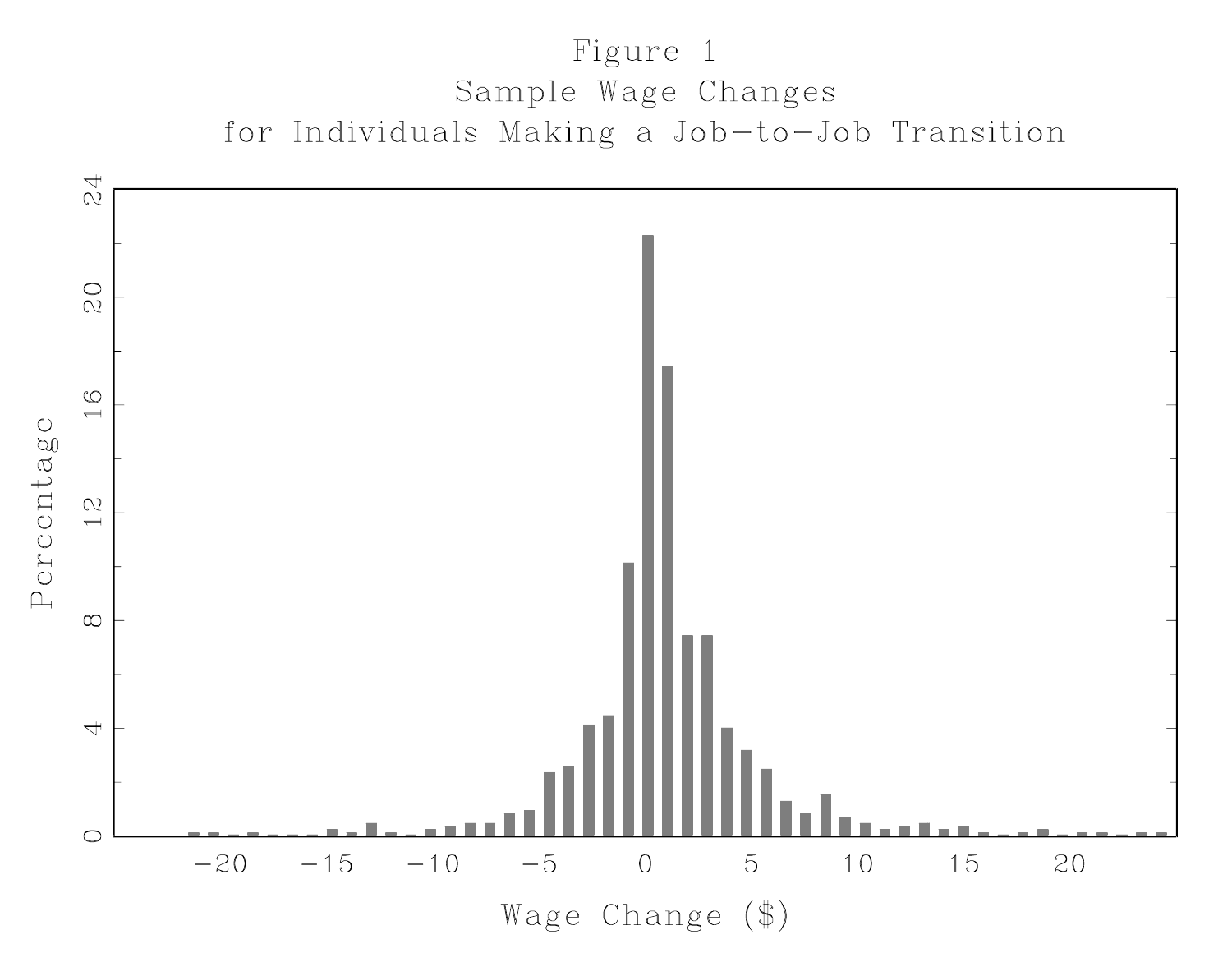

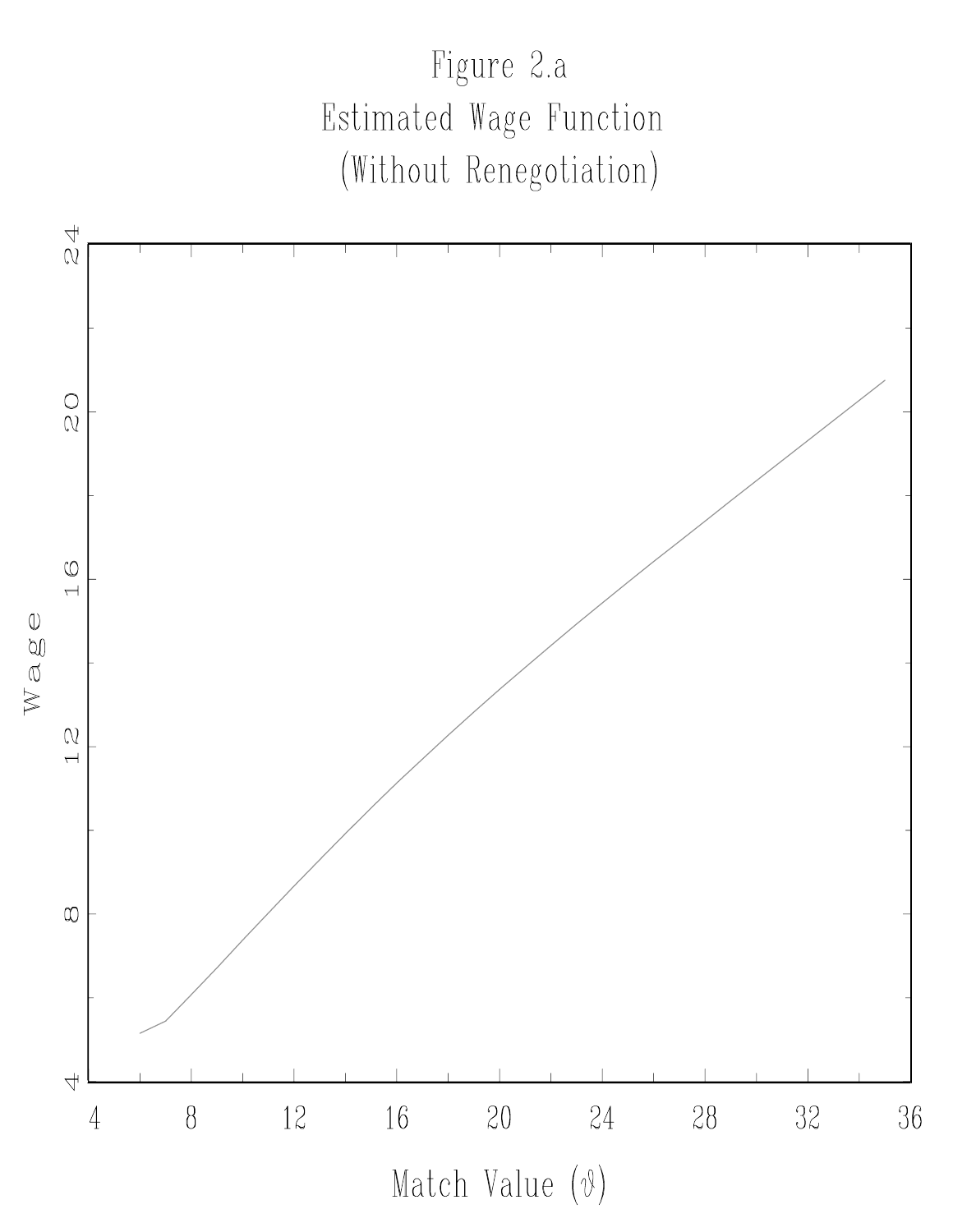Figure 2.b Estimated Wage Function (With Renegotiation)

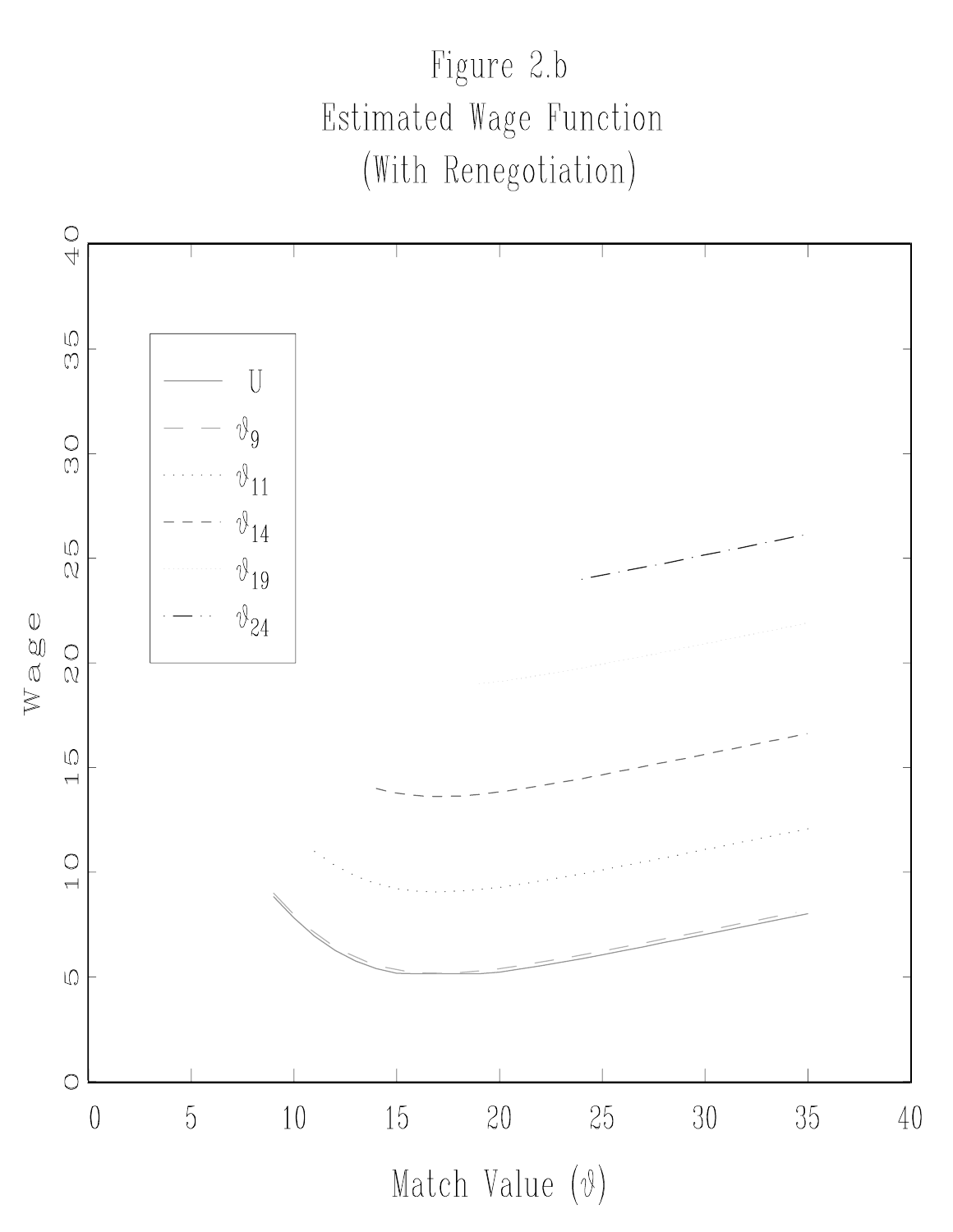# Figure 3.a Average Wage over First Employment Spell (No Wage Renegotiation Allowed)

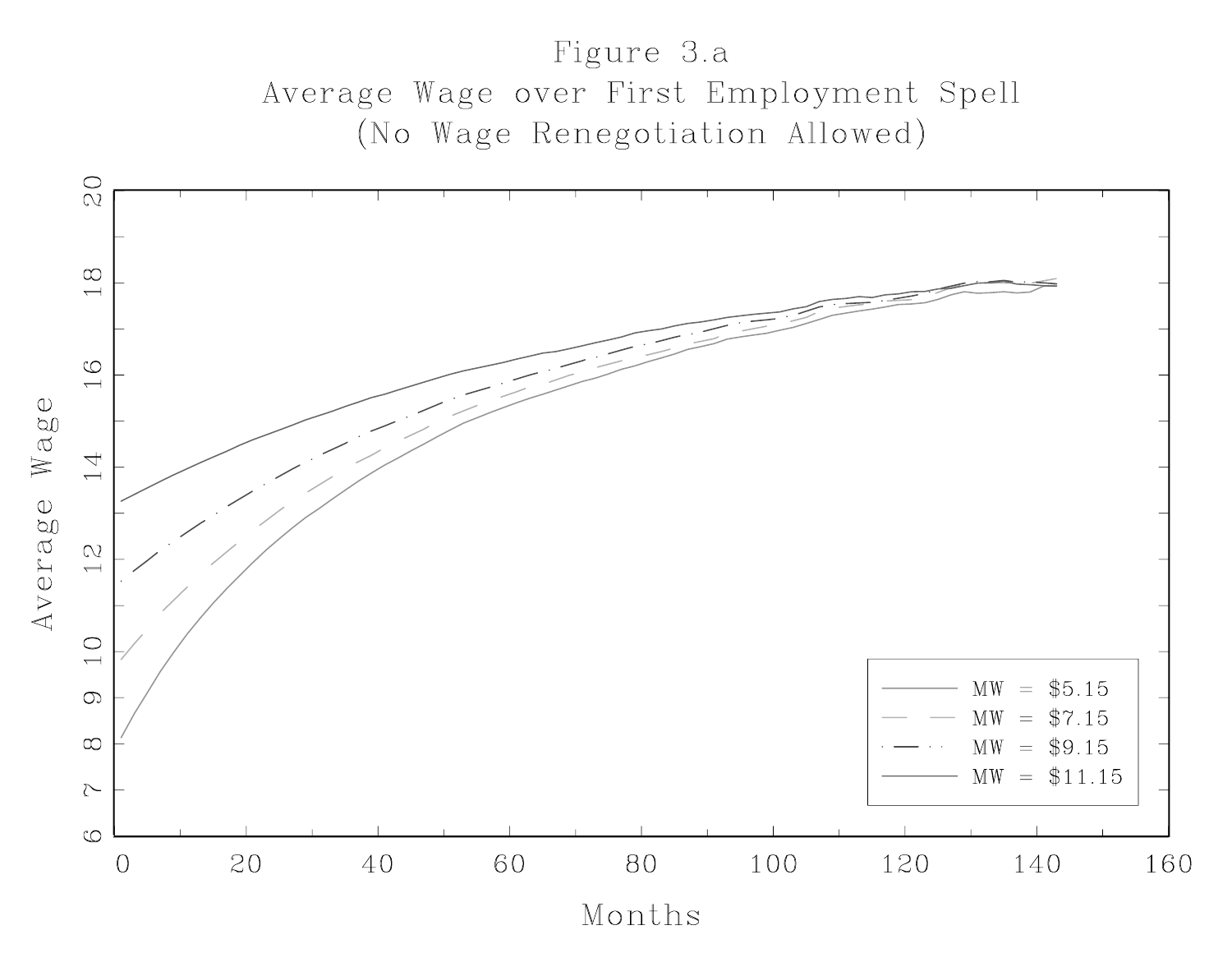# Figure 3.b Average Wage over First Employment Spell (Wage Renegotiation Allowed)

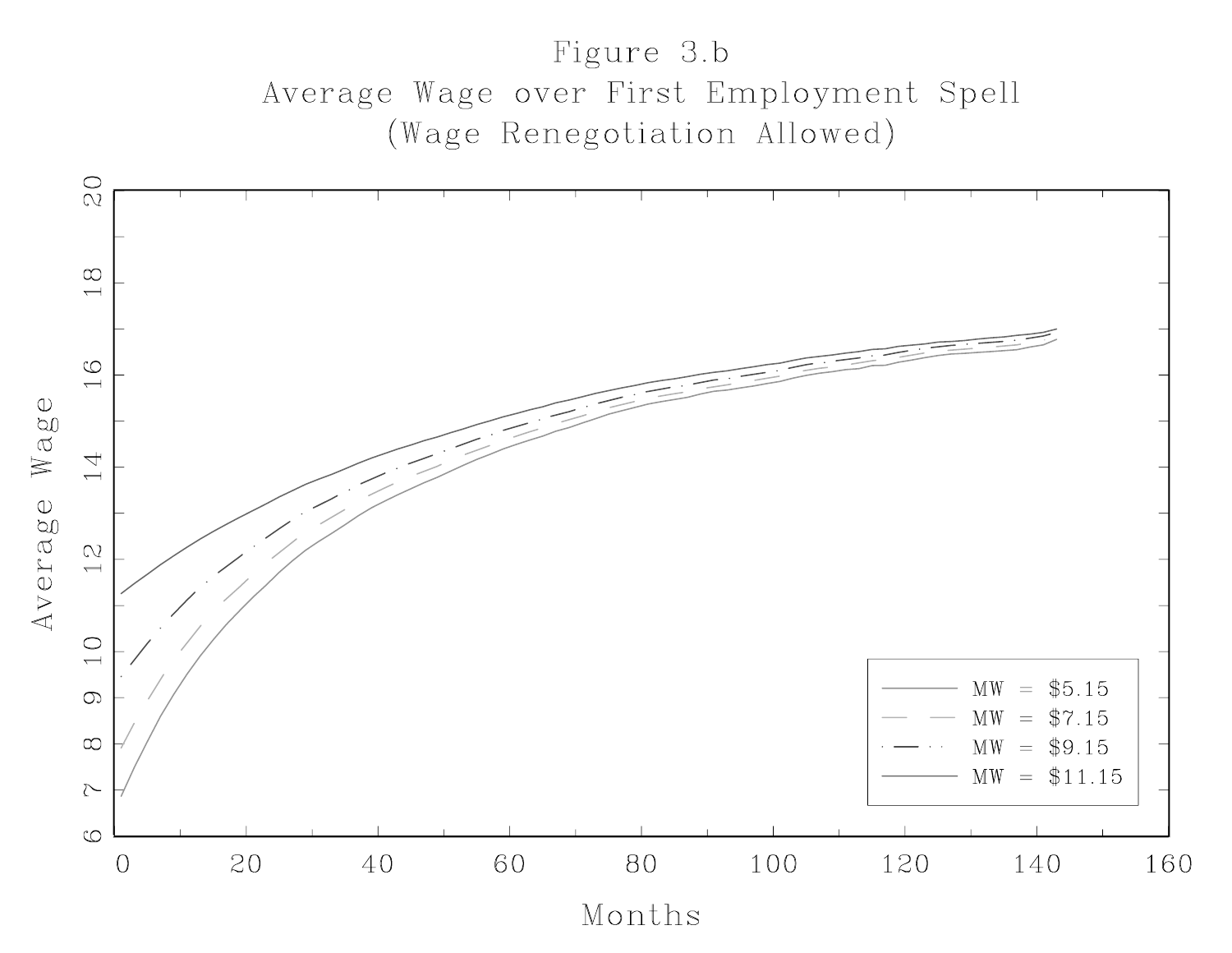# Figure 4.a Average Wage over Labor Market Career (No Wage Renegotiation Allowed)

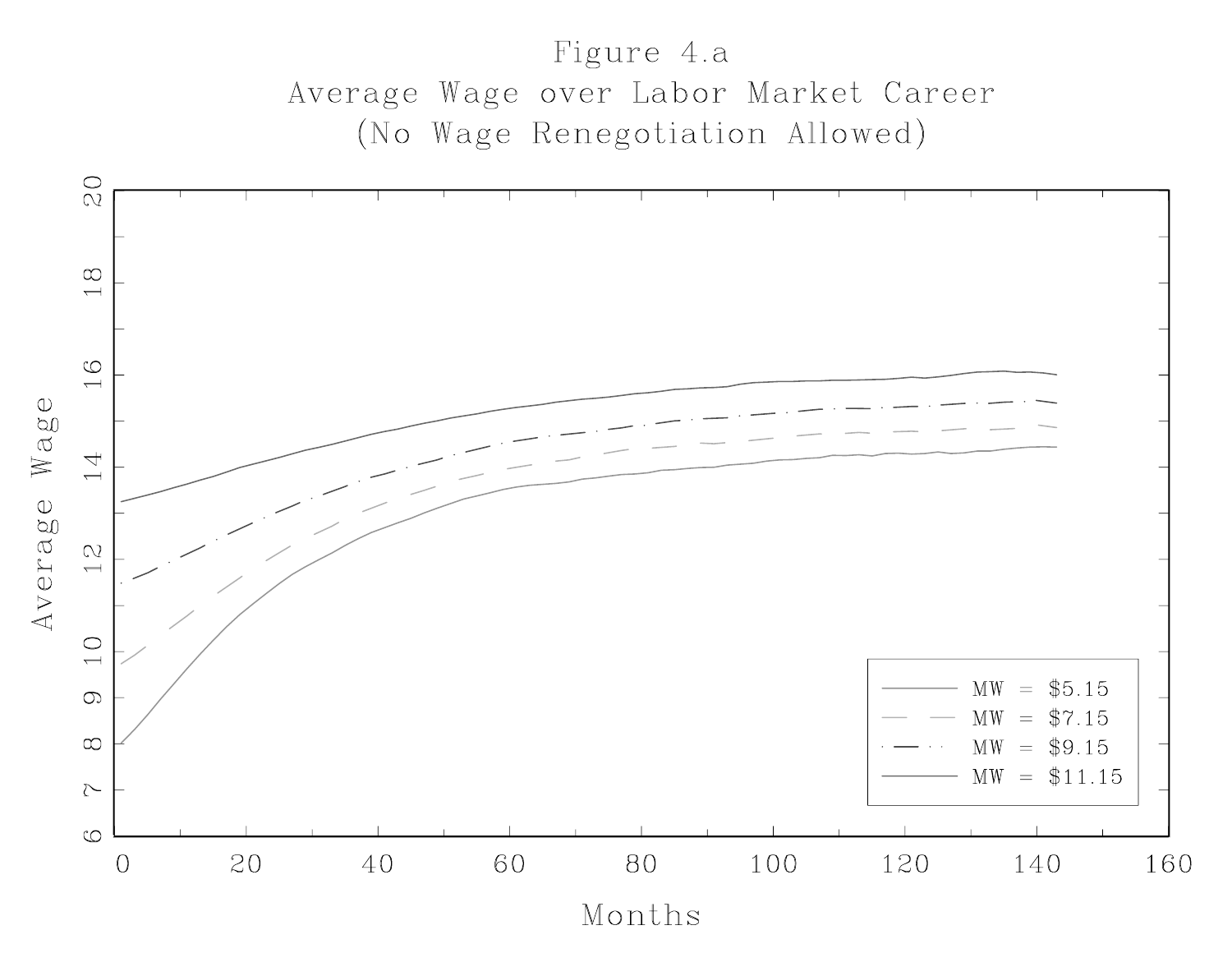# Figure 4.b Average Wage over Labor Market Career (Wage Renegotiation Allowed)